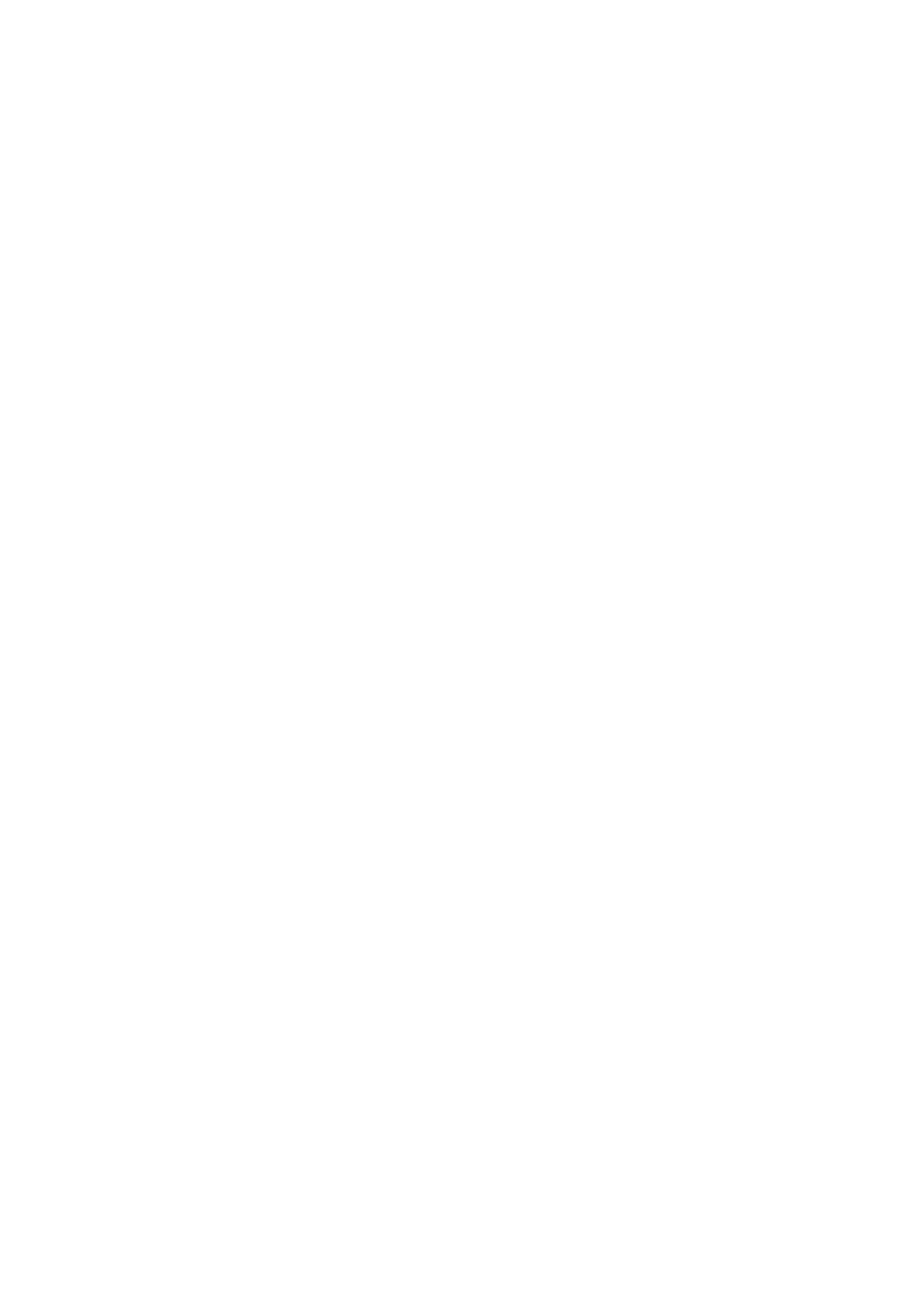*"Those who are serious about sharing their faith owe a huge debt of gratitude to the authors of this timely publication which serves two purposes. On one hand it allays the fears of those who are anxious about infringing legislation and, on the other, rightly reminds us to always witness with sensitivity and respect."*

**John Glass, chair, Evangelical Alliance council, and former general superintendent Elim UK**

*"I have never felt constrained from sharing my faith, by words or deeds, in the UK and this excellent booklet explains why: we do have legal protection to share the gospel. This guidance should make us bolder, although as the text reminds us, we should also be wise and gentle."*

**Gary Streeter, MP South West Devon and chair of Christians in Parliament**

*"It's important that as many Christians as possible read this report. Why? Because we have a wonderful opportunity and a responsibility to speak up for the truth. The information in this report enables Christians to share their faith with confidence. Despite some often misleading and emotive newspaper headlines we can be reassured that freedom of speech and freedom of religion remains a jealously guarded principle in Britain."*

**Derek Thomas, MP St Ives**

*"Confusion, fear and misinformation are causing many Christians to lose their nerve in speaking openly about Jesus in the UK today. This crucial piece of work sets the record straight and encourages us to make sure that we are a people who speak up for Jesus as well as living out his love."* 

**John Risbridger, minister and team leader, Above Bar Church, Southampton. chair of Keswick Ministries** 

*"This excellent, carefully researched, factual, and well documented booklet should give Christians great confidence that we not only can, but should speak out about our faith. I wholeheartedly recommend it."*

**William Taylor, rector, St Helen's Bishopsgate** 

*"In 1 Peter 3:14-15, the apostle exhorts under-pressure first century Christians not to be frightened of the threats of those opposed to the gospel, but to revere Christ as Lord, and with gentleness and respect to give a reason for the hope that they have. I regard this Speak Up resource as nothing other than a helpful, practical and positive application of Peter's instructions to under-pressure twenty-first century British Christians."* 

**Dr Daniel Strange, tutor in culture, religion and public theology, Oak Hill College, London.**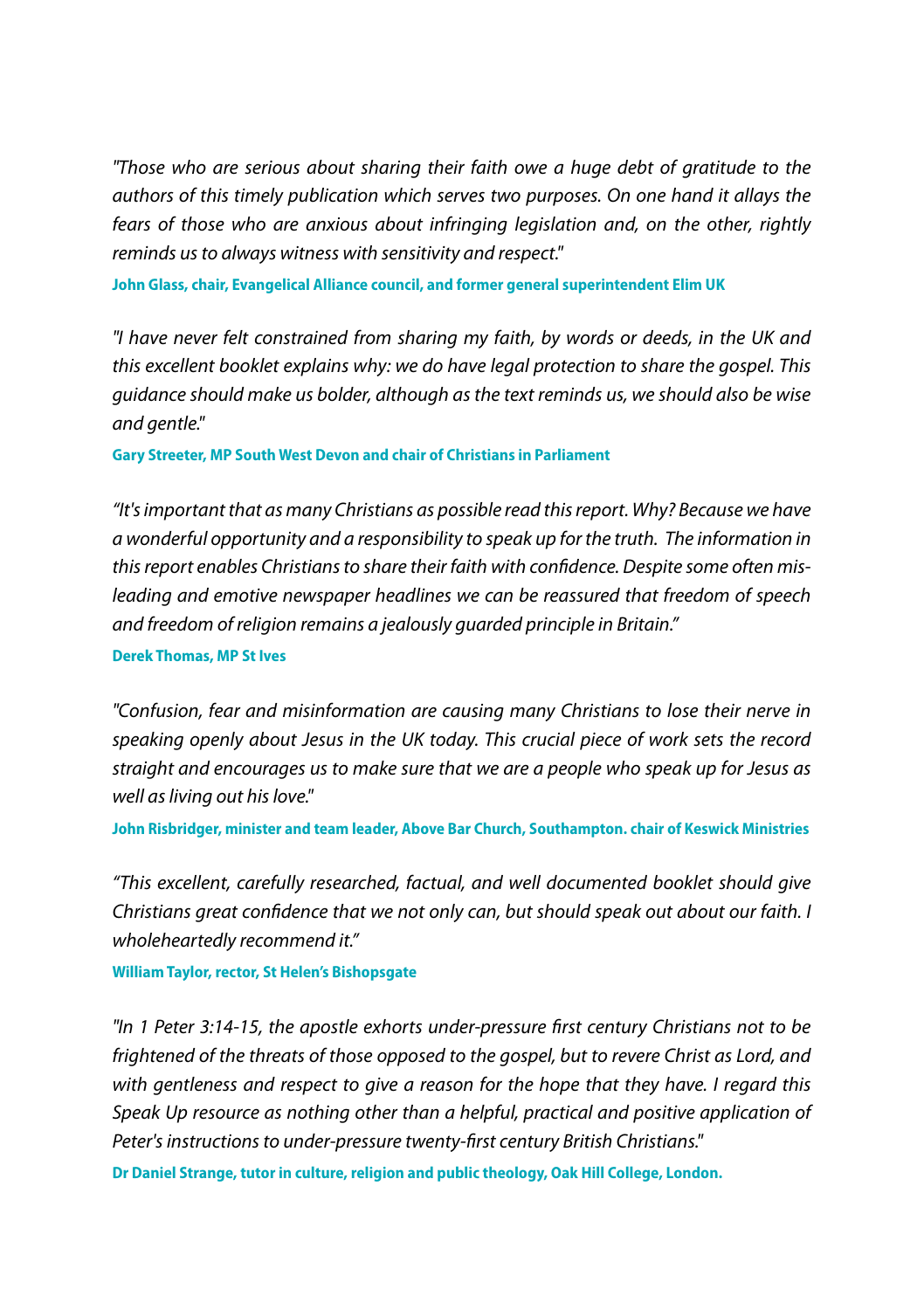*"A succinct and helpful guide which should be kept readily to hand. Once read it will encourage Christians to be emboldened in sensitively sharing their faith."* **Her Hon Judge Heather Baucher, Circuit Judge**

*"A lively and legally informed route map for courteous and competent Christian contention."* **His Honour Judge David Turner QC, Circuit Judge**

*"Speak Up is a clear and authoritative guide to our rights in law to share our faith. In contrast to some of the scare stories we sometimes hear, it encourages us to realise that we have great freedom for the gospel in the UK, while guiding us in those few areas where we do need to be careful. This should be a spur to all of us to be bolder in our witness."* **Dr Steve Holmes, head of School of divinity, University of St Andrews**

*"About time! We have needed something like Speak Up for a long time. It is balanced, informative, clear, well-written, wise, biblical and incredibly helpful. Some Christians think it is illegal for us to share our faith, others almost seem to think it is immoral and yet others are just confused about how and what we can say. This short publication not only sets out the legal position but gives us wise biblical advice which is directly applied to the culture we live in, not the one we used to live in, or the one we wished we lived in. It's good news that we have the good news and it's good news that we can tell the good news. Every church and Christian in the UK should have a copy of this wonderful resource."* 

**David Robertson, minister of St Peter's Free Church, Dundee, director of Solas CPC**

*"This paper inspires Christians to cherish the freedoms we enjoy in the UK; to prepare for challenges by a culture increasingly keen to see faith privatised; and to exercise their freedoms fearlessly yet responsibly, for the sake of sharing the good news with love and respect."* **David Burrowes, MP Enfield Southgate** 

*"I welcome this initiative. It is more than timely in the light of attempts to muzzle Christians who seek to share their faith."*

**Rt Hon Lord Anderson of Swansea**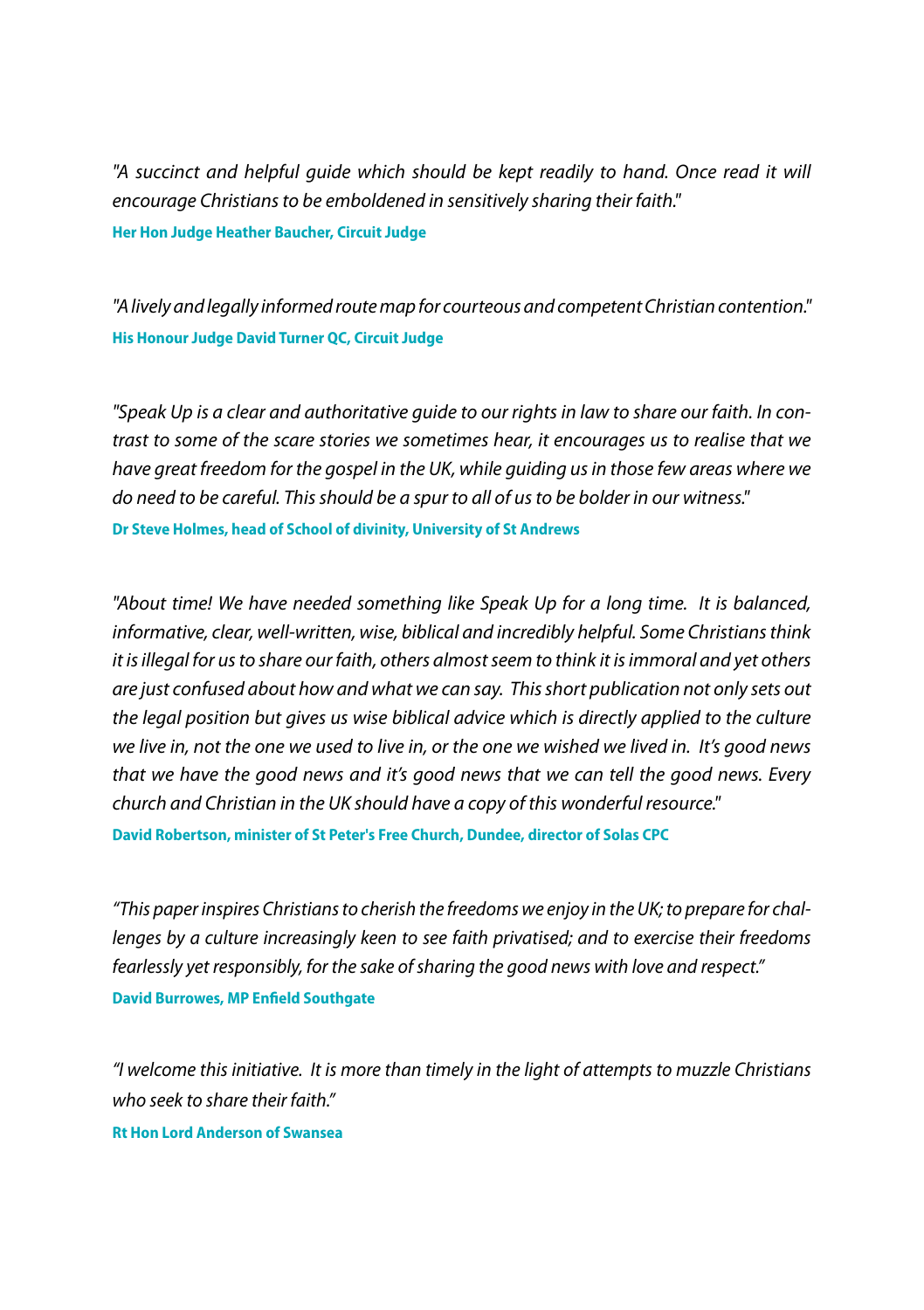*"Resources like this can be gold dust. There seems a growing need for believers who know the times and understand what we should do (1 Chronicles 12:32). 'Speak Up' will help us with this. I'm so grateful for the initiative, diligence and wisdom that has gone into putting it together."*

**Joel Virgo, senior pastor, Church of Christ the King, Brighton**

*"I am delighted to commend this wise and godly guidance to 'Speak Up'. Joshua of old said to the people of Israel 'Choose this day whom you will serve' (Joshua 24:15). This careful mapping of the law by the LCF and the Evangelical Alliance in relation to how we ask others to choose will help us to love as well as challenge our neighbour. I hope it is widely read by lawmakers as well as law keepers."*

**Rt Rev Keith Sinclair, Bishop of Birkenhead**

*"Speak Up is fantastic. It is such a practical guide to churches and individual Christians to empower them in an age of uncertainty. I love the reasoned response based on factual evidence and above all basic common sense. Well done to all involved in this undertaking."* **Nola Leach, head of public affairs, CARE**

*"This is an extremely important and timely publication for Christians throughout the UK, and for Northern Ireland in particular. Given what is happening in the wider world, it is imperative that the Christian voice is heard in the public square. There is an urgent need for a prophetic, biblical voice offering comment, observation and challenge, and this booklet clearly outlines the legal context within which that can happen. It is now up to us to make it happen."*

**Sir Nigel Hamilton, former head of the Northern Ireland Civil Service** 

*"I believe every Christian who wants to share the faith in an open and appropriate way needs to read this document so that they can have confidence to do so."* **Jeremy Balfour, MSP Lothian**

*"I very much welcome this clear and straightforward guidance on what Christians can and cannot do. It is essential that we as believers share our faith and I welcome the emphasis on gentleness and wisdom which are surely to be expected from all believers."* **John Mason, MSP Glasgow Shettleston**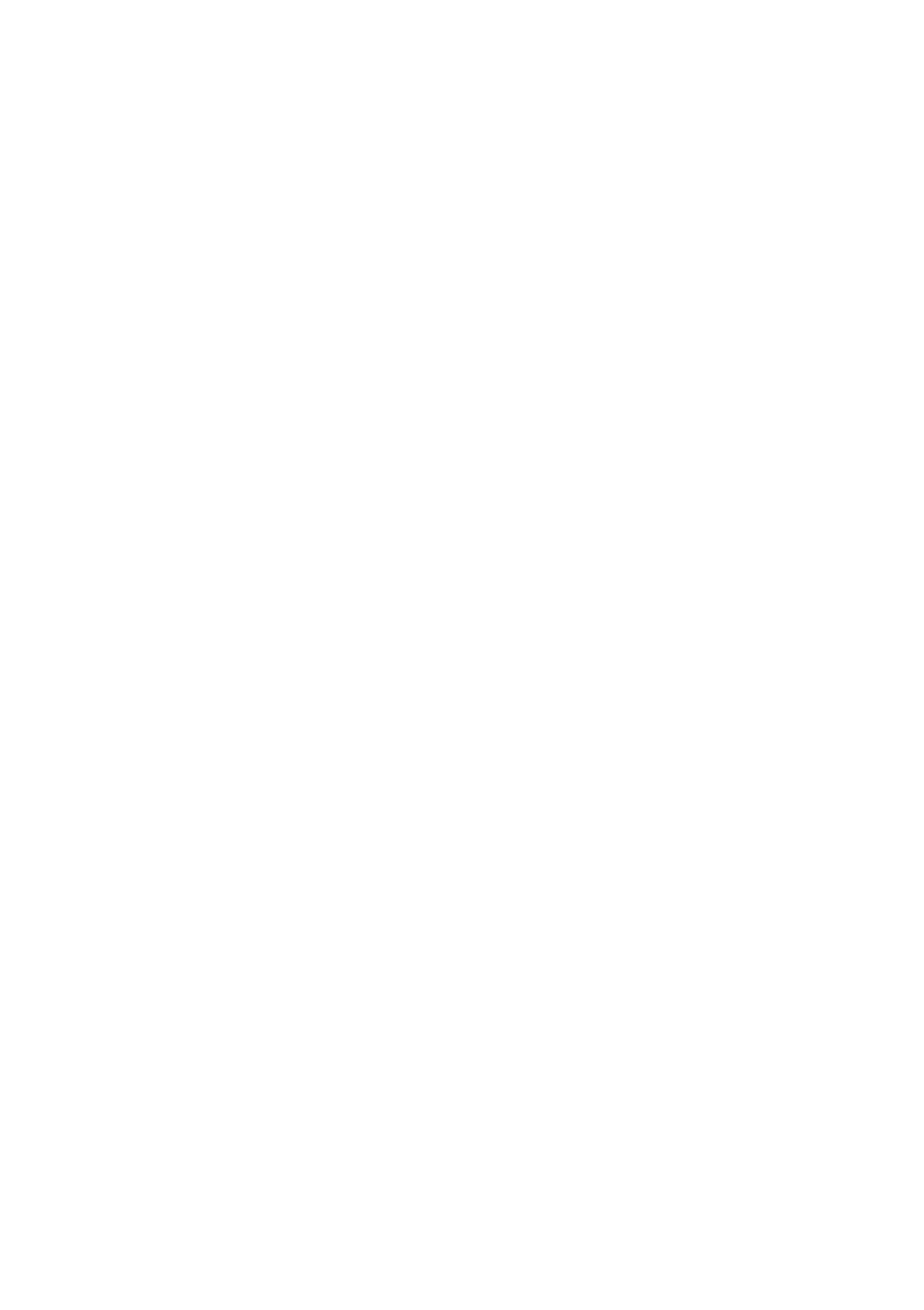





## THE LAW AND YOUR GOSPEL FREEDOMS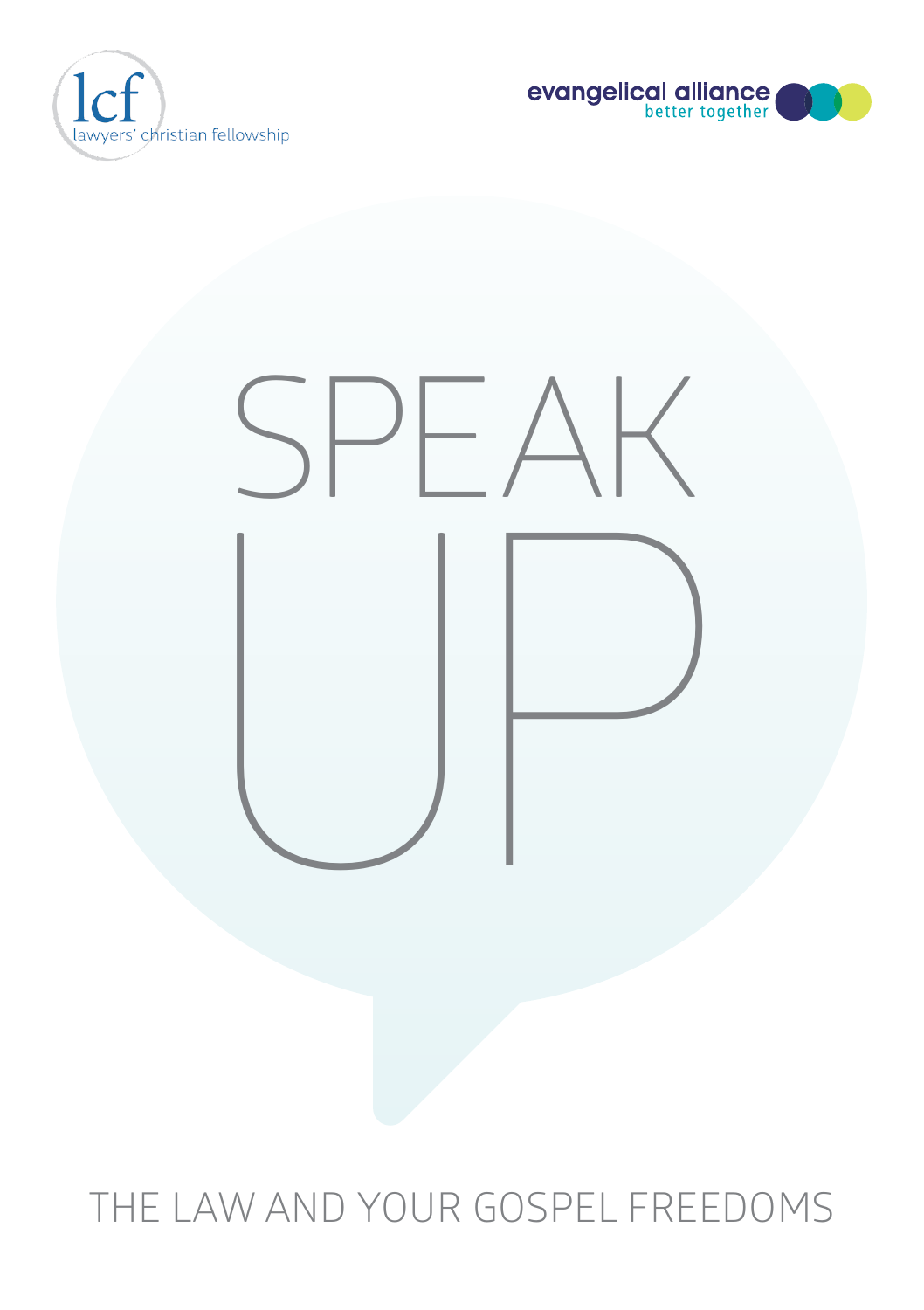

We are the largest and oldest body representing the UK's two million evangelical Christians. For more than 170 years, we have been bringing Christians together and helping them listen to, and be heard by, the government, media and society. We're here to connect people for a shared mission, whether it's celebrating the Bible, making a difference in our communities or lobbying the government for a better society. From Skye to Southampton, from Coleraine to Cardiff, we work across more than 80 denominations, nearly 4,000 churches, 600 organisations and thousands of individual members and supporters. And we're not just uniting Christians within the UK – we are a founding member of the World Evangelical Alliance, a global network of more than 600 million evangelical Christians. For more information, go to [www.eauk.org/join](http://www.eauk.org/join)



Since 1852 the LCF has had a unique vision to encourage and equip its membership of well over 2,000 lawyers and law students to speak about Jesus Christ and live out the good news of the gospel within the legal profession. By developing relevant resources and providing opportunities for building relationships, the LCF seeks to put Jesus Christ and biblical truth at the centre of our lives and witness in the law. Based in the UK the LCF encourages similar organisations throughout the world and has a particular focus on East Africa where support is given to local groups providing access to justice. We are fully committed to supporting the local Church in the UK and this resource is at the heart of our gospel mission and vision. For more information go to www.lawcf.org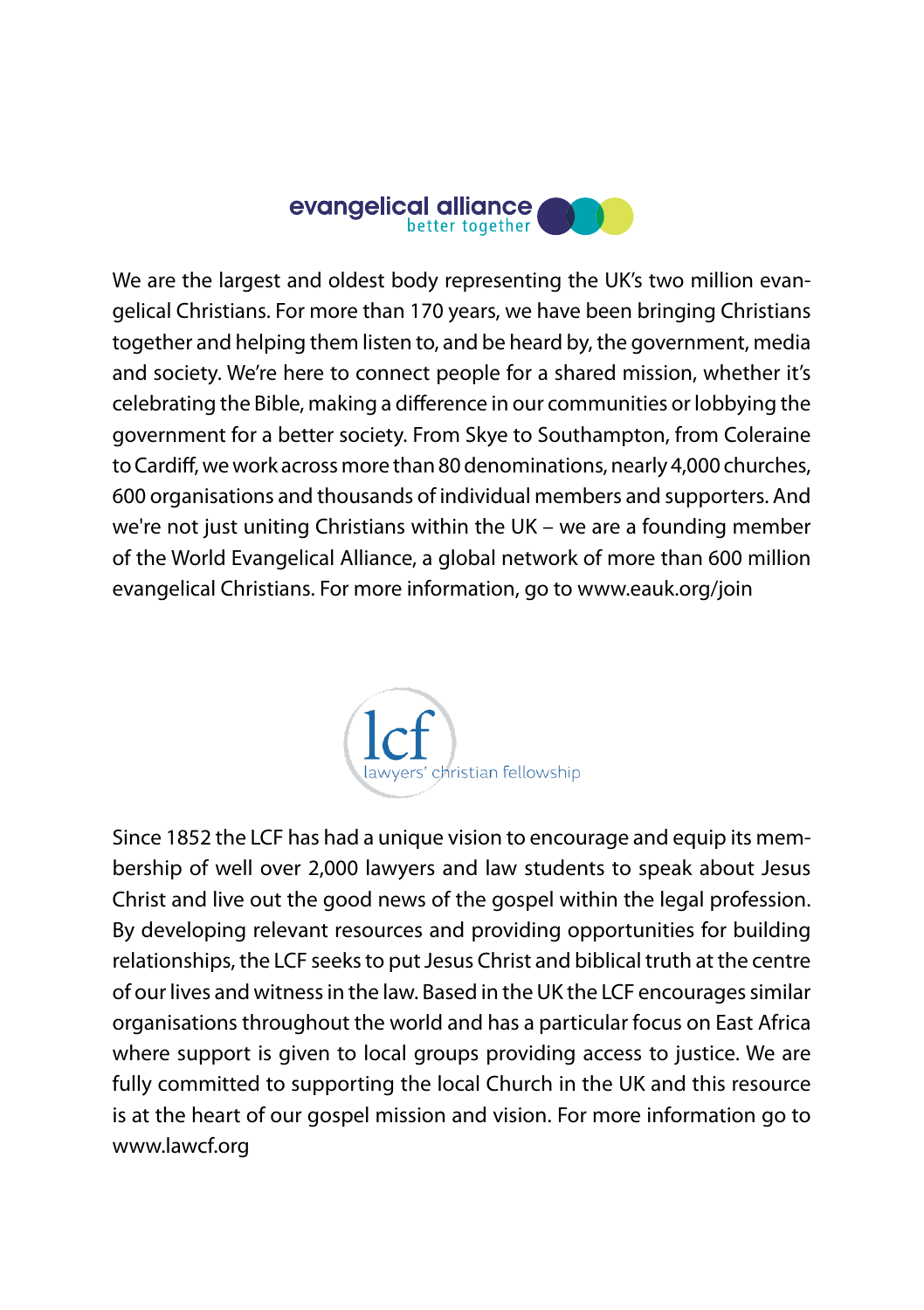## Acknowledgements

The Alliance and the LCF wish to express their huge gratitude to those who have freely contributed their time and expertise to make this resource possible. In particular we wish to thank Thomas Cordrey, barrister of Devereux Chambers; Alasdair Henderson, barrister of One Crown Office Row Chambers; Mark Jones, head of employment law at Ormerods Solicitors/McMillan Williams Solicitors; Mark Mullins, barrister of 5 St Andrews Hill Chambers; and Simon McCrossan, barrister and head of public policy at Evangelical Alliance; alongside Chris MacIntosh and Naomi Gowan who helped us on aspects of the resource relating to Scotland and Northern Ireland. In addition thanks must be given to Jennie Pollock for her huge patience in editing a work that involves lawyers' and the law(!), and Dr Don Horrocks who was the inspiration behind this venture even being contemplated.

Copyright © Evangelical Alliance and Lawyers' Christian Fellowship 2016

All rights reserved.

Visit [www.greatcommission.co.uk/speakup](http://www.greatcommission.co.uk/speakup) for further information and updates on the law and your gospel freedoms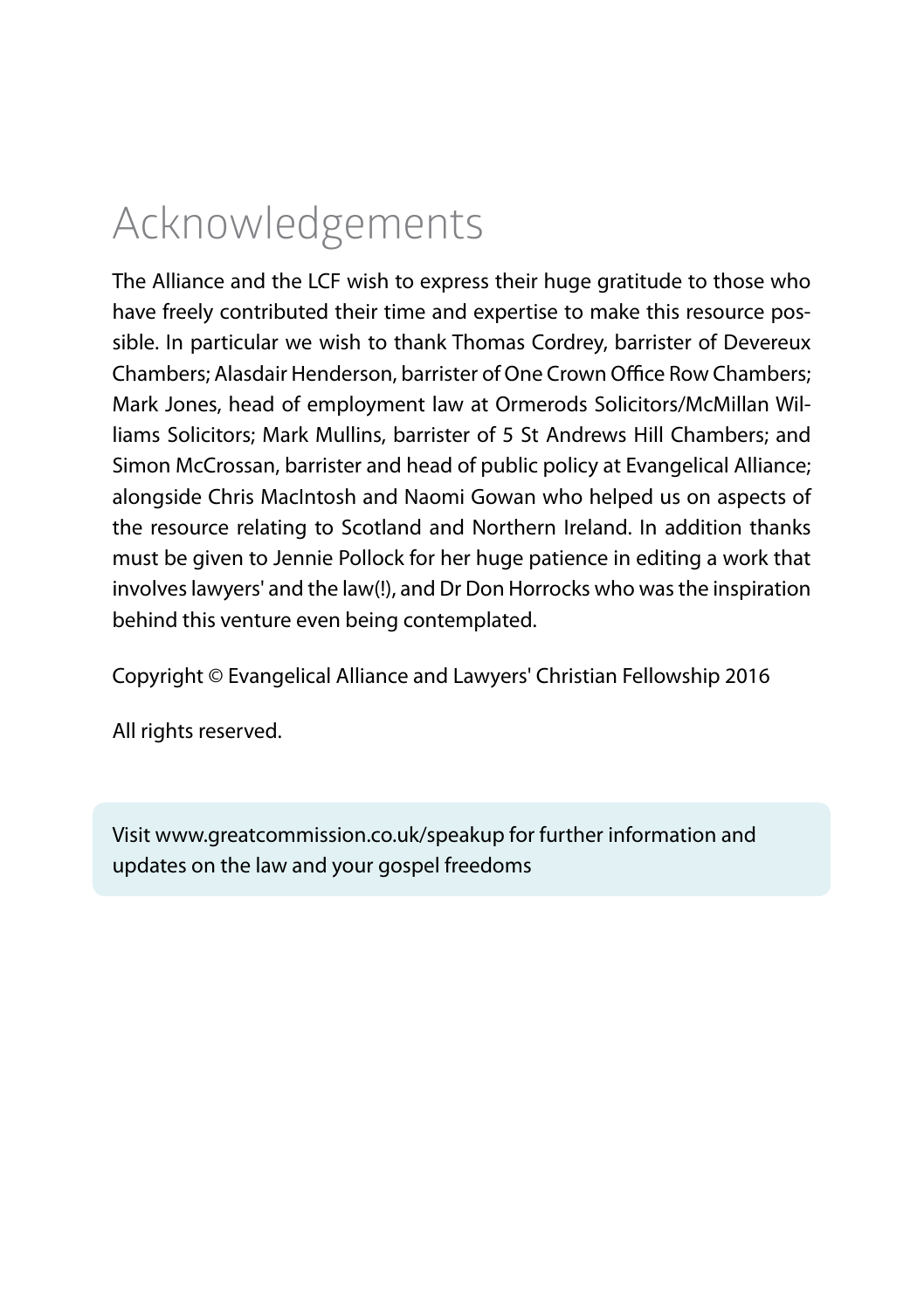# Contents

| Preface - by Steve Clifford                                            | 10                |
|------------------------------------------------------------------------|-------------------|
| Why this? Why now?                                                     | $12 \overline{ }$ |
| Guidance not legal advice                                              | 14                |
| What does the law say?                                                 | 15                |
| What is freedom to speak?                                              | 20                |
| Sharing the gospel in private spaces                                   | 21                |
| What can I say in church?                                              | 21                |
| Are there any restrictions on what I can say in my home?               | 22                |
| What can I say in someone else's home?                                 | 23                |
| What can I say on private property?                                    | 23                |
| Sharing the gospel at work                                             | 25                |
| Is the workplace a place for the gospel?                               | 25                |
| What can I say at work and how should I say it?                        | 27                |
| What about harassment?                                                 | 32                |
| Should I keep clear of controversial issues?                           | 33                |
| Can I share my faith with customers and clients?                       | 34                |
| What if my employer insists on a policy of limiting free speech?       | 34                |
| What if I am bound by professional guidelines?                         | 35                |
| What do I do if I become aware of an issue between me and my employer? | 36                |
| Can I be required to say or do something by my employer that conflicts |                   |
| with my faith?                                                         | 36                |
| Conclusion about workplace issues                                      | 38                |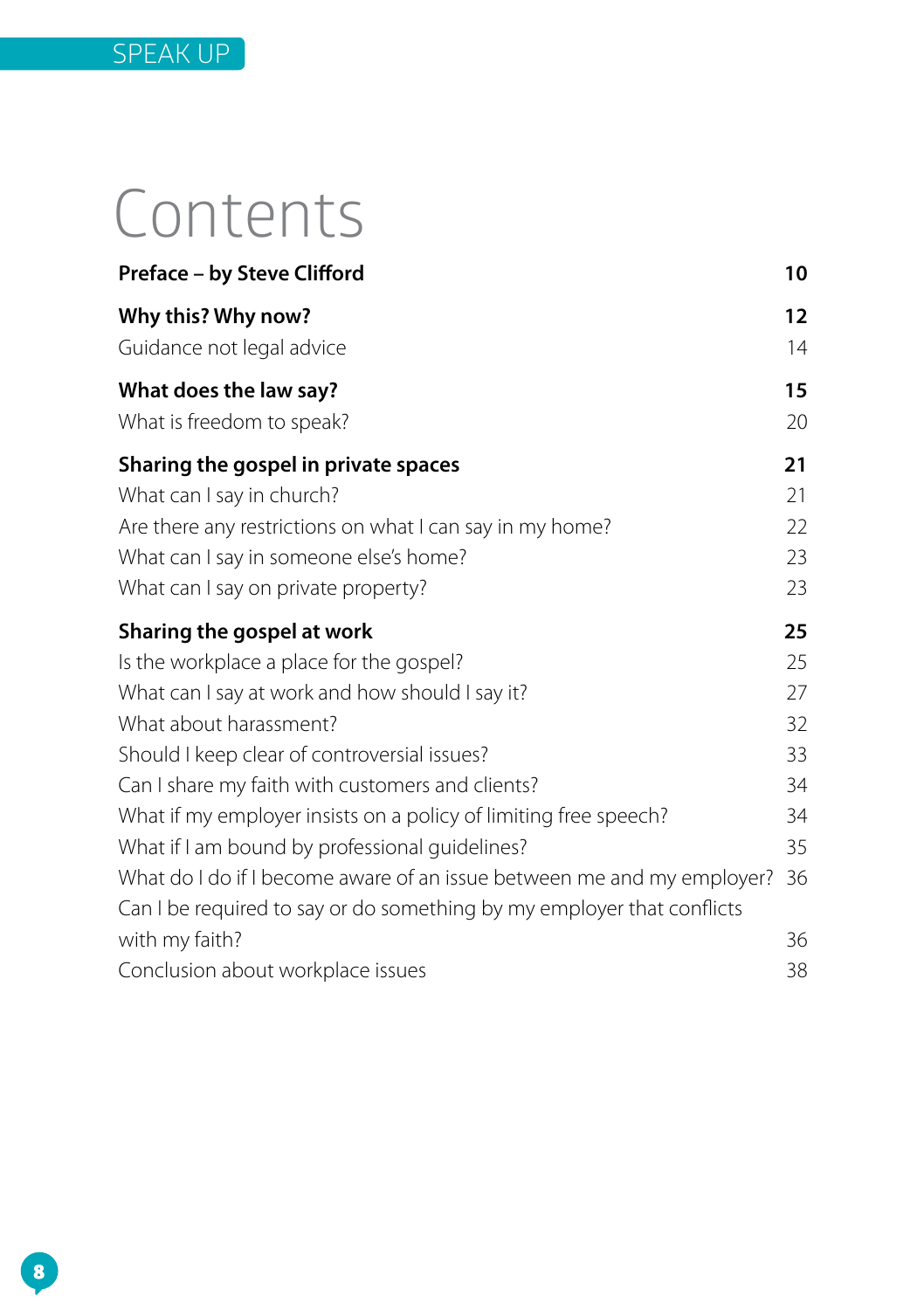| Sharing the gospel in public                                          | 39 |
|-----------------------------------------------------------------------|----|
| What can I say on the street?                                         | 39 |
| What about missions?                                                  | 40 |
| What about free speech in universities?                               | 40 |
| Is it OK to talk about Jesus even if it offends someone?              | 41 |
| How should I speak in public spaces?                                  | 42 |
| Public Order Offences in Scotland                                     | 45 |
| What about using written materials in public?                         | 47 |
| What if the police accuse me of breaching the peace?                  | 48 |
| Summary of what I can't say or publish in public                      | 49 |
| What should I do if I face hostility or intimidation or am threatened |    |
| with arrest?                                                          | 50 |
| Can I knock on doors and cold call?                                   | 50 |
| Sharing the gospel online and through social media                    | 51 |
| Can I share the gospel via websites and blogs?                        | 51 |
| What can I say on social media?                                       | 53 |
| Advertising                                                           | 57 |
| Is it OK for Christians to advertise?                                 | 57 |
| What about advertisements relating to healing?                        | 59 |
| <b>Closing remarks</b>                                                | 61 |
| Glossary                                                              | 64 |
| <b>Resources</b>                                                      | 67 |
| <b>References</b>                                                     | 68 |

Disclaimer: While the contents of this resource are believed to be accurate as at the time of publication (August 2016), the Evangelical Alliance and the Lawyers' Christian Fellowship accept no responsibility for any errors or omissions. The contents are neither comprehensive nor exhaustive, and should be seen as general guidance and not a substitute for legal advice on individual circumstances.

Unless otherwise stated, scripture quotations are from the Holy Bible, New International Version® Anglicized, NIV® Copyright © 1979, 1984, 2011 by Biblica, Inc.® Used by permission. All rights reserved worldwide.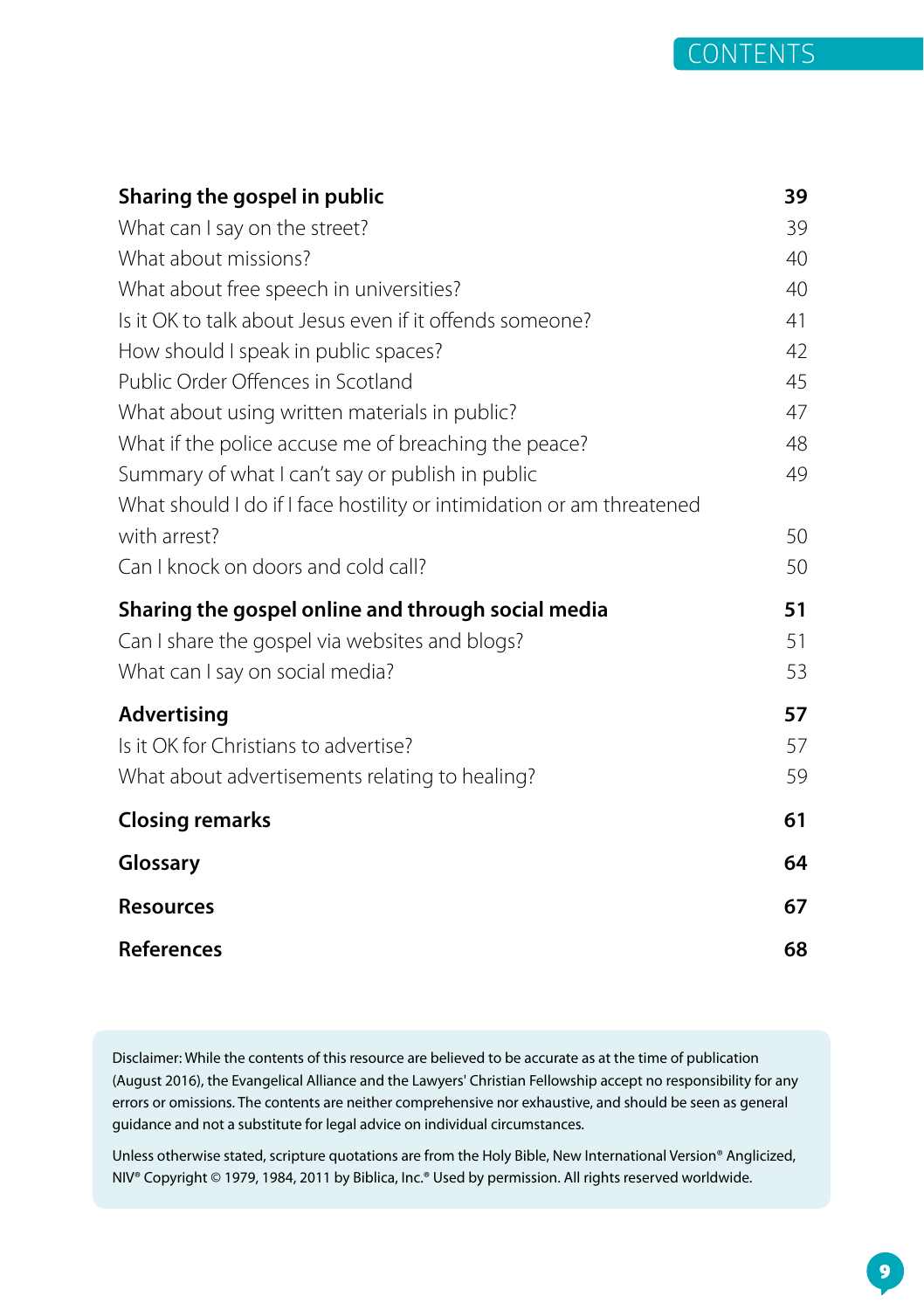## Preface **BY STEVE CLIFFORD**

The good news of Jesus is something we all need to play a part in sharing. We all have amazing opportunities in our everyday lives to introduce people to him: whether at work, at the school gate, in the playground, at the bus stop or over a cup of tea.

As Christians, it's our responsibility to share the good news – and thank God for the incredible freedom we have in the UK to do just that.

We know what a difference the gospel has made to our lives, and we should be passionate about seeing as many people as possible know this transforming good news, as well.

The *Talking Jesus* research showed that in the UK one in five non-Christians, say that, after having a conversation with a Christian about Jesus, they are open to an encounter with him. This is a huge opportunity.

We should grab hold of this opportunity and tell our friends, families, neighbours and colleagues about the life-changing good news we have received. In a society unsure whether there is any such thing as truth, we can bring clarity to the confusion. There is an incredible need for clear and confident evangelism. At a time when there are attempts to chill the atmosphere for publicly expressing our faith we've got to be passionate and graceful with the gospel we share.

There is always a need for wisdom and tact, and there are times when sharing the good news is appropriate and times when it is less so. Not every restriction on when and how we speak is an attack on our faith. Sometimes it's Godly wisdom. We should take care how we speak, and listen just as much as we talk, but always remembering that the gospel cannot be known unless it is spoken and heard. The occasional cases of overzealous regulation and misplaced fervour we hear about should not force us into a corner and cause us to stop sharing the good news.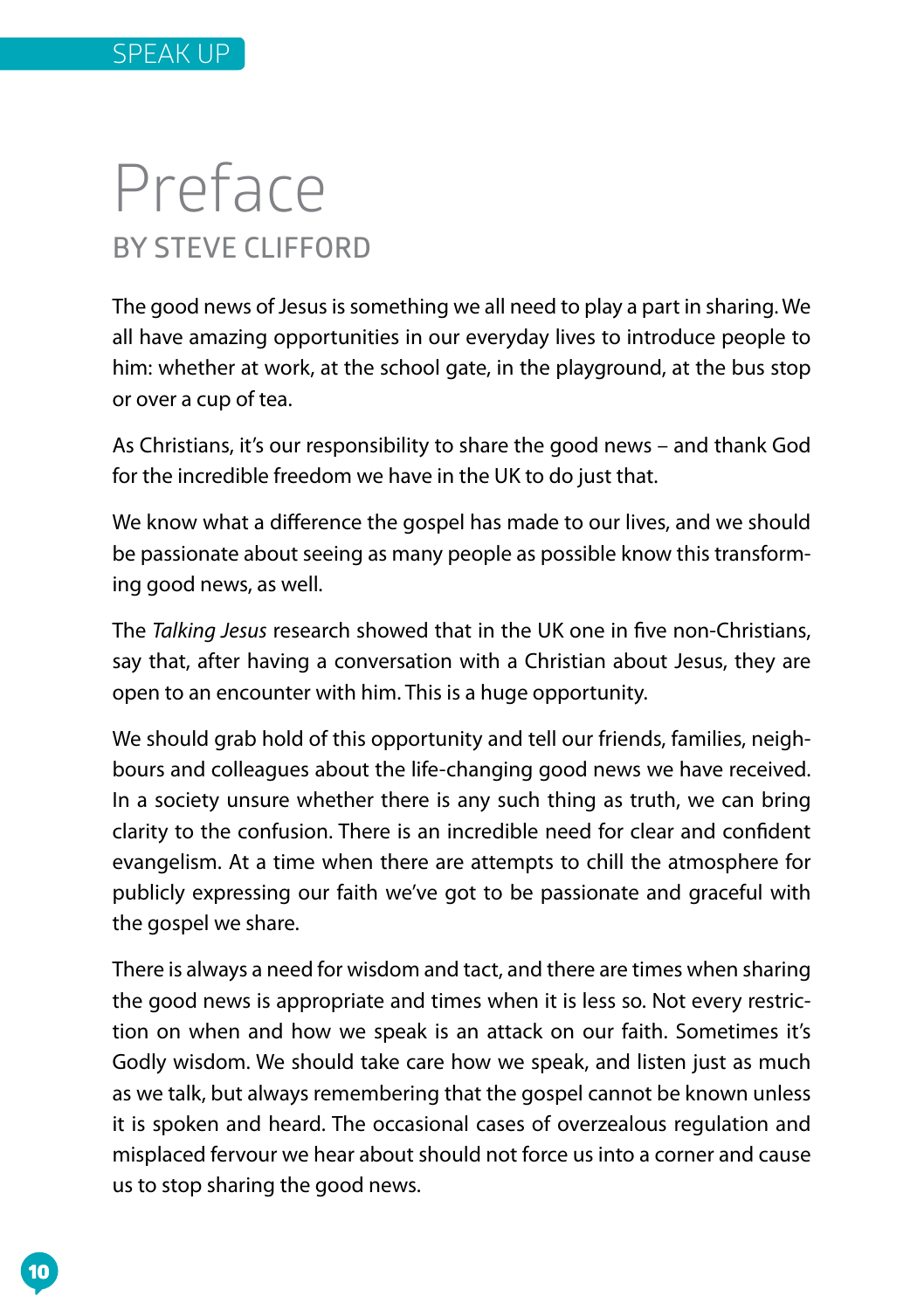

Our society has benefited over many centuries from the public expression of Christianity and we want that to continue. We want a society with the freedom for the gospel to be preached and heard, and for people to accept or reject what they hear. Such freedoms underpin many other freedoms that we all enjoy, so we should exercise our rights confidently and responsibly.

If we don't use our freedoms we will lose them.

Whether in the home, on the street, at work or online this quide provides information about the legal freedoms we enjoy. I am deeply grateful for the partnership with our friends at the Lawyers' Christian Fellowship for their time and expertise in contributing to this resource.

We hope this will provide a clearer picture of the wonderful freedoms we all have to talk about Jesus, and the confidence to make the most of every opportunity.

Steve Clifford General director, Evangelical Alliance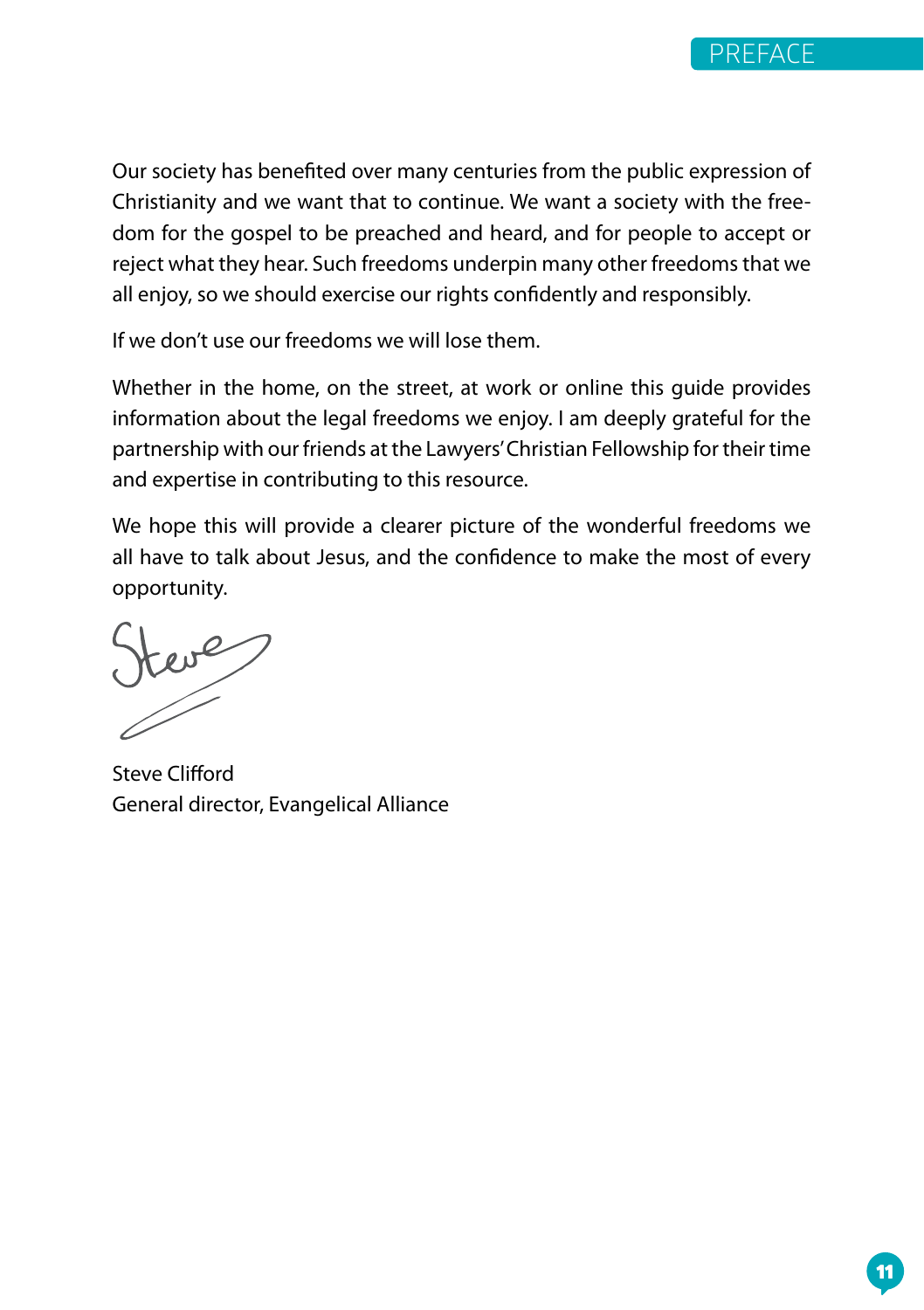



### **AN OPENING NOTE FROM THOMAS CORDREY, OF THE LAWYERS' CHRISTIAN FELLOWSHIP**

When Jesus met for a final time with his disciples before ascending into heaven he exhorted them to do as he had done and "go into all the world and preach the good news to all creation" (Mark 16:15). Right from the start,

the Christians who began to fulfil this mandate were met with a mixed reaction. While many who heard the disciples preach were "cut to the heart" (Acts 2:37) by the message of Jesus, it was not long before others were "greatly disturbed" (Acts 4:2) by the message and sought to censor it or silence those who spread it.

*"Go into all the world and preach the good news to all creation." (Mark 16:15)*

Little has changed since those first days. We continue to live in a world where the feet of those who proclaim the good news of salvation through Jesus Christ are considered beautiful by some, whilst the same message is considered offensive by others. But whatever the uncertainty of its reception, the Christian message must be proclaimed to all people for it tells of the *only* way that we can be reconciled to the living God. As Romans 10:14 says "And

*The Christian message must be proclaimed to all people for it tells of the only way that we can be reconciled to the living God.*

how can they believe in the one of whom they have not heard? And how can they hear without someone preaching to them?"

Sometimes people feel that we live in a society where it is increasingly difficult to share our faith. At times we can even face hostility. Small but vocal humanist and

atheist organisations would have us believe that Christianity should be kept as a private matter and that speaking about faith with non-believers will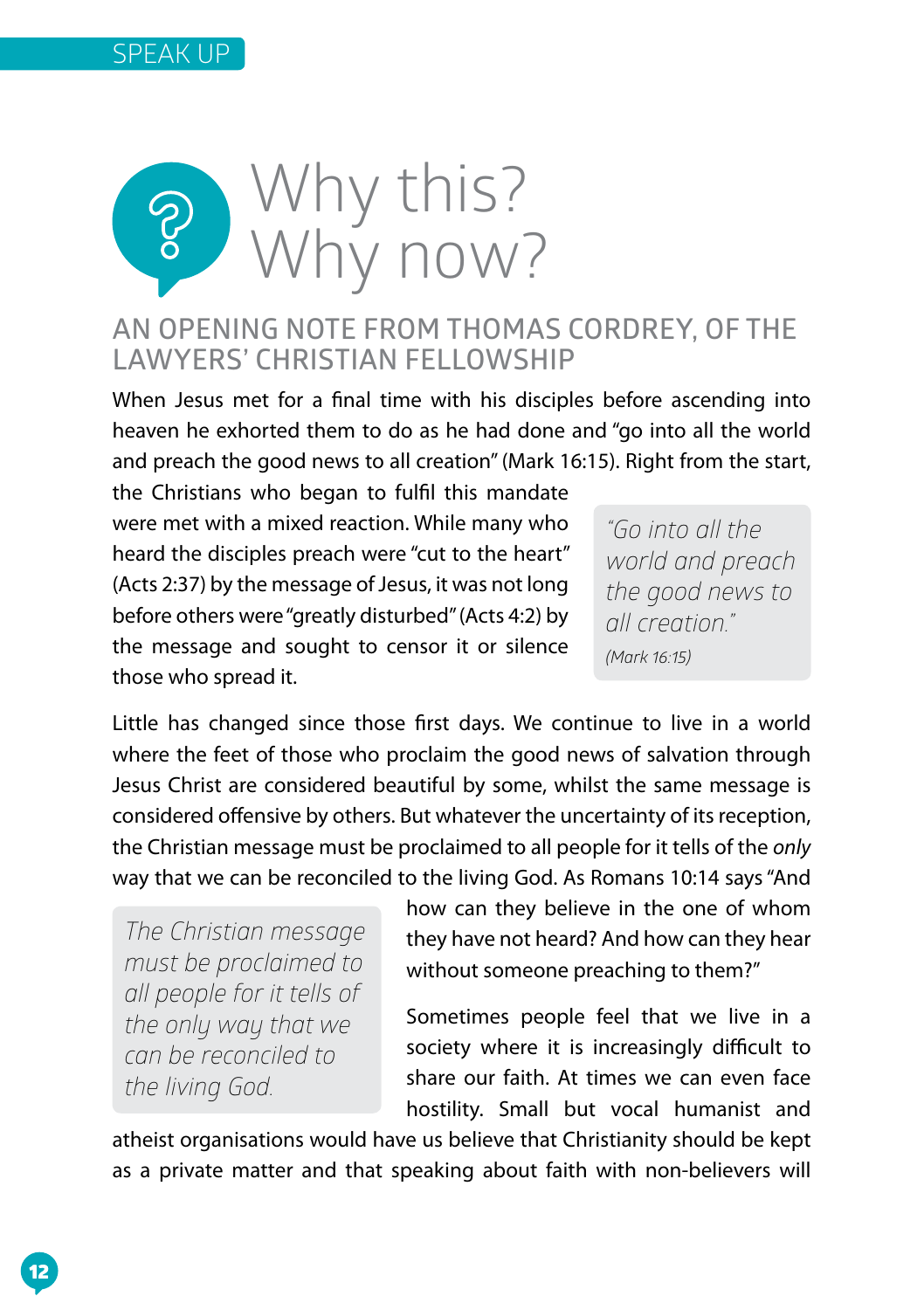be unwelcome. The media seize on and report the rare cases where talking about Jesus has led a Christian into legal hot water: whether it is the arrest of a street preacher or the disciplining of an employee for speaking about their beliefs in the workplace.

On the other hand, we live in a society where the the law is designed to safeguard rights and freedoms and Christians are protected from religious discrimination by strong domestic and European legislation. Ours is a multiethnic, plural society where people are encouraged to tolerate and embrace

religious diversity, including Christianity. On that basis it should follow that there is a greater opportunity to talk to others about God.

So which is it? Do our laws inhibit the freedom to talk about Jesus or do they promote that freedom? This resource aims to provide answers so that Christians wishing to share their faith can do so confidently in line with

*This resource aims to provides answers so that Christians wishing to share their faith can do so confidently.*

Jesus' advice to his disciples to be "as shrewd as snakes and as innocent as doves" (Matthew 10:16). The love of God in Christ Jesus – his life, his death and his resurrection – all compel us to share the good news about salvation and new life in Him. Indeed, for those who love the Lord, this message of hope is impossible to contain. It remains a core part of our lives and will inevitably bubble over in our conversations with friends, family and colleagues. It will be discussed in the street, proclaimed on university campuses, written about in newspaper articles and disseminated by tweets and blogs. When opposition is faced we can say with the early Christians: "Now, Lord, consider their threats and enable your servants to speak your word with great boldness" (Acts 4:29). We can also say that we have hard-won freedoms to express our beliefs. Amid the religious illiteracy, confusion and attempts by some to chill the atmosphere for public expressions of Christianity in the UK, we hope that this resource will provide a clearer picture of the legal basis for us to talk, freely, about Jesus.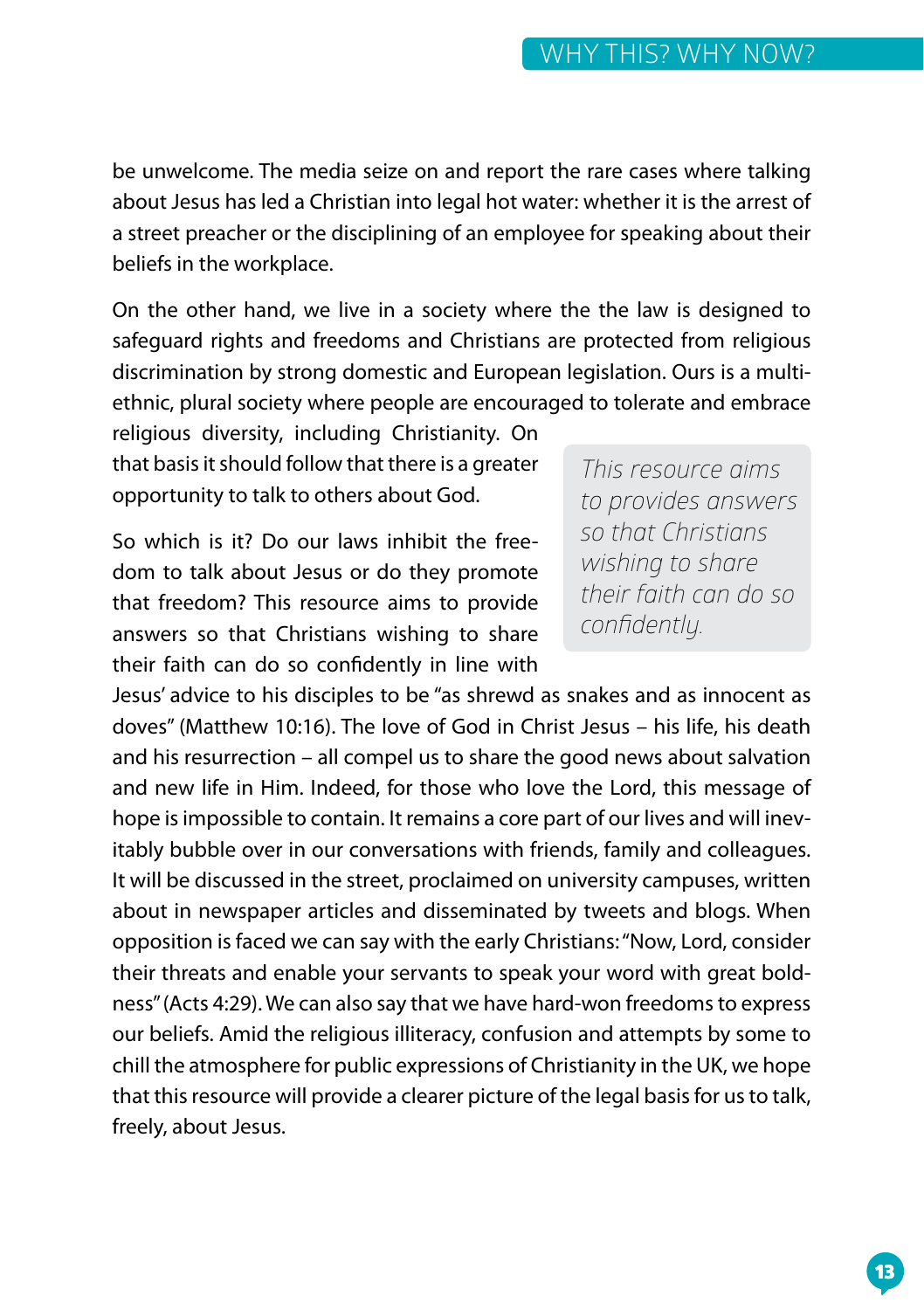

The content of this resource is guidance and cannot replace specific legal or pastoral advice addressing individual circumstances.

None of the authors or contributors accept any responsibility for reliance placed upon it, because every different opportunity to share faith will have its own context and nuances. The guidance contained in this resource is necessarily general and cannot predict the many particular opportunities to share faith that may arise.

The law is changing all the time. We will seek to update substantive changes to the law on our website, **[www.greatcommission.co.uk/speakup](http://www.greatcommission.co.uk/speakup)**, where you can also find more detailed information and links to other helpful organisations. Please refer to this website for further information about the guidance below.

Importantly, should you have concerns about the possible legal consequences of a particular course of action, then it will be wise to seek specific advice first and to act second.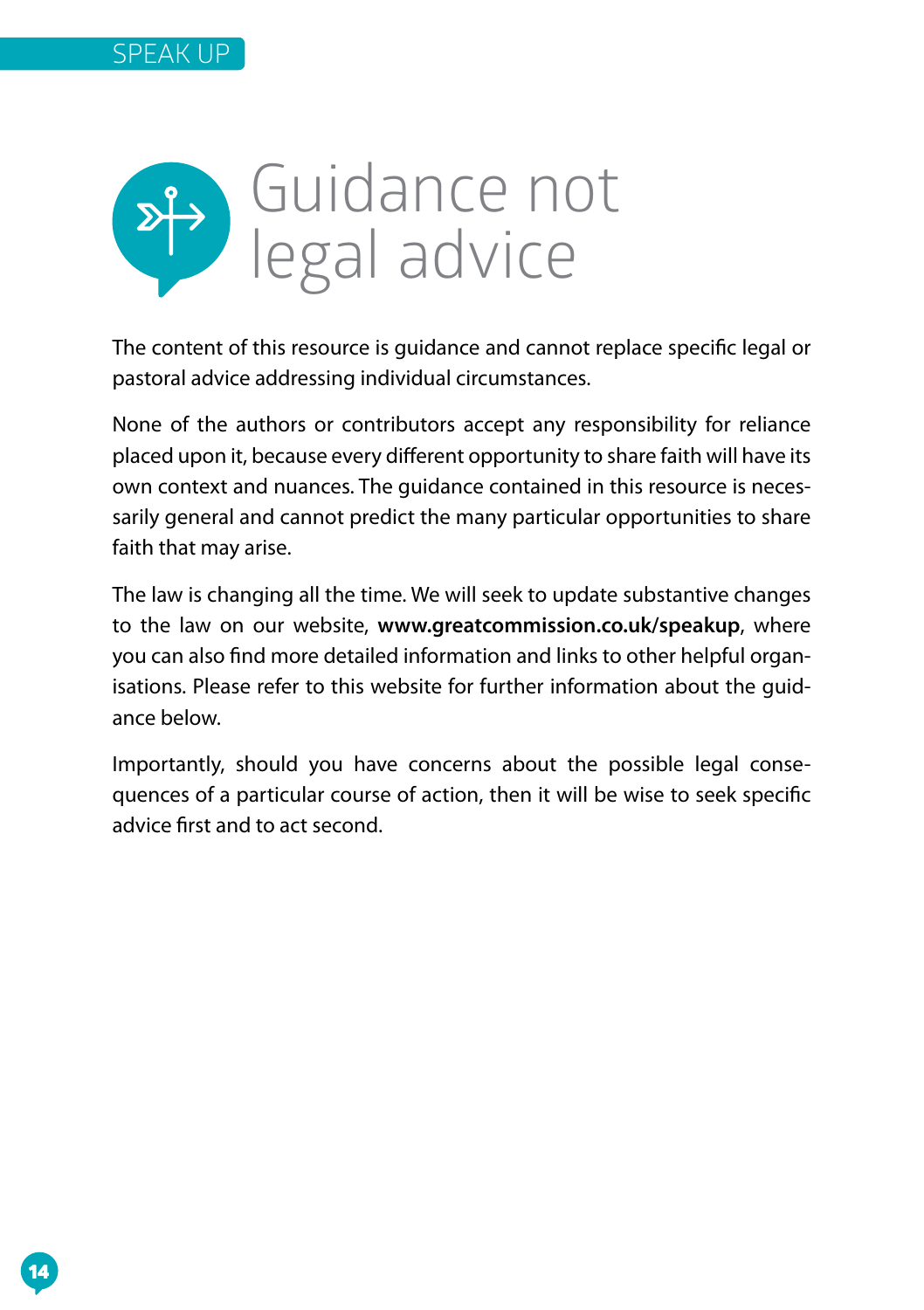

Freedom to share, discuss and debate religious beliefs has benefited from legal protection for many centuries. The protection which exists today covers the spoken word and written publications. It ranges from protecting a street preacher, to allowing a billboard displaying Bible verses, to ensuring a conversation in a home can occur without any restriction. The protection is found in the principles of the common law, in domestic legislation like the Public Order Act 1986 and in European legislation – principally the European Convention on Human Rights (ECHR) which was incorporated into British law by the Human Rights Act 1998.

Of the 11 key freedoms secured by the ECHR, only two are given special mention in the Human Rights Act itself:

- 1. freedom of expression
- 2. freedom of thought, conscience and religion

In relation to freedom of religion, the Human Rights Act states:

If a court's determination of any question arising under this Act might affect the exercise by a religious organisation (itself or its members collectively) of the Convention right to freedom of thought, conscience and religion, it must have particular regard to the importance of that right.

*The strength of the legal protection to speak freely about Jesus Christ and all topics affecting freedom of conscience and belief is very considerable indeed.*

The strength of the legal protection to speak freely about Jesus Christ and all topics affecting freedom of conscience and belief is very considerable indeed.

Articles 9 and 10<sup>1</sup> of the ECHR are now the primary source of legal protection for Christians wanting to share the gospel of Jesus in many different situations: whether they wish to do so by posting material on websites, by having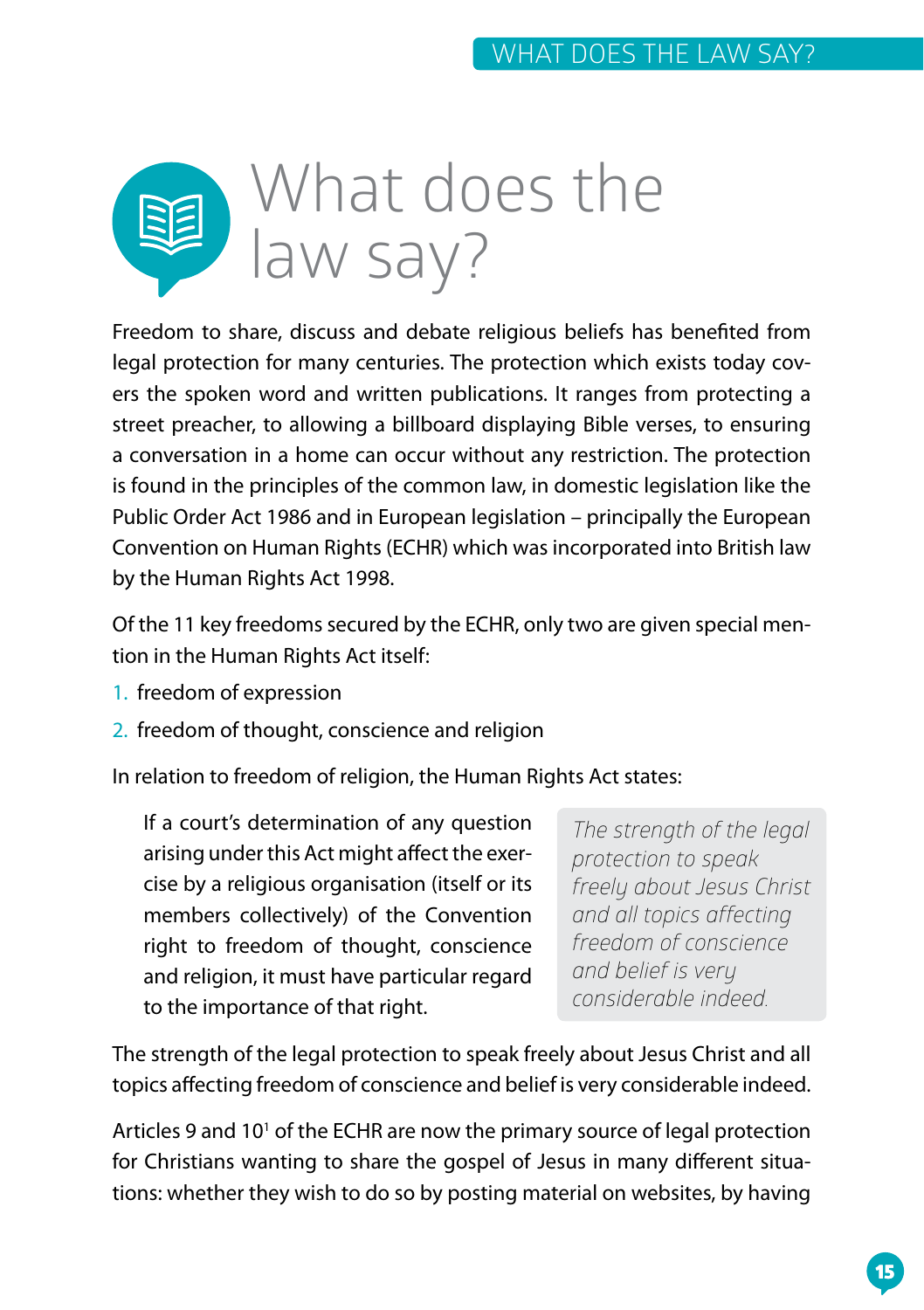conversations with colleagues at work, or by handing out tracts on a high street. Article 10 contains the right to freedom of expression and Article 9 is the source of the right to freedom of religion.

## ARTICLE 9

#### **Freedom of thought, conscience and religion**

**1.** Everyone has the right to freedom of thought, conscience and religion; this right includes freedom to change his religion or belief and freedom, either alone or in community with others and in public or private, to manifest his religion or belief, in worship, teaching, practice and observance.

**2.** Freedom to manifest one's religion or beliefs shall be subject only to such limitations as are prescribed by law and are necessary in a democratic society in the interests of public safety, for the protection of public order, health or morals, or for the protection of the rights and freedoms of others.

## **ARTICLE 10**

#### **Freedom of expression**

**1.** Everyone has the right to freedom of expression. This right shall include freedom to hold opinions and to receive and impart information and ideas without interference by public authority and regardless of frontiers. This Article shall not prevent States from requiring the licensing of broadcasting, television or cinema enterprises.

**2.** The exercise of these freedoms, since it carries with it duties and responsibilities, may be subject to such formalities, conditions, restrictions or penalties as are prescribed by law and are necessary in a democratic society, in the interests of national security, territorial integrity or public safety, for the prevention of disorder or crime, for the protection of health or morals, for the protection of the reputation or rights of others, for preventing the disclosure of information received in confidence, or for maintaining the authority and impartiality of the judiciary.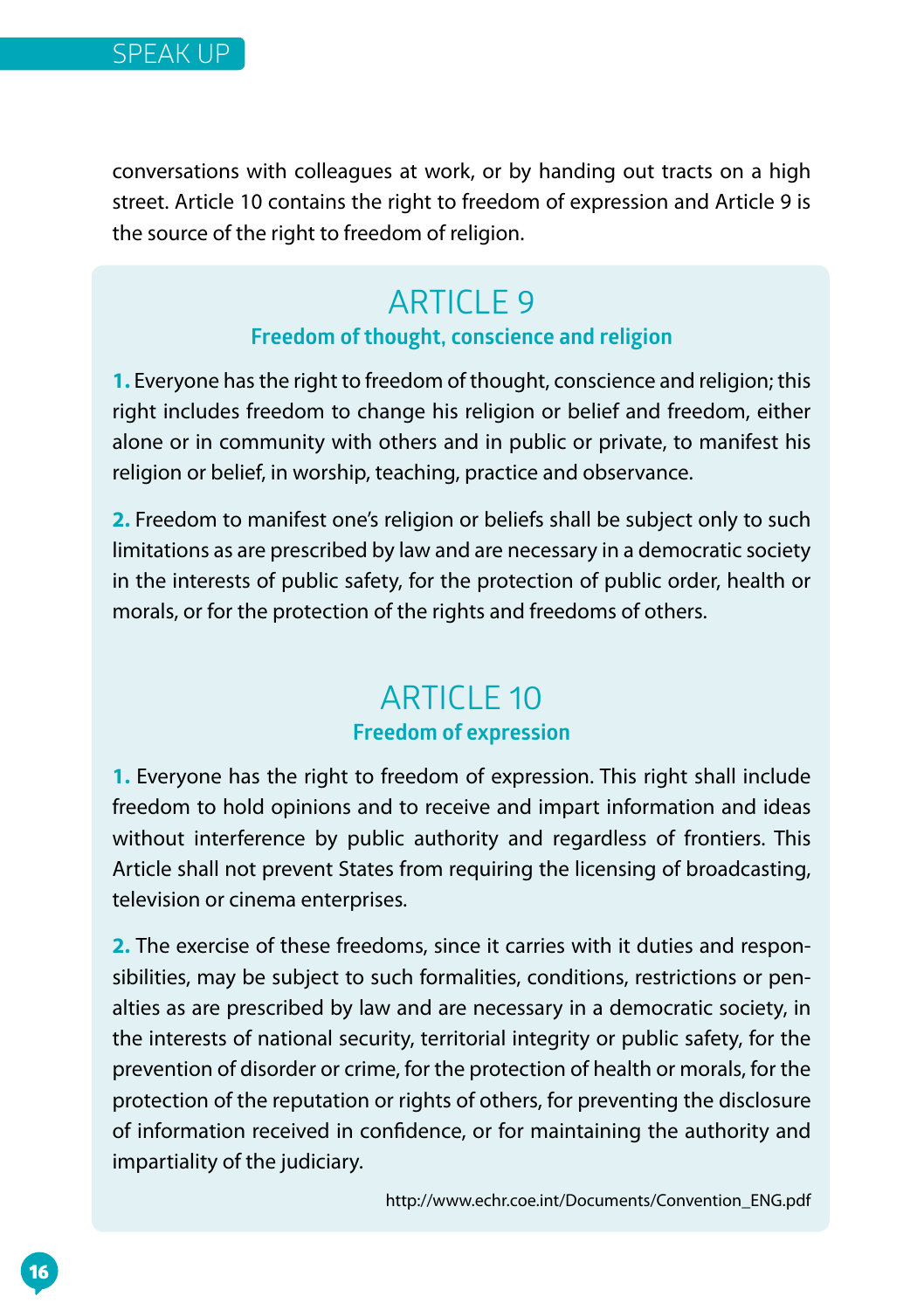In a case brought before the High Court, a leading judge described the extent of the freedom provided by Article 10 of the ECHR:

Free speech includes not only the inoffensive but the irritating, the contentious, the eccentric, the heretical, the unwelcome, and the provocative provided it does not tend to provoke violence. Freedom only to speak inoffensively is not worth having.<sup>2</sup>

Indeed, Baroness Onora O'Neill of Bengarve, the former head of the Equality and Human Rights Commission (EHRC), has noted that there is no right not to be offended. Such a right would be at odds with the right to freedom of expression:

Our legislation, I think correctly, does not restrict freedom of expression merely because some speech act offends some others, or even offends some of them gravely. Any supposed right not to be offended would founder on the fact that offensiveness is subjective, and would put others' freedom of expression wholly at the mercy of the sensibilities of possible audiences.3

Christians should be reassured that the commitment of the law to freedom of speech and freedom of religion is as strong as it has ever been. It is a jealously guarded principle. And that principle applies not only to speech and printed materials but to modern forms of electronic communication. Overturning the judgment of a lower court which had censored a Twitter message, the High Court recently explained:

Satirical, iconoclastic, or rude comment, the expression of unpopular or unfashionable opinion about serious or trivial matters, banter or humour, even if distasteful to some or painful to those subjected to it should and no doubt will continue at their customary level, quite undiminished by this legislation.<sup>4</sup>

*Christians should be reassured that the commitment of the law to freedom of speech and freedom of religion is as strong as it has ever been. It is a jealously guarded principle.* 

In a case of an open letter published by a church in a newspaper, similarly robust protection has been given by the court to the expression of a Christian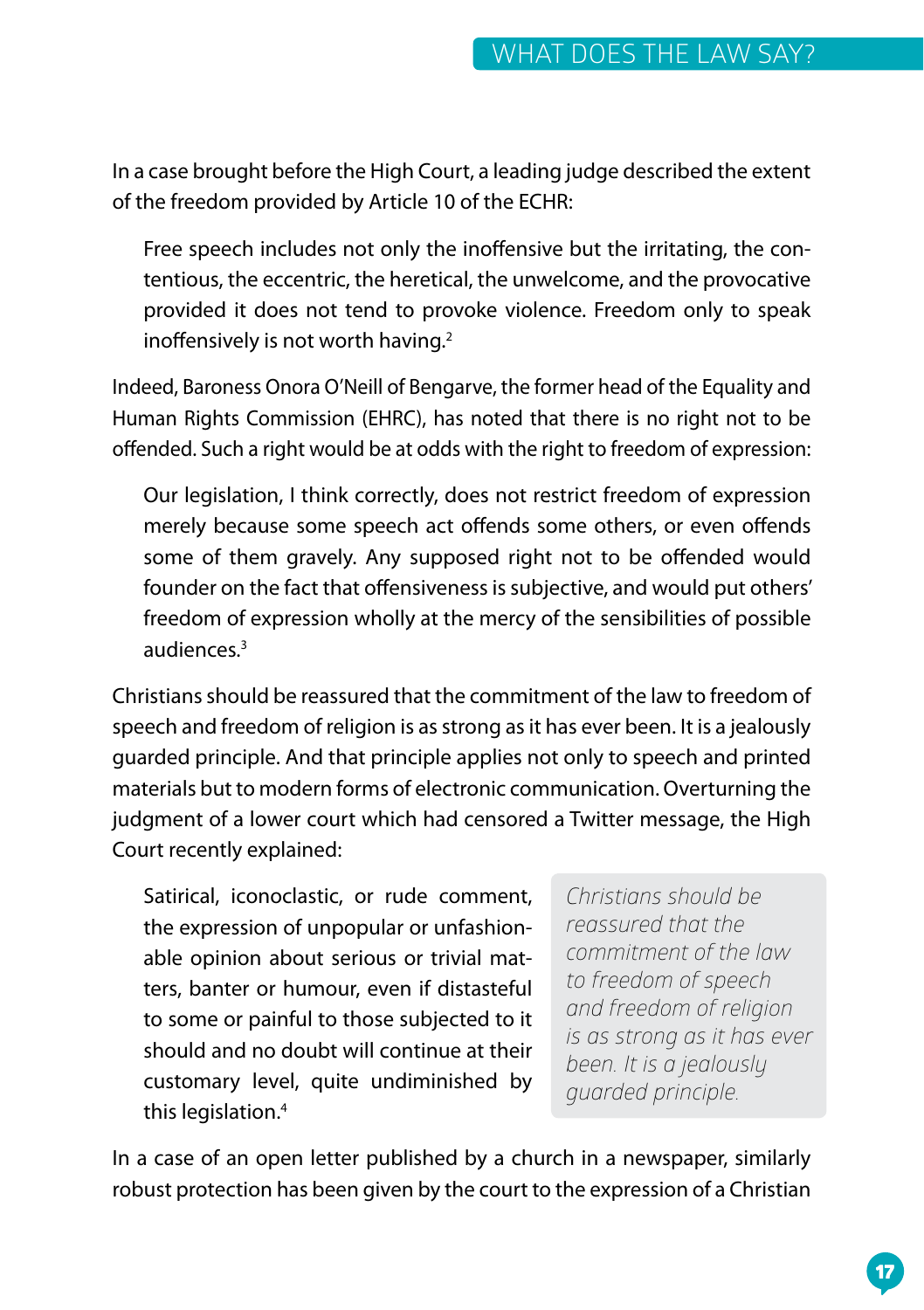viewpoint. Here, the High Court in Northern Ireland recognised that some people might be offended by the passages of the Bible that had been quoted in the advert but stated that "Article 10 protects expressive rights which offend shock or disturb<sup>", 5</sup> The same judgment re-affirmed the freedom to use, publicly, texts from the Bible:

If the applicant is prohibited or materially inhibited in the advertisement, from articulating their religious conviction and call to bear witness by reference to the very scripture that underpins it, that restriction, from their perspective, can appear like a form of censorship.

In another example of the security provided to those who wish to speak publically about their faith, The Public Order Act 1986 was amended in 2014 to provide greater protection for freedom of speech by removing the word "insulting" from Section 5 (using threatening and abusive language or behaviour likely to cause harassment or distress). It also includes an explicit free speech clause which outlines that the offence of hatred on the grounds of sexual orientation does not prohibit or restrict "proselytising or urging adherents of a different religion or belief system to cease practising their religion or belief system".

There are other laws (statutes) and cases which affect the issue of the freedom of Christians to speak about Jesus Christ or issues affecting our Christian beliefs in different scenarios, but the various provisions set out above give a flavour of the protection that exists. That is not to say that there are no restrictions or limitations, and some of the qualifications which exist are outlined in what follows in this resource.

Of course, the existence of legal protections does not guarantee that a Christian will never suffer punishment for speaking about their faith. In some, rare, cases where a Christian is penalised in some way for speaking about Jesus, the law will offer no protection. This has some similarities with the position faced by the early Church – on occasion the apostle Paul's legal status as a Roman citizen allowed him to walk free, but sometimes his citizenship was not enough to save him from punishment for sharing the good news.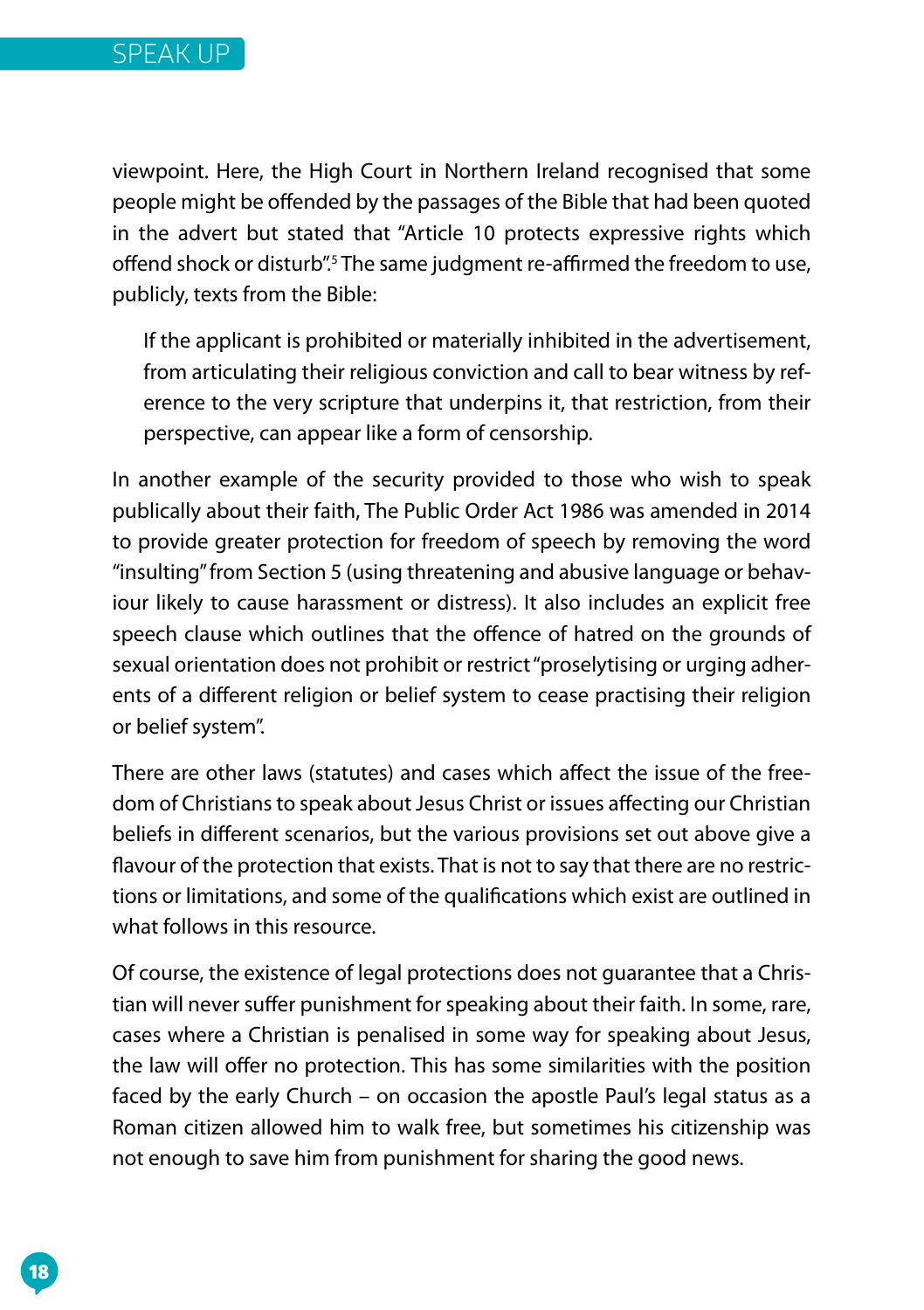This resource is intended in part to encourage Christians not to be paralysed by a fear of the rare cases where Christians are sanctioned for sharing their faith. It is right to acknowledge that such cases do happen, and where appropriate there are a number of Christian organisations at hand to provide support. But in general Christians should not be deterred by such cases. We should continue to share our faith boldly. Not least because, the more common it is for Christians to wisely and lovingly speak or write about the message of the gospel, the more it will be an accepted and uncontroversial part of British life.

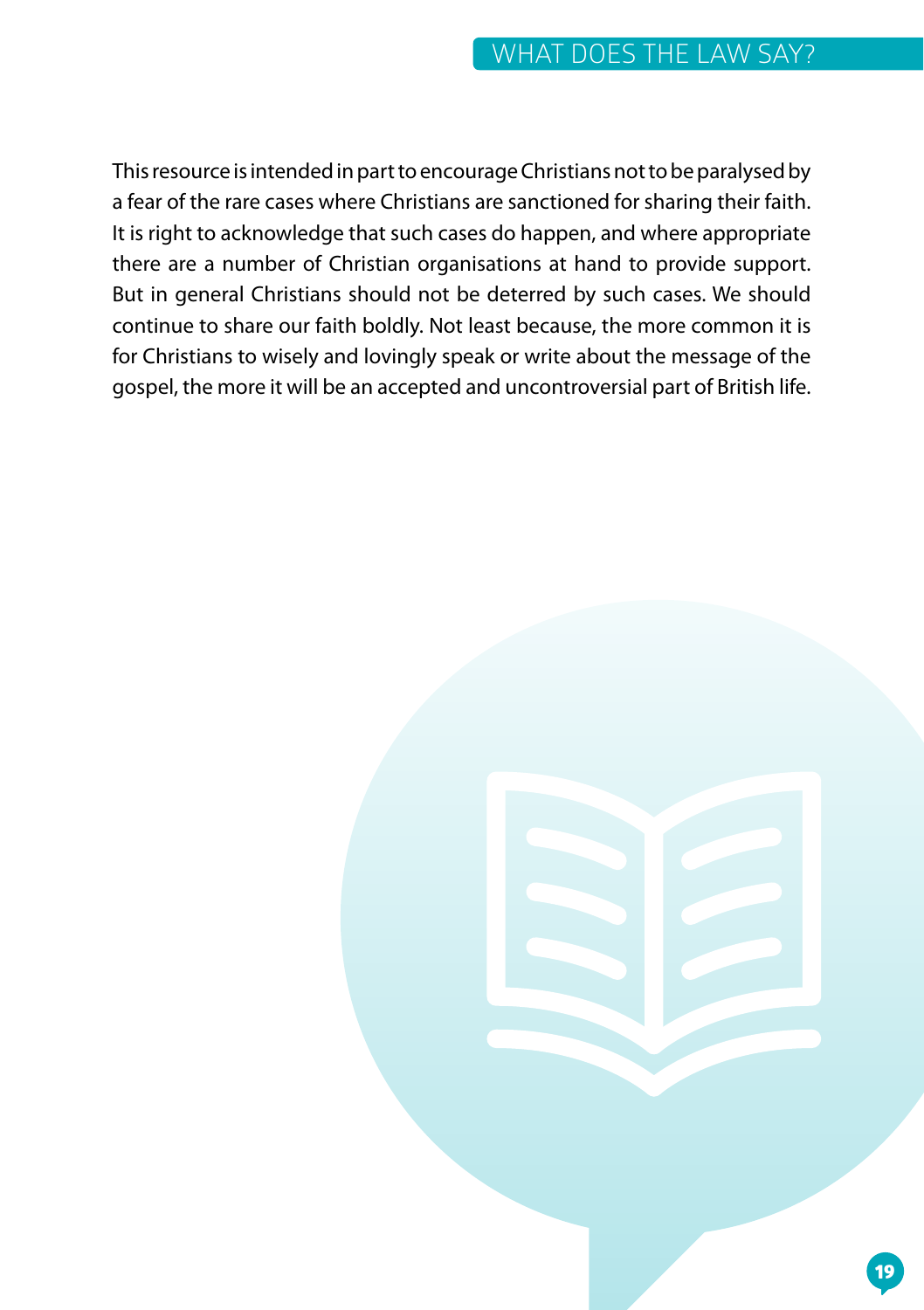

At the heart of Christianity is the desire to share the good news of Jesus Christ, and we are called to always be ready to "give the reason for the hope [we] have" (1 Peter 3:15). We believe that it is the Holy Spirit who does the work of conversion, but it is through our willingness to share our faith that men and women are free to decide what they will believe.

This freedom to speak about those things which are most important to us is fundamental to our way of life. Whether it is our faith, our political beliefs or

even our hobby or sport, our society recognises that allowing people to speak about these things is a vital sign of a healthy democracy. Indeed, it is enshrined in the Universal Declaration of Human Rights (UDHR). As free citizens we not only have the right to freedom of thought, conscience and religion, but we also have the right to manifest those beliefs and opinions.

*"A Christian is either a missionary or an imposter."*  Charles H Spurgeon

In addition, we have the right to freedom of opinion and expression of those beliefs without interference and we are able to seek, receive and impart information and ideas through any media and regardless of frontiers.

Crucially, from this all people are free to change their faith, belief or opinion – a right that is also upheld in the UDHR. It follows, therefore, that people must be free to seek to persuade others to change their religion. Having the ability to do this demonstrates in a very tangible way that we are living in a free society which values the dignity of the person to make free decisions on the worldview they hold. As Christians we are free to share with others our faith in Christ and share about the difference that finding his saving grace makes. We believe that the gospel has important things to say to all areas of life but our imperative is to give all the opportunity to respond to the gospel and the claims of Christ.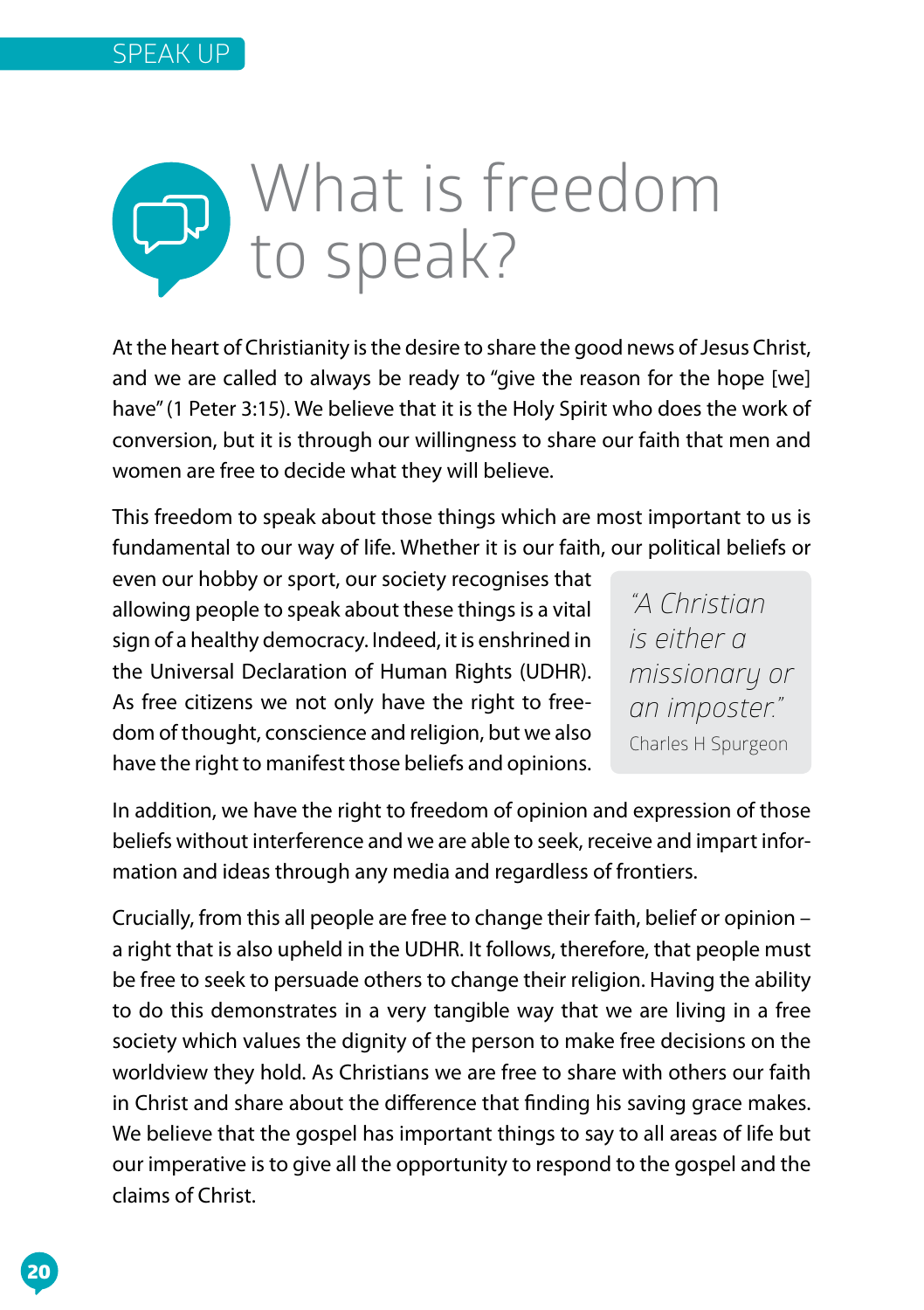

## **WHAT CAN I SAY IN CHURCH?**

There is an almost unlimited freedom to speak about all Christian matters from the pulpit. However hard-hitting or provocative, Christians are entitled to talk about and share their faith in church. The only potential limits provided by the law (primarily to prevent speech which incites violence) are very unlikely to ever apply to the ordinary activities of a Bible-believing church. The Article 9 right to freedom of religion and Article 10 freedom of expression apply with great strength to prevent any censorship of a church. This is illustrated by the case of James McConnell,<sup>1</sup> a pastor from Northern Ireland who was charged with broadcasting a grossly offensive electronic communication when his sermon about Islam was streamed over the internet:

Pastor McConnell preached a sermon in which he said: "Islam is heathen. Islam is satanic. Islam is a doctrine spawned in hell." His sermon was streamed over the internet and was therefore subject to legislation which covers anything distributed over a "public electronic communication system," i.e. through forms like podcast, livestream or YouTube. An offence is committed if a 'grossly offensive' message is broadcast. The judge found the words above were grossly offensive, but the prosecution had conceded that these words were protected by the defendant's rights to freedom of thought, conscience and religion and freedom of expression under Articles 9 and 10. The judge found that other comments by the pastor about mistrusting Muslims were not covered by Articles 9 and 10 but concluded that while such comments were offensive, they were not grossly offensive and so the pastor was ultimately acquitted. However, the case is a reminder of the need to be wise in what we say and how we say it.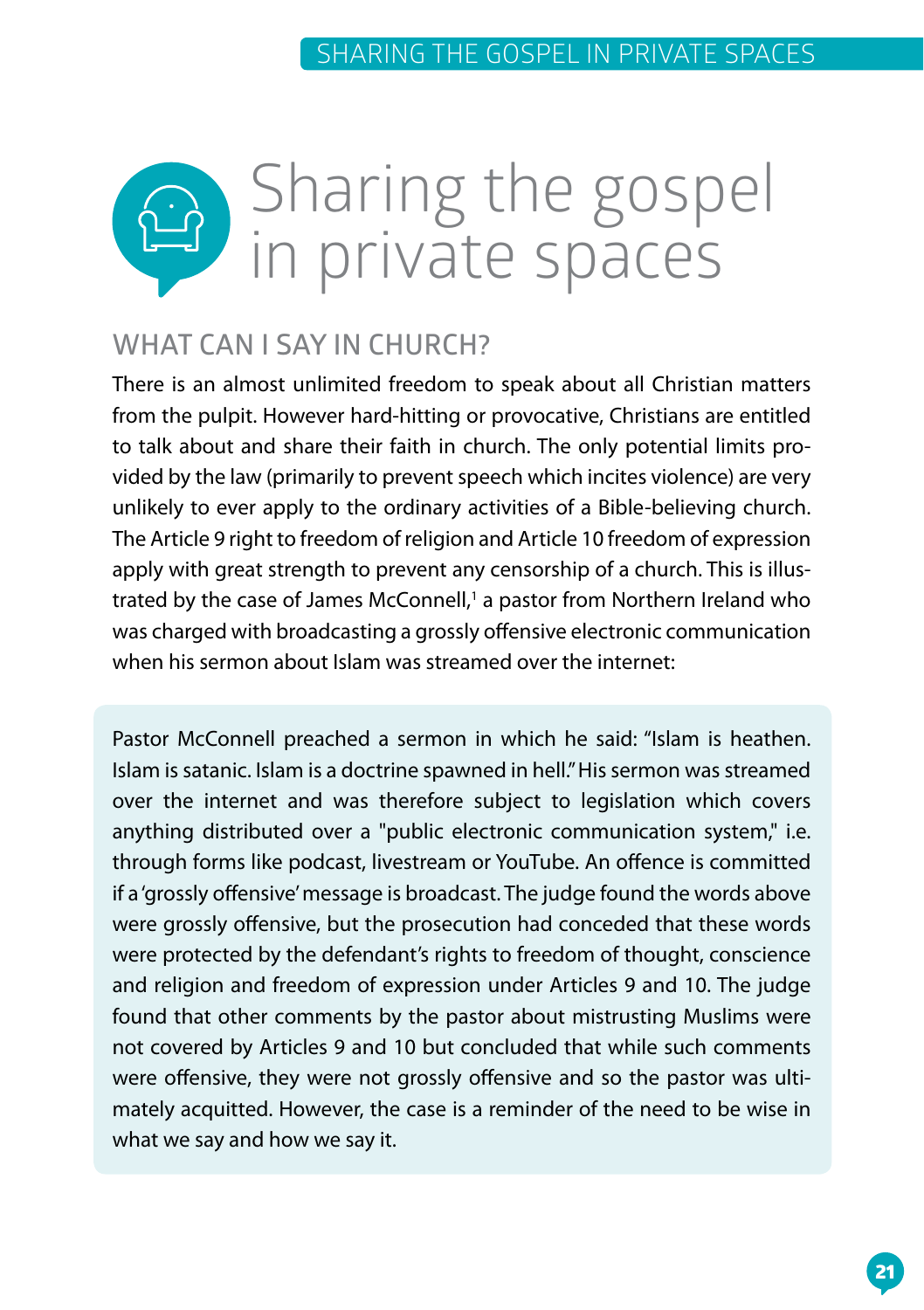

Such a case provides a good reminder of the responsibilities on pastors and preachers to be uncompromising in their witness but also to avoid using unnecessarily inflammatory language that will distract from the gospel. Ministers and churches must exercise more caution when broadcasting material in any form. The judge in this case gave some salutary advice when challenging false doctrines, not to attack people or groups. He also cautioned against using language which stereotypes other religions. The judge invited Mr McConnell to reflect on what reaction would have occurred if the language he had used to describe Islam and Muslims had been used to describe Jesus and the Christian faith.

### **ARE THERE ANY RESTRICTIONS ON WHAT I CAN SAY IN MY HOME?**

An Englishman's home is his castle, and that mentality applies to the freedom which the law provides to speak freely in your own house<sup>2</sup>.

Leading a Bible study group or a course based on the Bible from your home or witnessing to people under your own roof will not face any restrictions.

Technically, the provisions of the Public Order Act 1986 do apply to words or behaviour in a private dwelling as well as words or behaviour in public. For that reason, the principles discussed below, in the section on 'Sharing the gospel in public', are relevant. However, reflecting the fact that the right to freedom of speech in the home is paramount, there are additional exceptions and defences in the Public Order Act which mean that something which would be an offence if stated in public may not be unlawful if stated in the home.

For example, under section 4A of the Public Order Act 1986 even if something would have been unlawful if said in public, it would not be unlawful to say it if both speaker and hearer are inside a home. It is also a defence if the words were spoken inside a home and the speaker had no reason to believe that anyone outside the home would hear them. Similar protections exist to prevent Section 5 and Section 29B being used to silence people who wish to speak freely about God in their homes. Christians should feel completely free to share the message of Jesus in a loving and forthright way in their homes. See more on the Public Order Act below on pages 42-49.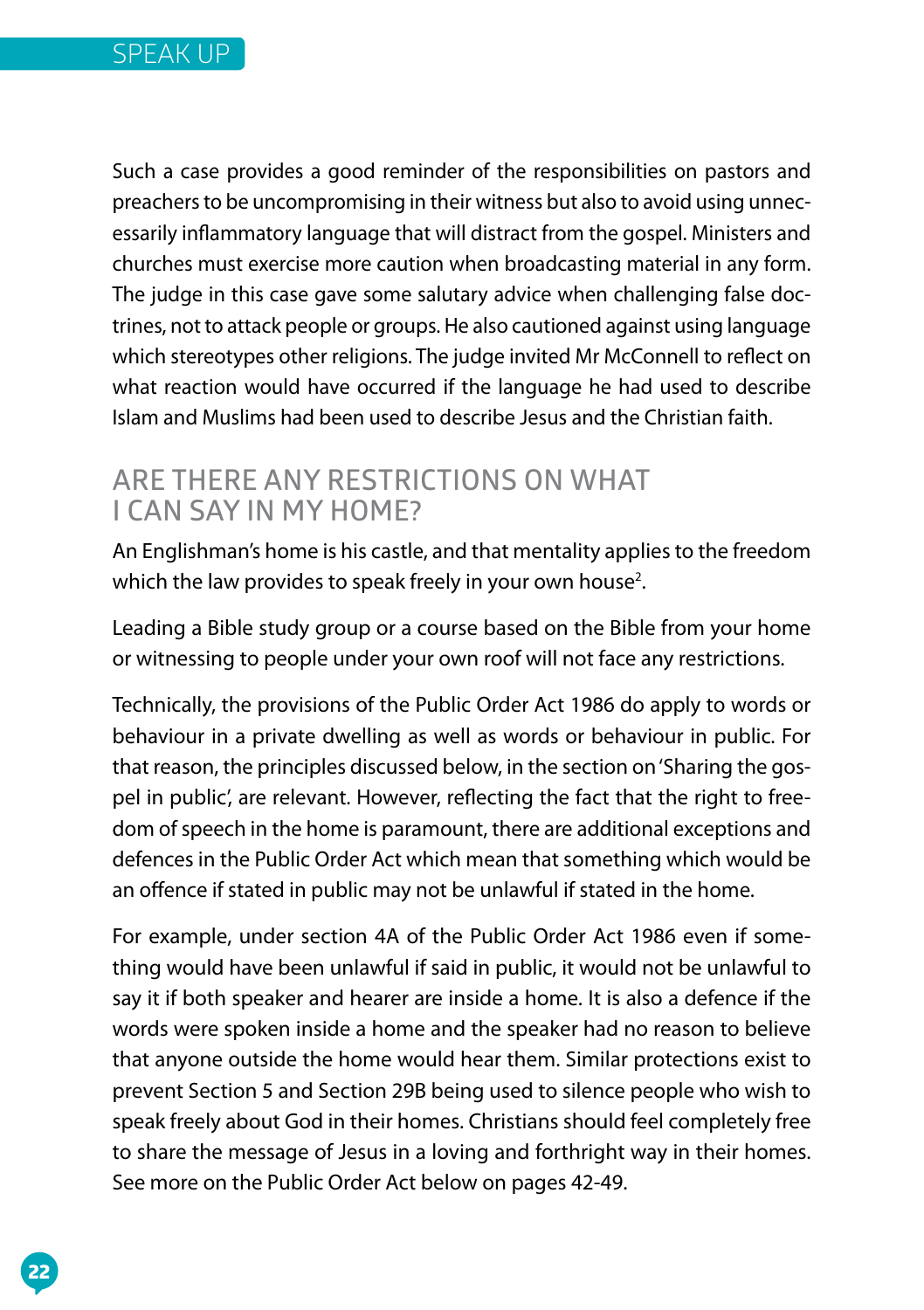## **WHAT CAN I SAY IN SOMEONE ELSE'S HOME?**

The same considerations apply to someone else's home as your own. However, where you have been invited into someone else's home and are there as a guest, the privilege and blessing of another person's hospitality brings with it added responsibility to behave sensitively and thoughtfully when taking any opportunity to share the gospel. Sometimes you may have been explicitly asked to share what you believe – for example you have knocked on the door and asked if they know about your church or faith. If you are invited to share more do so, with gentleness and respect. It hopefully goes without saying that a Christian will always respect someone's wishes if you are asked to leave or the person says that they are not interested. More information about sharing the gospel in the neighbourhood can be found from page 39.

## **WHAT CAN I SAY ON PRIVATE PROPERTY?**

Private property is most easily recognised as any place which is owned by someone or some organisation that is non-governmental. This could include for example a shopping centre or private function room, a hotel room or a church hall. Where the private property in question belongs to a Christian or Christian organisation, the same principles considered in the above sections on church and your own home will apply and it is hard to envisage any restrictions at all on discussing or sharing of your faith.

However, where a commercial venue, such as a hotel or conference centre, is hired for the purposes of a Christian meeting, it is conceivable that issues may arise with regard to freedom of expression. For example, one Christian organisation, Christian Concern, holding a marriage seminar found its booking withdrawn, ironically because of concern from the conference centre that it would breach their diversity policy.<sup>3</sup> Such cases will be rare and the positive resolution of that particular example should be of encouragement to Christians who wish to use private venues: in a joint public statement the government, the conference centre and Christian Concern reaffirmed the principles of religious freedom and freedom of expression, stating: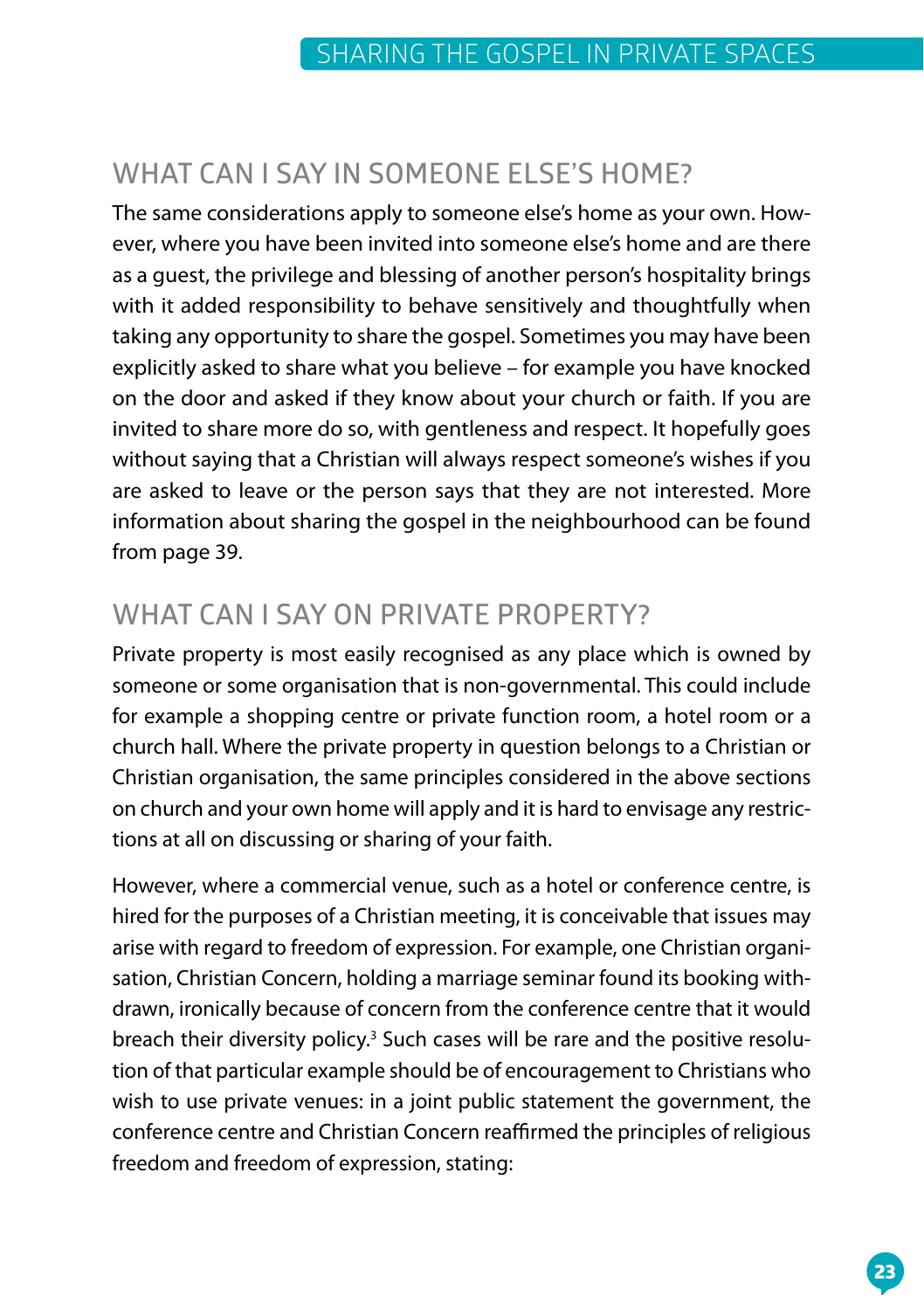We live in a multi-faith society with a deep Christian ethos. The government reaffirms its commitment to the long-standing British liberties of freedom of religion, freedom of speech and freedom of association with mutual respect for the dignity and rights and freedoms of others, including the right of Christian Concern to debate their views.

The Centre confirms that there was no intention to discriminate against Christian Concern. Going forward, the Centre is happy to work closely with Christian Concern to stage a future event about marriage or other issue of interest.4

In fact, under Part 3 of the Equality Act 2010 it is unlawful for a private venue to discriminate against Christians by refusing to offer its

*It is unlawful for a private venue to discriminate against Christians by refusing to offer its services or by offering its services on less favourable terms than it would offer them to non-Christians.*

services or by offering its services on less favourable terms than it would offer them to non-Christians. So a conference facility could not agree to hire a room to a church on condition that the church refrained from discussing controversial topics on the premises if a similar rule was not imposed on others. Even if a similar rule was imposed on others it might still amount to unlawful indirect discrimination to try and restrict Christians from speaking about their faith (for an explanation of indirect discrimination see the introduction to 'Sharing the gospel at work' on page 26). Where a private venue does seek to censor a Christian group it will often be the case that sitting down with the manager of the venue and discussing constructively what the group really intends to speak about will clear up any misconceptions. If that fails, it may then be necessary to refer to the legal prohibition on a venue discriminating against Christians.

Statutory authorities may be thought to be particularly reluctant to allow their premises to be used by Christian groups to hold events in which they share their faith. However, local authorities are under even stronger obligations than owners of private property to ensure they do not discriminate against Christians. Councils and those exercising public functions are bound by the public sector equality duty found in Section 149 of the Equality Act 2010.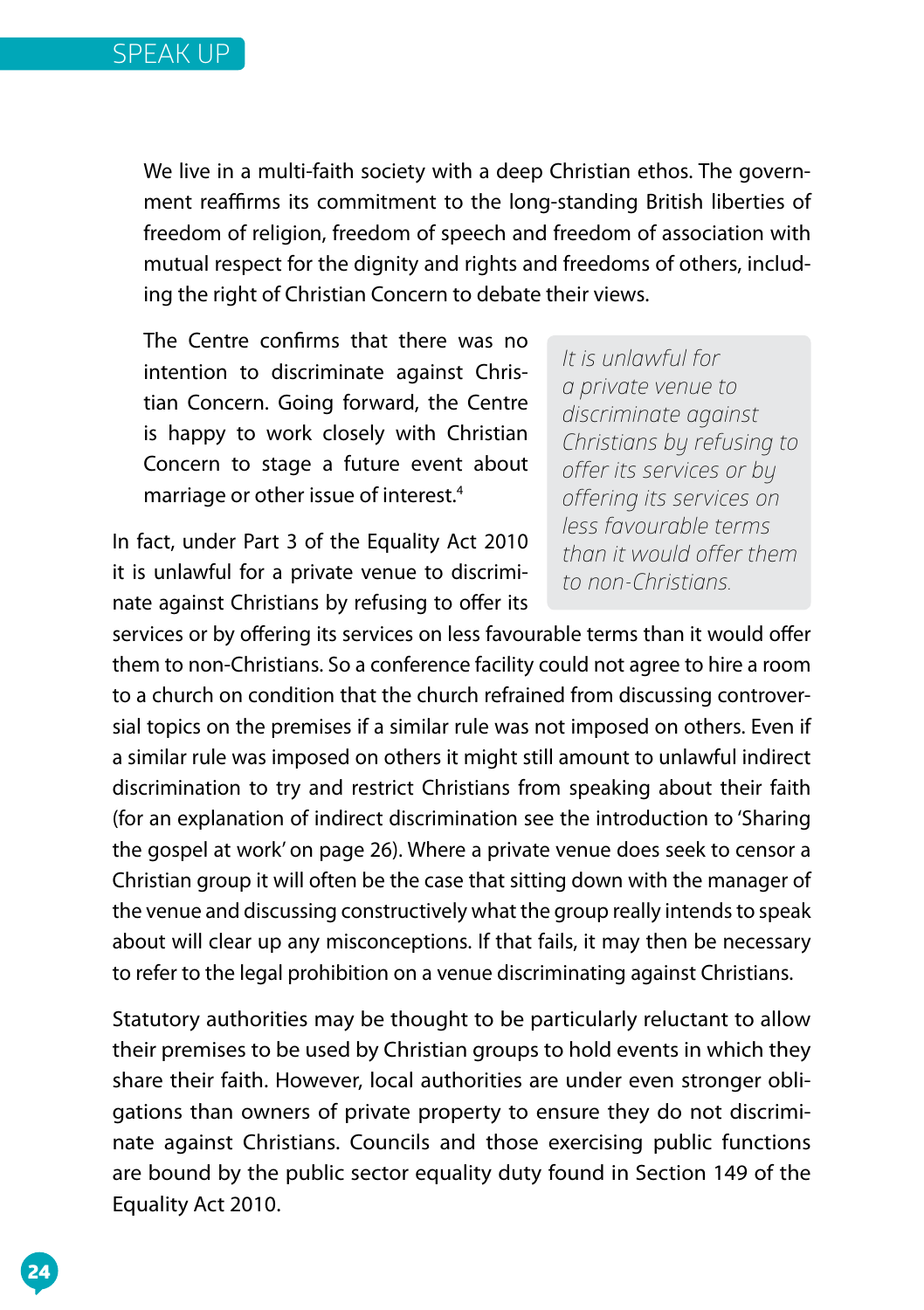

## **IS THE WORKPLACE A PLACE FOR THE GOSPEL?**

The modern workplace is a forum where people from various backgrounds and with various beliefs all work together. Where we work can provide wonderful opportunities to share our faith with colleagues. A recent decision of the European Court of Human Rights (ECtHR) affirmed the importance of the

freedom to speak about faith in the workplace. The Court referred to "the value to an individual who has made religion a central tenet of his or her life to be able to communicate that belief to others."

*Where we work can provide wonderful opportunities to share our faith with colleagues.*

This decision of the ECtHR relied on the Convention rights which are addressed in 'What does the

law say?' (see page 15). Both the Article 9 right to freedom of thought, conscience and religion, and the Article 10 right to freedom of expression apply in the workplace. Thus legal protection exists for holding Christian beliefs and manifesting those beliefs at work. However, the right to manifest beliefs is "qualified", meaning that the expression of religious belief may be limited in certain circumstances.

Anyone reading the headlines could be excused for thinking that Christians cannot share their faith at work. This is mistaken. In the vast majority of cases, employers will have little problem with Christian employees sensitively discussing Jesus and religious issues with workmates in the same way that you might talk about sport, hobbies and family life. Across the country every day many prayer meetings and Bible studies take place at work, often with facilities provided by the employer. Innumerable lively debates and discussions about Jesus Christ also take place during lunch times, over a coffee or after work. An employer's desire is to ensure that all their employees work well together. Giving employees freedoms in the workplace, including the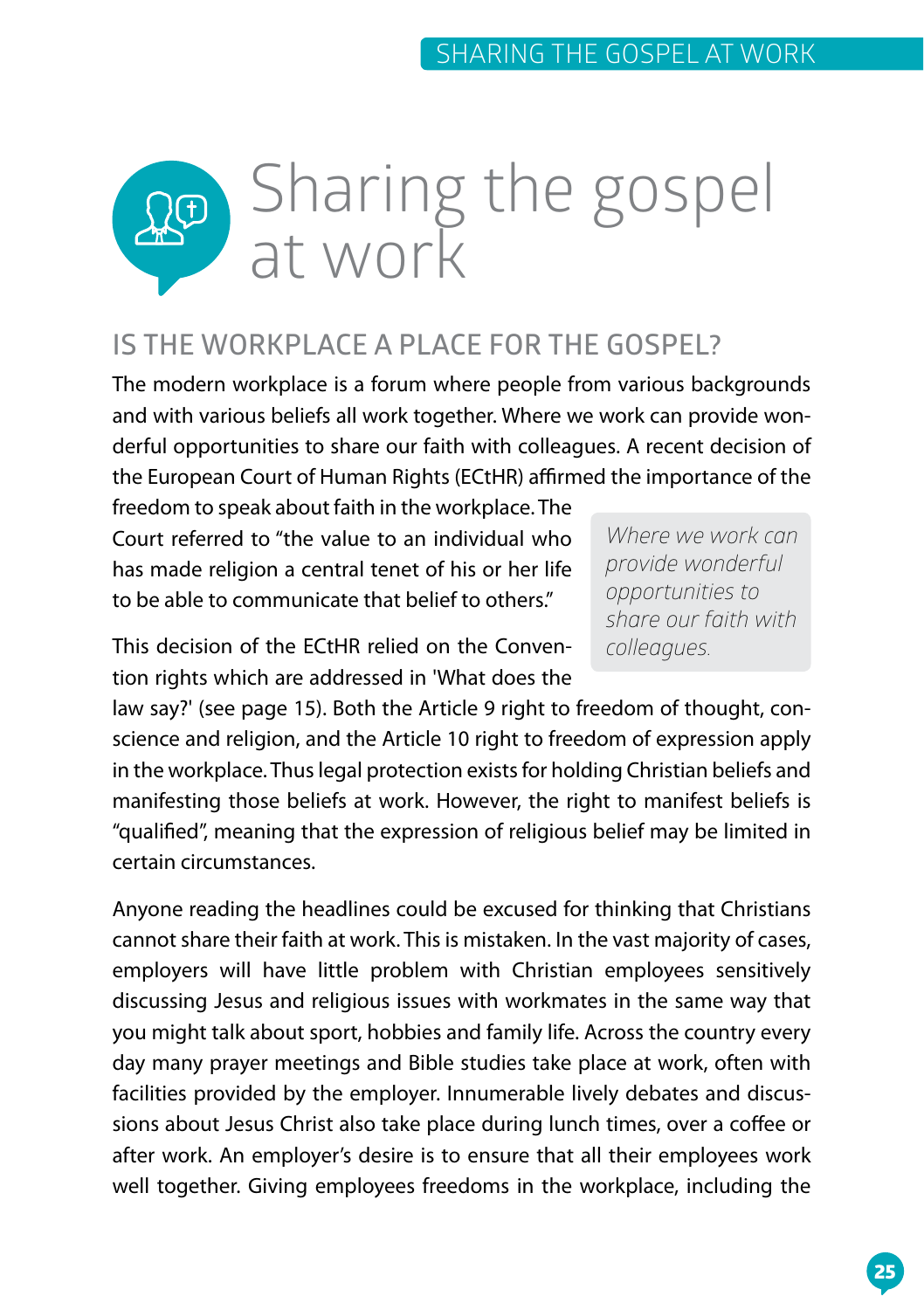

freedom to communicate what they believe, helps with wellbeing and can ensure a happier, better-performing workforce.

While there are cases of people being disciplined or dismissed for sharing their faith, these are rare and, for various reasons, the full facts are not always accurately reported.

That being said, there is no doubt that sharing your faith at work calls for wisdom and consideration. If done aggressively or in circumstances where a colleague has made it clear they do not wish to participate, an employer may rightly take objection and, in rare cases, disciplinary processes and even dismissal could result. There are therefore circumstances and contexts in which identical conversations could be acceptable in one workplace but unacceptable in another. The principles set out below should help to ensure that sharing the gospel is done in a responsible and effective way.

Employees may wish to look at an employer's handbook for any relevant policies, such as 'equal opportunities', 'diversity', 'disciplinary' and 'harassment' policies. Reading those may help clarify the standards expected by an employer. Employees may also want to look at external workplace guidance. ACAS has produced a guide on *Religion or Belief and the Workplace* (the current edition is March 2014). The Equality and Human Rights Commission (EHRC) has also produced *Religion or belief in the workplace: a guide for employers following recent European Court of Human Rights Judgments* (2013) and *Freedom of*  Expression guidance (2015).<sup>2</sup> The ACAS Guide and the EHRC Guides are not legally binding but are of persuasive value to those interpreting the law.

The Equality Act 2010 is also relevant. This contains sections addressing the workplace and provides various strands of protection for Christian employees, among others:

- **•** Direct discrimination under the Equality Act 2010, a policy that prevents only Christians, for example, from talking about their faith in the workplace would be unlawful.
- **•** Indirect discrimination a policy aimed at preventing anyone from talking about matters of faith in the workplace would probably be unlawful under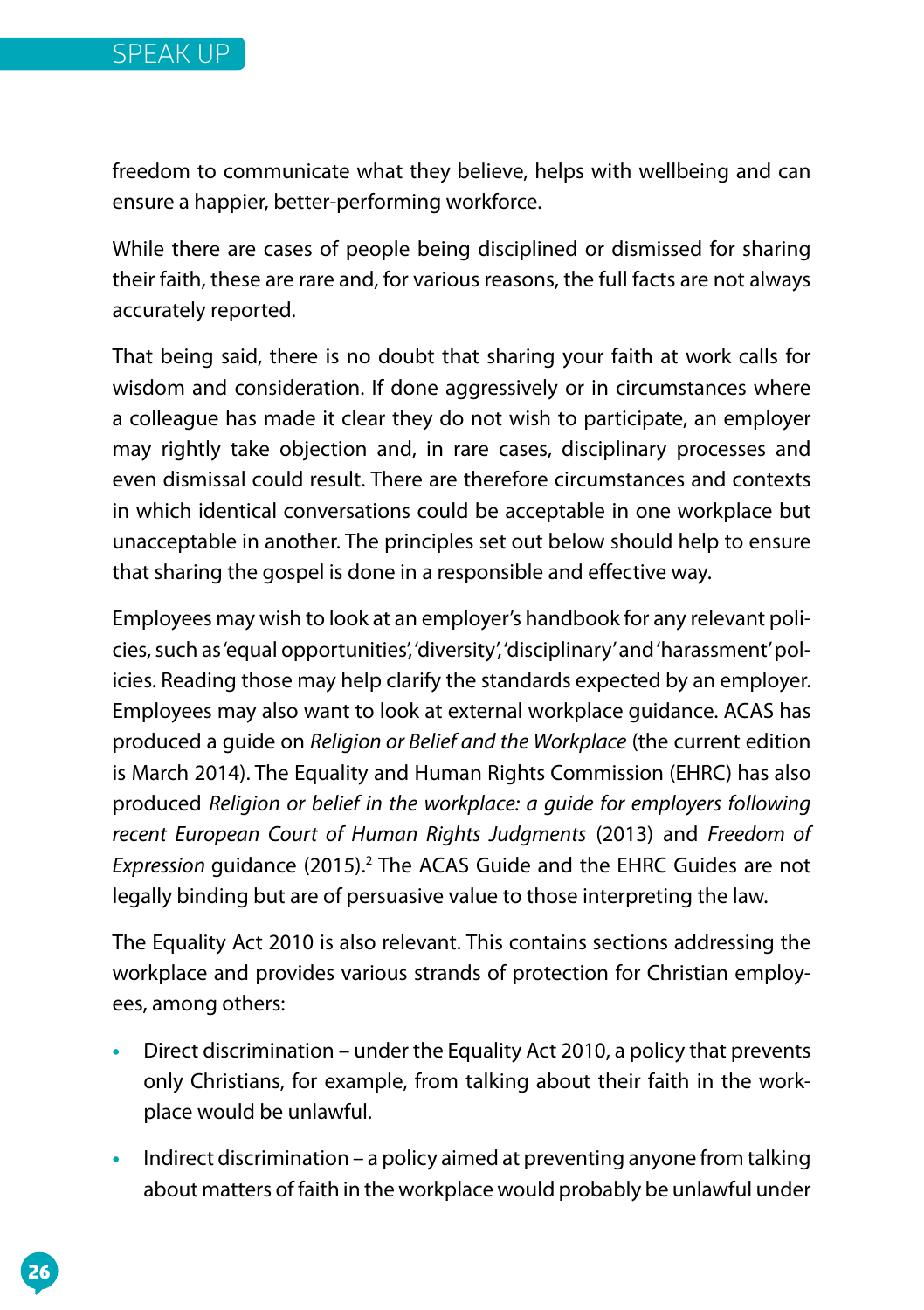the Equality Act 2010. While such a policy does not single out Christians or someone of another faith, it puts them at a particular disadvantage when compared with those of no faith in that a Christian would be more greatly impacted by not being able to share about key areas of his or her life. Indirect discrimination is lawful if it is 'objectively justifiable', requiring the employer to demonstrate that the policy had a legitimate aim and was a proportionate way of achieving that aim.

**•** Harassment – unwanted conduct that is related to a protected characteristic, such as religious beliefs, and which violates dignity or creates a working environment that is intimidating, hostile, degrading, humiliating or offensive, is unlawful, for example shunning a Christian colleague because of their faith.

Of course, while these provisions protect a Christian's rights, it is important that Christians remember that they in turn are bound by the same restrictions. While a Christian may feel that his or her colleagues' constant swearing and blaspheming constitutes harassment, a non-Christian may invoke the same principle against a Christian who is insulting of their or other religious beliefs.

### **WHAT CAN I SAY AT WORK AND HOW SHOULD I SAY IT?**

Some basic principles to consider:

#### **Remember what you're there for**

Sharing your faith should not be done at the expense of working. You are employed to do your duties, not to share your faith. This accords with biblical teaching that we should respect those who work hard.<sup>3</sup> Christian witness is not just about what we say to our colleagues. It is also about the way we work, and what our actions say to our employer, employees and colleagues. By working diligently and in a manner that would be pleasing to God, our witness will have more credibility when opportunities to share about Jesus arise.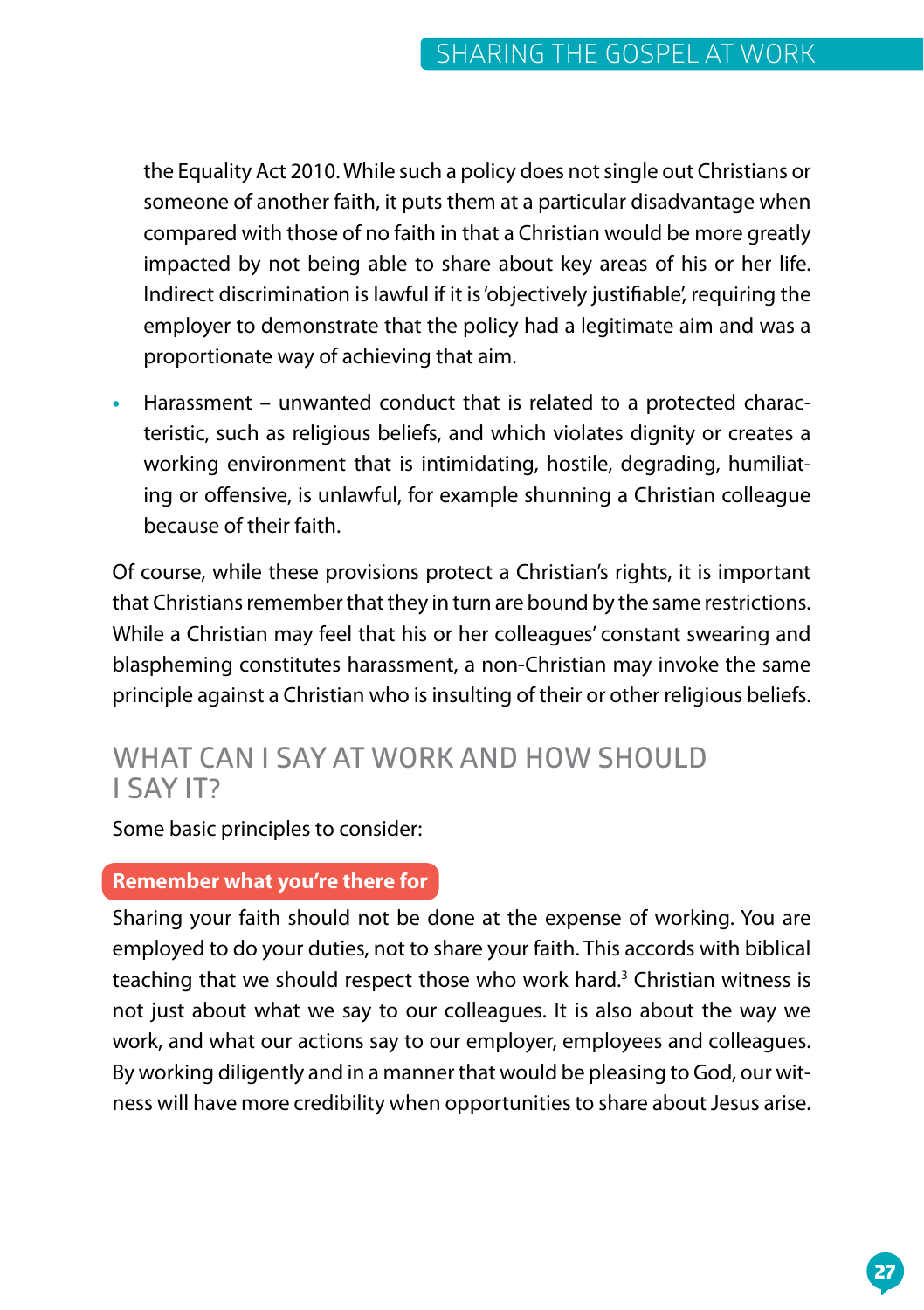#### SPEAK UP

**Pray**

Before proceeding with sharing your faith it's always wise to ask God for wisdom, guidance, words, opportunities etc. Are you praying for your colleagues, clients, customers before speaking to them about Jesus? Are you praying during your conversations and after?

#### **Choose your time and place**

The more removed a conversation is from the workplace, the less concern it is for an employer. Therefore, you may want to suggest carrying on a conversation outside working hours and outside the workplace.

#### **Don't abuse your authority**

Abusing power is unbiblical, and is unacceptable in any environment. If you are in a position of authority over the person you are speaking with, you need to avoid abusing that authority. Consider differences in workplace status and the potential vulnerability of your colleague. Checking that a person is happy to engage in/continue with a potentially unwelcome conversation may be wise. If the conversation develops over time it is also useful to periodically check that the person is still happy discussing such matters and to reassure them that it is fine for them to end the conversation when and if they want to. We should never coerce others into sharing our beliefs.

The EHRC Guide advises: employers may be justified in limiting the freedom of employees in promoting their beliefs at work, when this involves someone in a powerful position acting inappropriately towards someone in a vulnerable or subordinate position.4

Although "promoting" a belief indicates going beyond simply being open about your faith,<sup>5</sup> sharing your faith at work to any degree requires an exercise of good judgment, and the more you are in authority the greater judgement you can be expected to demonstrate.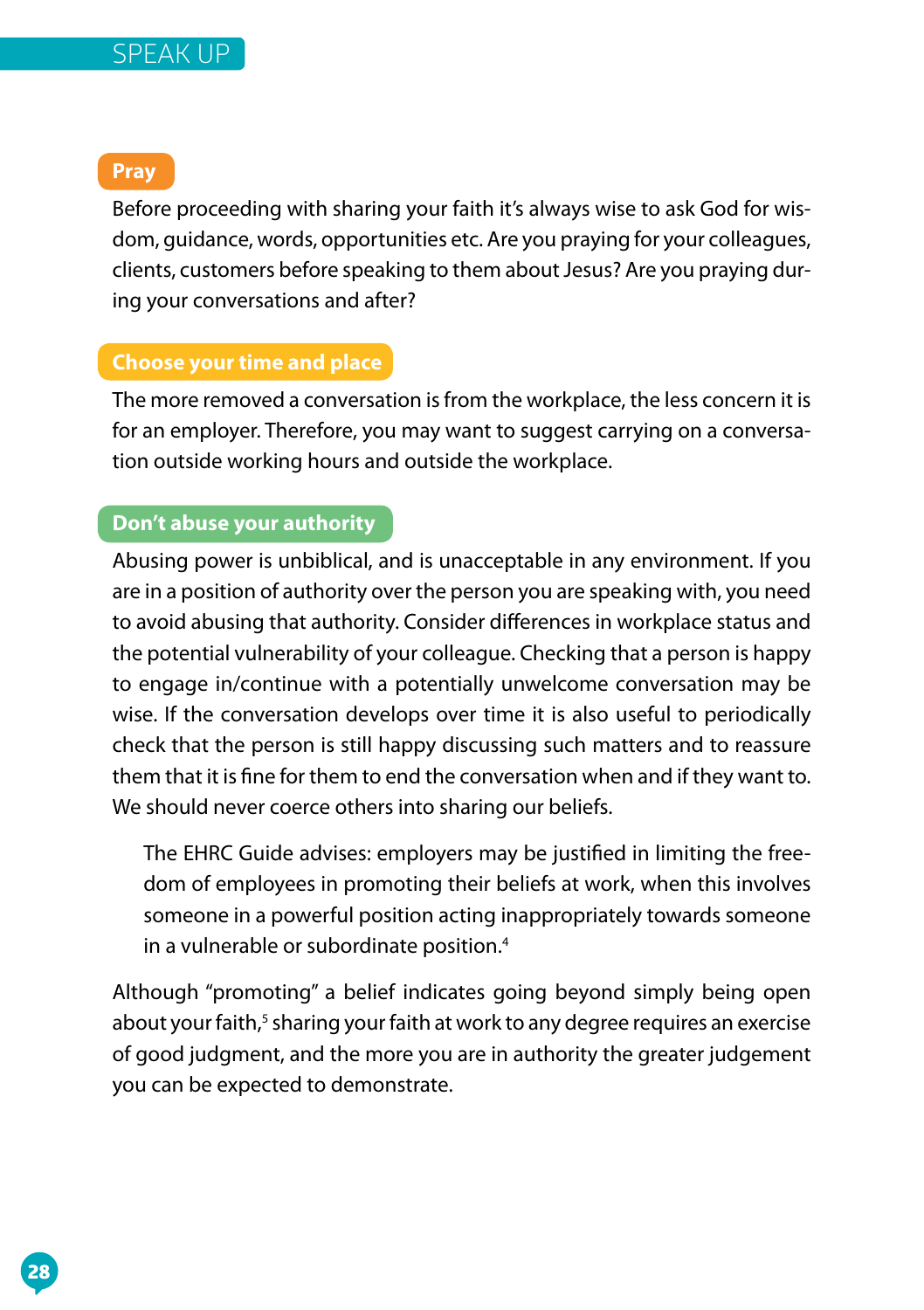#### **Offer Christian opinions**

Religious beliefs have protection that other beliefs do not. If you are expressing an opinion that is informed by your Christian beliefs, you have greater legal protection than if it is simply expressed as your opinion on a topic. This is, therefore, a good reason not to be shy about stating how your faith informs your opinions.

#### **Be gentle**

An opinion expressed temperately will be better received and more difficult to criticise. The Christian message is not one of argumentative provocation but one of loving challenge. As Timothy and Paul said: "We should let our gentleness be evident to all<sup>6</sup>." Even a sceptical employer will be hard pushed to criticise a message about Jesus that has been delivered in a moderate tone of voice using non-condemnatory language.

#### **Seek to share and discuss rather than lecture**

A dialogue is less likely to cause an issue than a monologue, confrontation or argument. So rather than stating your opinion without a reference point for that view, put it in context – help them understand how and why you reached your conclusion, share your personal testimony and let them ask questions.

Asking questions rather than expressing opinions will help maintain a discussion, and allows a person to choose whether or not to participate. It is unlikely that we will ever brow-beat someone into giving their life to Christ. Do not expect to have answers to everything, either. Answering a question from an unbeliever with another question is very Christ-like and stops us always feeling like we're defending our faith. So, if we want to be effective in sharing our faith at work it will often be wise to use considered questions to lead someone to think about their own need for salvation through Jesus.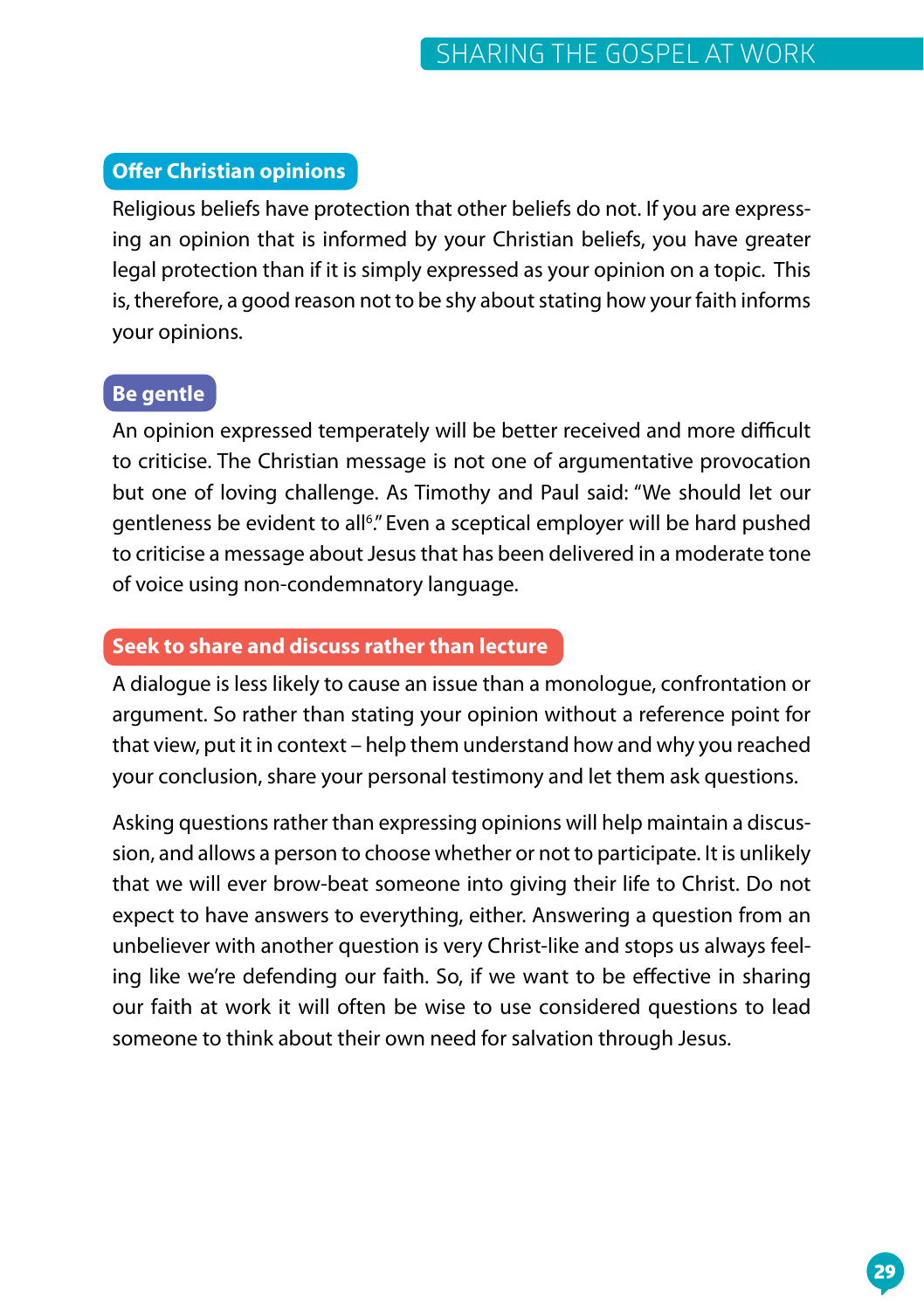#### **Avoid passing judgment on others**

Christians are called to speak the truth and not be ashamed of our faith. However, be wise about how you express the Bible's teaching concerning peoples' behaviour and be careful not to be perceived as judging them personally. In today's world people may more easily misunderstand or take offence so sensitivity is appropriate.

You may be less open to criticism if you express something as a personal view or put it in a wider context. For example, by saying "most Christians believe that…" or "as a Christian, I believe that…" or "the Bible says that…" rather than stating something condemnatory as a bold fact. For example, contrast saying "You are a sinner!" with "The Bible says in Romans 3:23 that all have sinned and fallen short of the glory of God, and the sin I really struggle with is my pride…". Remember, only God knows the hearts of men and women and only He has all authority to judge them, so pray for words of "compassion, kindness, humility, gentleness and patience" (Colossians 3:12).

#### **Develop good habits**

Foster a culture of conversation about faith. The more such discussions are commonplace, the less it will be felt to be 'wrong'. Ongoing natural discussions are better than forced, isolated occasions.

#### **Offer prayer sensitively**

There are different ways of handling this but sensitivity is crucial. Gently suggesting that you will be thinking and praying for someone may be less likely to cause an issue than asking someone if they would be happy for you to pray for them there and then, but it will not be as strong a witness. As in all such circumstances context is important. In some circumstances, so as not to overstep normal workplace boundaries, it may be more appropriate to make offers to pray when you are outside the work environment.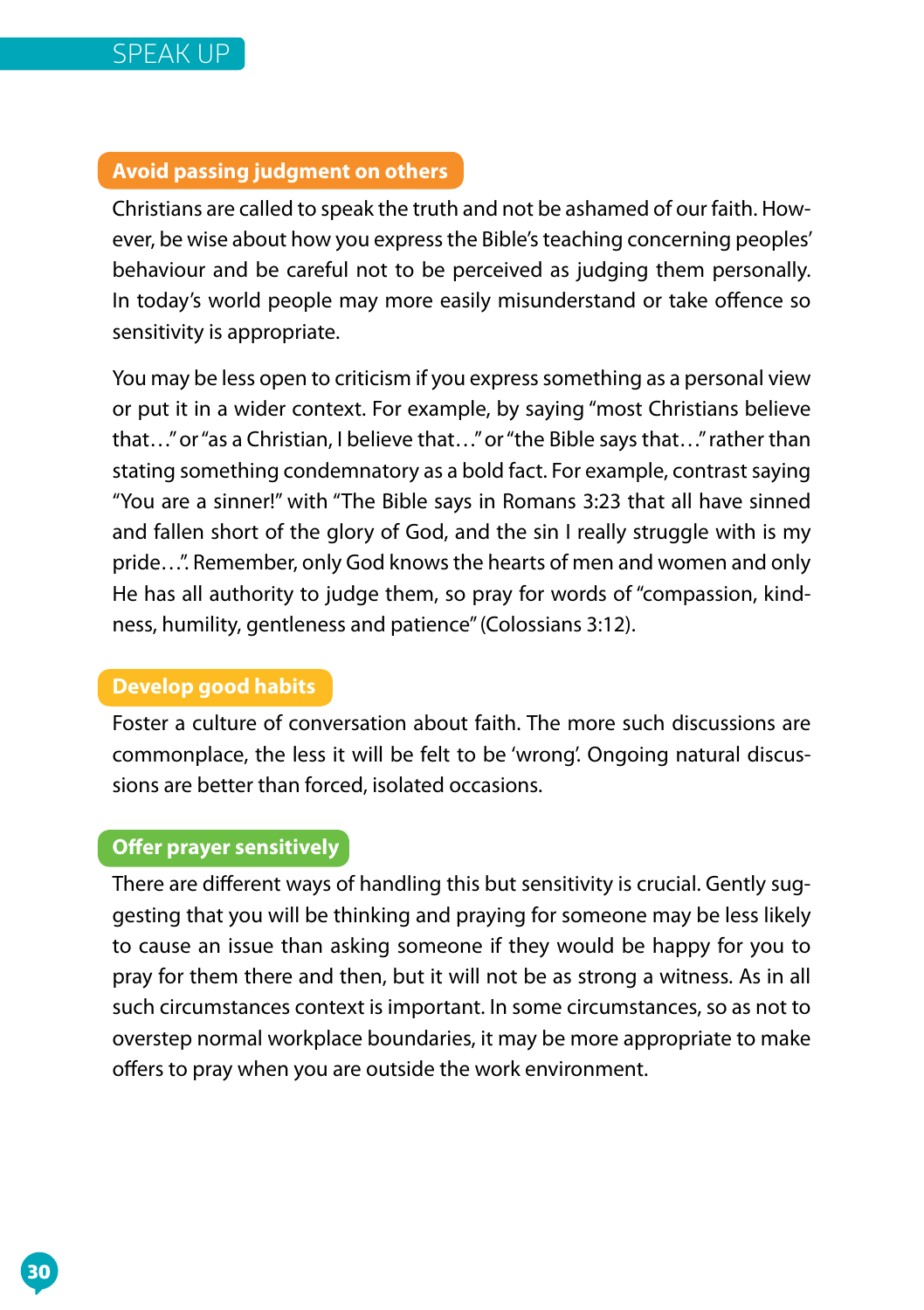#### **Respect your colleagues' wishes**

If a colleague makes it clear that faith discussions are unwelcome, they should not be pursued with that individual, nor should that individual be treated unfavourably by you as a result of their stance. To do otherwise could amount to harassment or unlawful discrimination.

The model of the early disciples is a good one: they spent as long as was necessary with those people who were open to hearing the good news but when people showed they were not open to it, the disciples would move on to the next town (to find someone who was open) rather than direct their energies towards arguments that were not going to bear fruit. Of course, you will need to continue to interact with colleagues, and a colleague who has shown themselves closed to discussion about Jesus should be respected and shown continued and even greater kindness and love by Christian employees, not least in the hope that they will "see your good deeds and give thanks to your Father in heaven" (Matthew 5:16).

#### **Proceed wisely**

If pursuing a particular discussion about religion is obviously unwelcome, then, whether or not the person has directly said it would be unwelcome, there is a risk it will amount to unlawful harassment.

Similarly, do not bombard someone with tracts or e-mails about Christianity if they have indicated such communications would not be welcome. On the other hand, if a colleague is happy to be invited along to church meetings or to receive e-mails and literature about Christianity then you should not be put off from doing so. This is provided that you follow the other principles set out above, such as the need to comply with your employer's e-mail policy about what materials can be sent from a work e-mail address, and the need to devote your working hours to performance of your job.

A conversation may be unwelcome, even if this is not apparent from a person's body language. It is important to be sensitive to that possibility so, if in doubt, ask.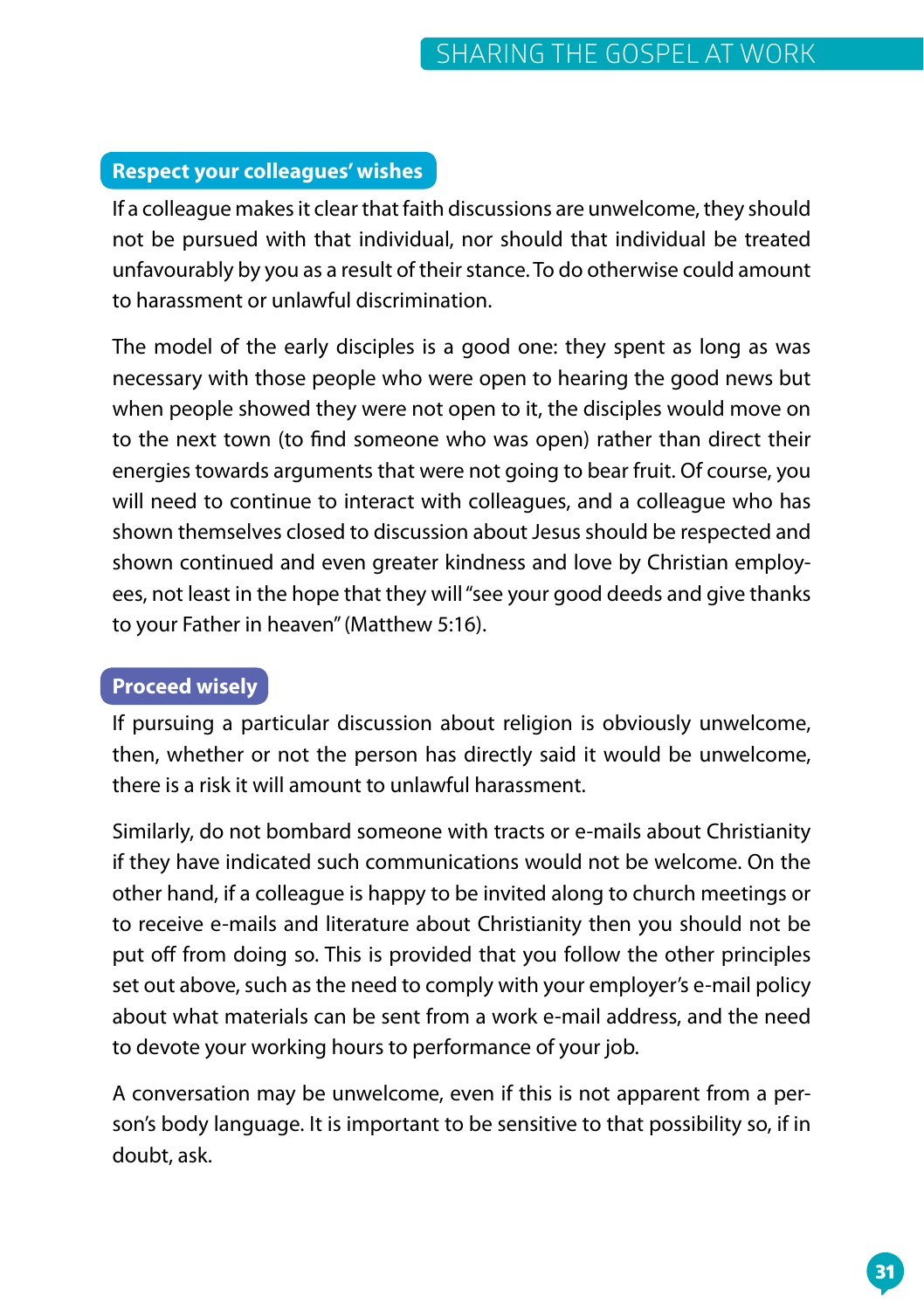#### **Treat others as you would have them treat you**

Please ensure that the same respect you would wish to be afforded to you and your Christian faith, you afford to others and their faith (or indeed lack of faith). You cannot expect an employer to give preferential treatment to the Christian faith in a diverse workplace or to deny your colleagues the same workplace rights and freedoms that you enjoy.

#### **Do what you can**

There is no substitute for telling others about God's salvation plan for them, but there will be particular times and workplaces where this may not be possible or wise. Continue to pray for opportunities and, while waiting for them, let your Christ-like actions and attitudes continue. If you can continue to be salt and light by your actions, you are laying a stronger foundation for your verbal witness when that God-given opportunity arises.

## **WHAT ABOUT HARASSMENT?**

As explained above (at page 27), harassment is defined in the Equality Act 2010 as unwanted conduct that is related to a protected characteristic, such as religious beliefs, and which violates dignity or creates a working environment that is intimidating, hostile, degrading, humiliating or offensive. Harassment law does not just protect Christians, it protects people from being harassed in relation to other faiths (and no faith), sex, transgender identity and sexual orientation. For this reason, employers are justified in limiting unwelcome behaviour that relates to those things. The EHRC Guide 2013 confirms that:

Employees may assert the right to discuss their personal beliefs in the workplace and employers should not prevent such conversations, unless to do so is a proportionate means of achieving a legitimate aim; for example, if the conversations amount to harassment of other people.<sup>7</sup>

The current ACAS Guide also advises:

Be aware that if your employees preach to other staff or to customers, this could cause offence to those who hold different beliefs or no beliefs, and may in some circumstances constitute harassment.<sup>8</sup>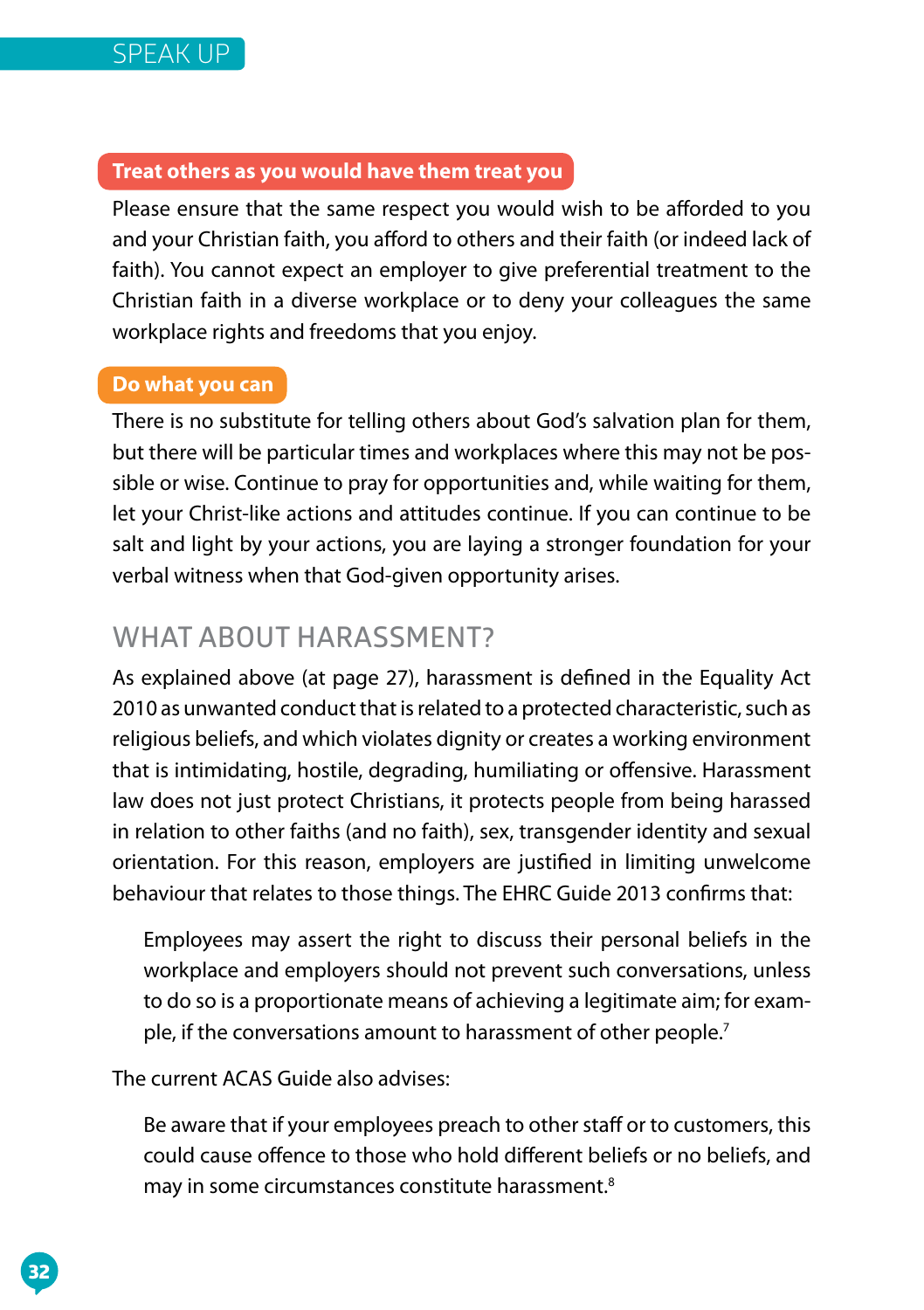The 2005 version of the ACAS Guide advised that: "If harassment has been explained to staff they should be able to distinguish between reasonable discussion and offensive behaviour."9

## **SHOULD I KEEP CLEAR OF CONTROVERSIAL ISSUES?**

In contrast to Christians who believe God's nature and law does not change, for others morals, values and ethics can change, perhaps following trends in society or as a result of events or politics. So, what is deemed controversial by one generation may be perfectly acceptable to another.

The more controversial the issue being discussed the more risk there is of it creating problems. The ECHR Guide 2015 confirms that "speech that is intended to inform rather than offend attracts greater protection" and that "the right to freedom of expression does not protect expression which seeks to incite violence, hatred or discrimination against others"10.

Things that to you may be normal, might be heard differently by others, especially in an age where people may have less interaction with Christians and greater religious illiteracy. In a recent case that fortunately did not end up in court, a discussion by a Christian on the subject of hell and judgement was perceived to be a death threat and led to a police investigation.

Christians do not have to shun all controversy, but need to be wise. If a colleague has asked your view on controversial matters, then it will be much easier to justify to an employer why you started talking about such matters, but you still need to answer in an appropriate way. In most circumstances it may be wiser to steer conversations away from controversy and toward personal testimony, given that we are seeking to lead people to Christ. There is also a need to be aware that some people may have negative or hostile motives, wanting to trap or draw you into saying something you can then be criticised for.

Where a question is asked about a controversial topic you may find it helpful to explain why you hold the views you do, explaining your Christian faith and the journey that led you to where you are now. Personal testimony can be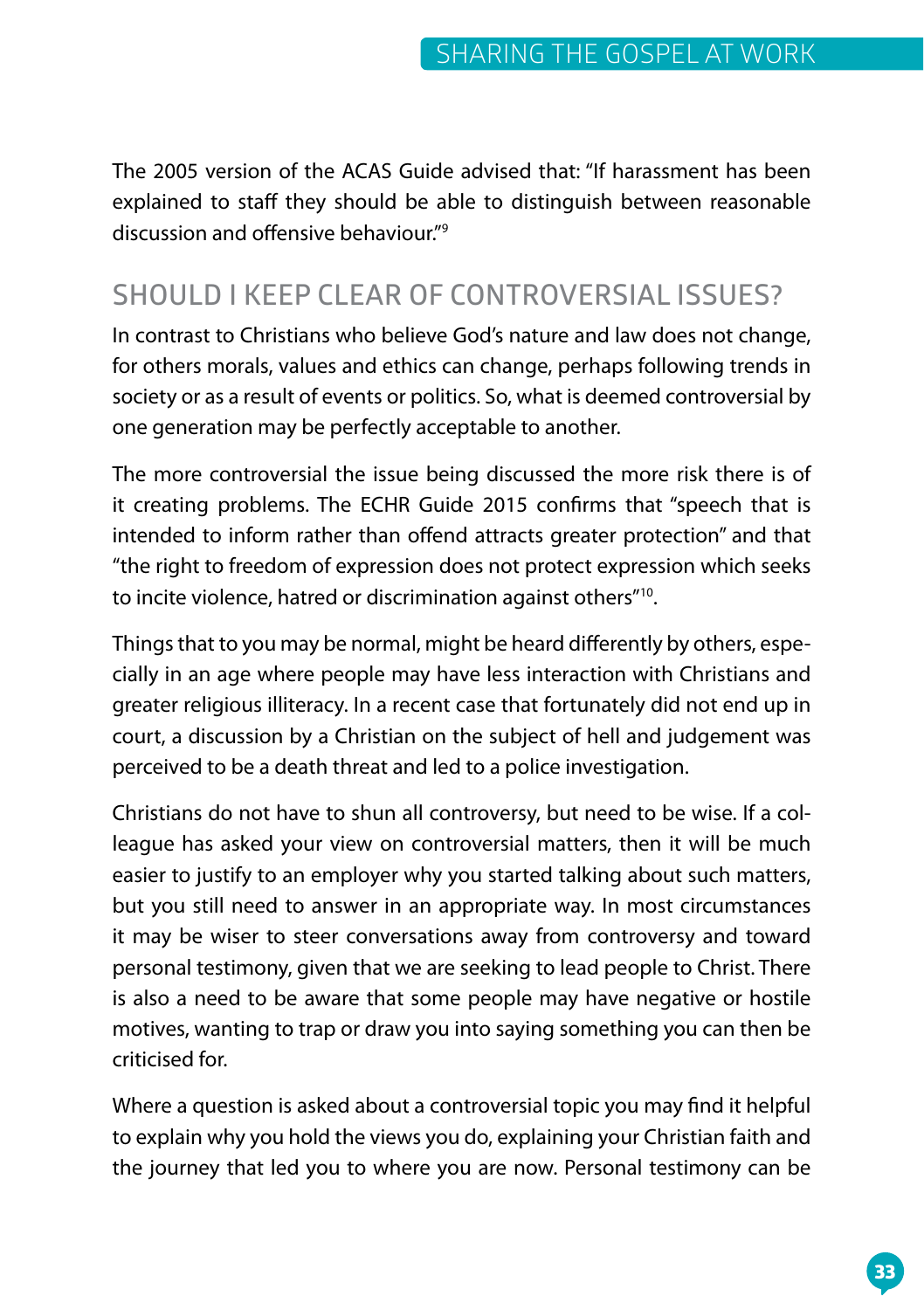a powerful means of sharing your faith. Your colleagues may well find your story more relevant and interesting than bold expressions of your conclusion on a matter. Asking them questions about the views they hold and why are also helpful in understanding their perspective.

Personalising the gospel also makes it harder for those who are seeking opportunity to criticise you to do so. Remember, this may be the first opportunity the person you are speaking to has ever had to hear the gospel, so you will want to use the opportunity and privilege wisely.

## **CAN I SHARE MY FAITH WITH CUSTOMERS AND CLIENTS?**

Particular care needs to be taken when discussing Christian beliefs during work time with customers or clients. While a client or customer who initiates a conversation about religion may provide a wonderful and legitimate opportunity to share your faith, employers can understandably be very sensitive about this, especially if a complaint is received. Most of the principles listed above will be applicable when considering whether and how to speak to your employer's customers and clients. Those who are self-employed or own their own business have more freedom to engage in conversation as they are the employer. It is important to remember that our work is an act of worship and service to God, which we engage in while respecting our employer and discharging our professional responsibility to the customer or client.

### **WHAT IF MY EMPLOYER INSISTS ON A POLICY OF LIMITING FREE SPEECH?**

Some employers may have a policy specifically forbidding discussions about faith, although this is rare. The 2005 version of the ACAS Guide advised that "a ban on discussions about [Christianity] may create more bad feeling amongst staff and cause more problems than it solves"<sup>11</sup>. If your workplace does ban such discussion, or is considering banning it, you could explain to your employer that an inability to discuss Christianity in the workplace is going to be conducive to a lack of understanding about the Christian faith and may cause problems to arise through ignorance. For example, there may be an increased likelihood of language and conduct likely to unintentionally offend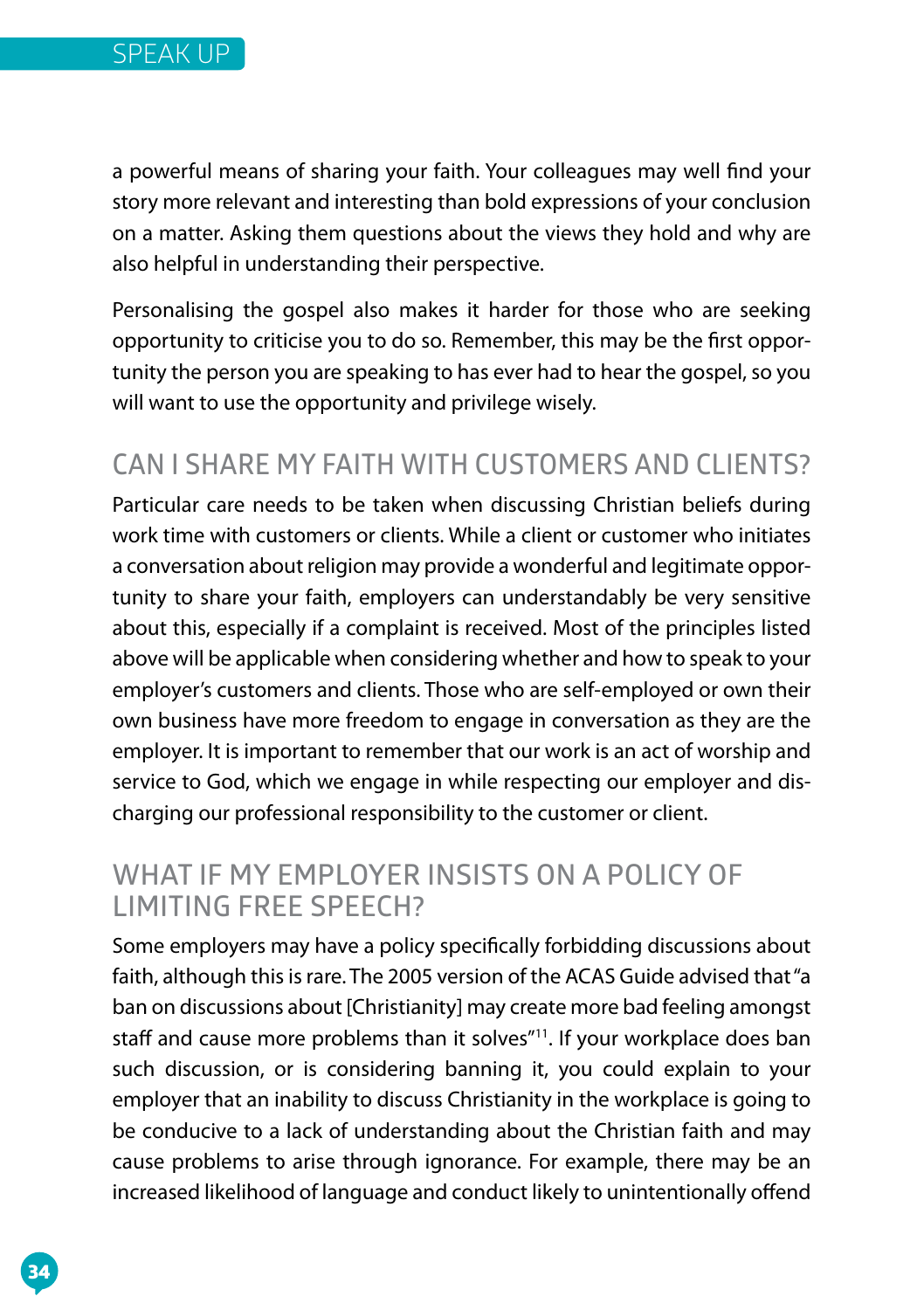Christians if employees are unaware of what Christians believe and what will cause them offence.

A blanket ban, for example forbidding any discussion about faith, may also be indirectly discriminatory, unless the ban has a legitimate aim and is proportionate. There may be circumstances where it is appropriate to ask an individual to avoid talking about their faith, for example if there have been justifiable complaints from colleagues about them promoting their beliefs

in an unwelcome manner. However, it will be harder to justify a policy that singles out a particular faith or bans all employees from talking about their faith.

If an employer refuses to relent and applies a policy restricting the freedom to discuss your faith at work, this may be open to challenge. It has been recognised by the European Court

*It has been recognised by the European Court of Human Rights that the right of a Christian to convey their faith to others can outweigh policies limiting it.* 

of Human Rights that the right of a Christian to convey their faith to others can outweigh policies limiting it. In *Eweida v UK*, the Court balanced "the value to an individual who has made religion a central tenet of his or her life to be able to communicate that belief to others" against the employer's reasons for curtailing it. They concluded that Ms Eweida's employer got it wrong when they temporarily prevented her from expressing her Christian faith (by wearing a cross) in pursuance of a corporate dress code. Circumstances, context and facts, including in particular any detrimental impact expressing your faith causes others, will all influence this balancing exercise. So in Chaplin v UK the European Court of Human Rights held that the balance came down in favour of the employer rather than Ms Chaplin, a nurse who was prevented from wearing a crucifix necklace with her uniform.

#### **WHAT IF I AM BOUND BY PROFESSIONAL GUIDELINES?**

For some workplaces and professions certain guidelines about faith issues are given to employees. For example, those who work in medicine, law, education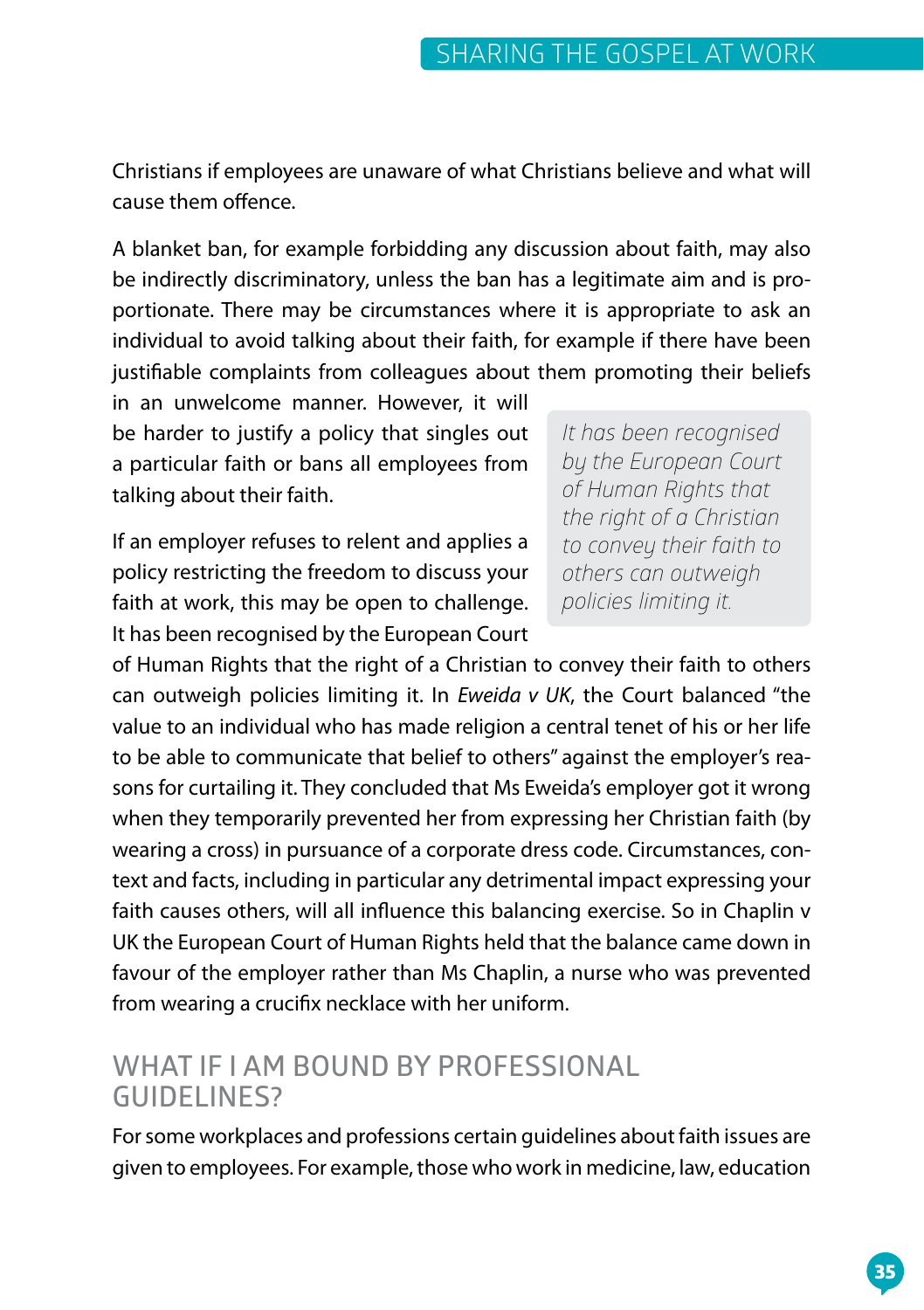

and counselling, because of the nature of their working role, have guidance on these issues. Generally speaking, professional guidelines oblige their members to act in a way that would not diminish public trust and confidence in their chosen profession. This duty also applies to conduct to outside the workplace. Where an individual's chosen profession causes them to regularly act in a public or quasi-legal capacity, great care should be taken in considering the potential legal and/or professional consequences of any personal behaviour including social media comments. For more detailed help in these areas employees should approach their relevant professional body.

#### **WHAT DO I DO IF I BECOME AWARE OF AN ISSUE BETWEEN ME AND MY EMPLOYER?**

If an issue arises, it helps to have good written records of what has happened. Consider having someone come with you to meetings to take notes. It may be wise to seek legal advice and support at an early stage. You may be able to get some assistance from unions, ACAS and Citizens Advice Bureaux. The Lawyers' Christian Fellowship and the Law Society both have online "find a solicitor" functions to help you find someone in your area who may be able to help.

It is best to always seek to resolve any issues amicably and without the need of the court where at all possible. We should not enter into litigation lightly, but there are times when it may be appropriate to take formal legal steps, including issuing legal proceedings. It would be wise to get legal advice before doing so. Alternatives to litigation include mediation and arbitration, something the organisation ACAS may be able to assist with. The charts on the following page illustrate the legal process available to you in England, Wales and Scotland, and in Northern Ireland.

#### **CAN I BE REQUIRED TO SAY OR DO SOMETHING BY MY EMPLOYER THAT CONFLICTS WITH MY FAITH?**

There are separate laws protecting people who are asked to do something illegal, but let's consider if you are asked to do something legal, but that conflicts with your conscience. If the reason you are asked is because of your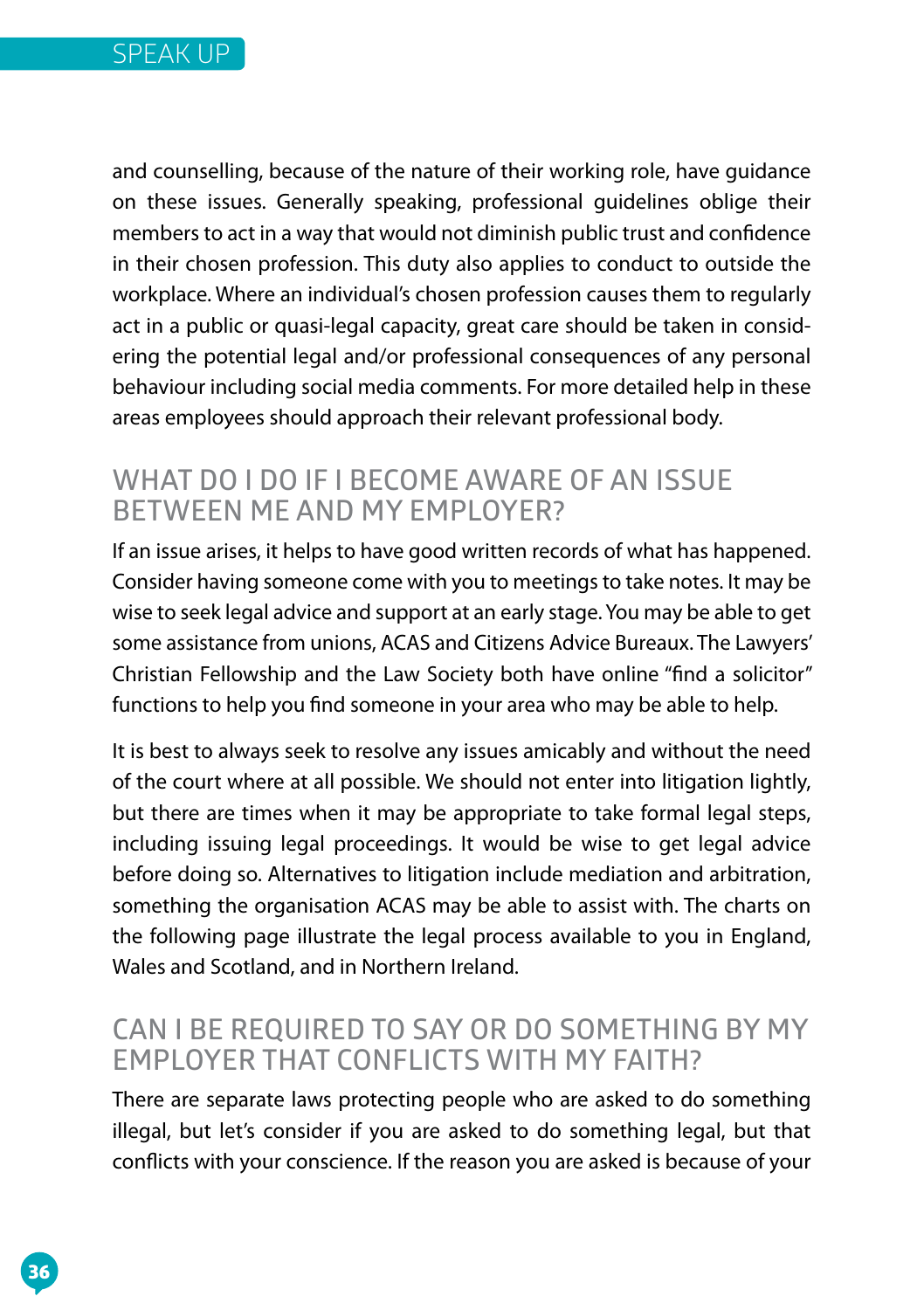#### **THE JOURNEY OF AN EMPLOYMENT CLAIM**

**England, Wales and Scotland**





**Northern Ireland**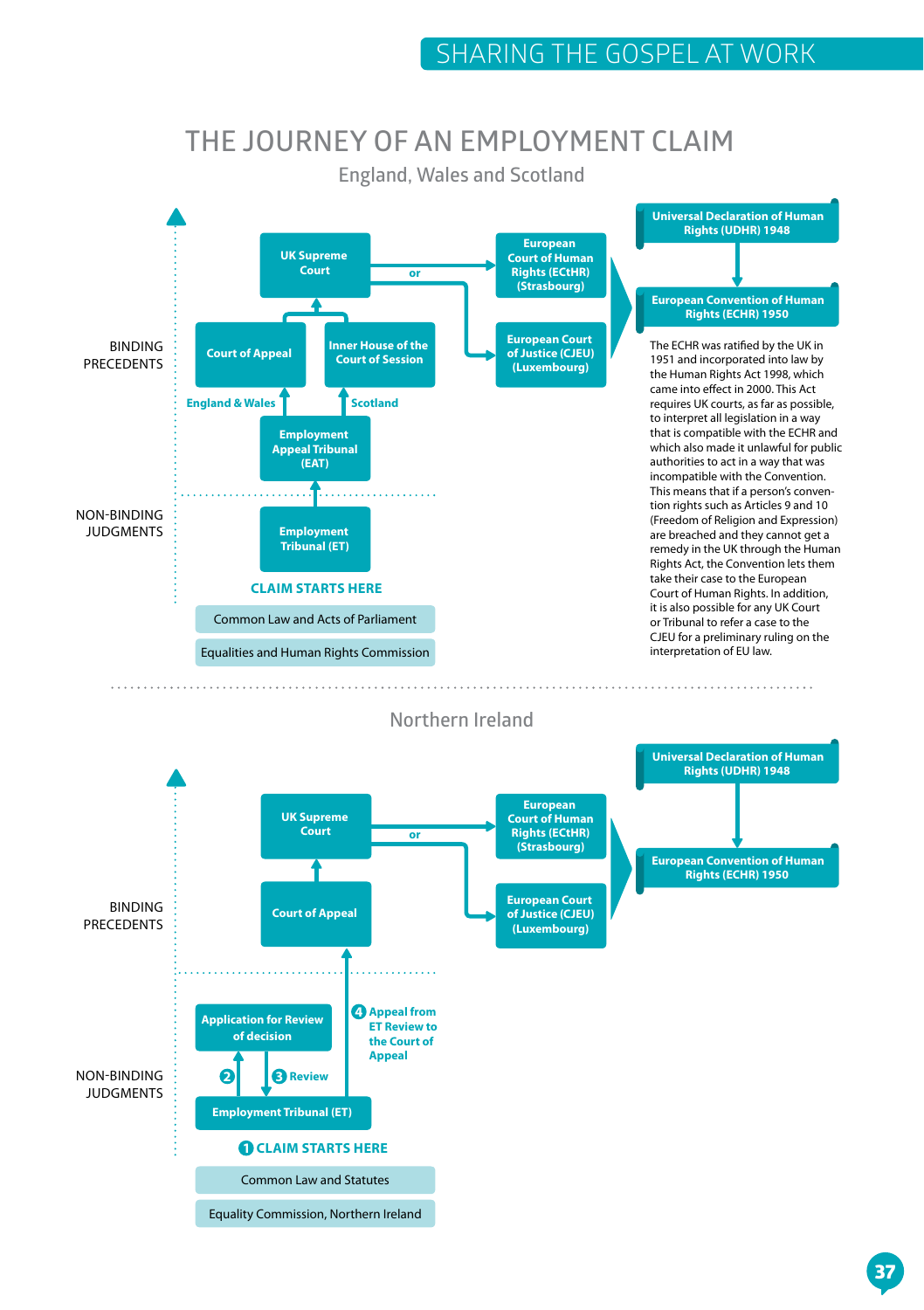Christian faith, that would be directly discriminatory and unlawful. If your faith is incidental to the request, but your faith makes it more difficult for you to do it, it will be indirectly discriminatory and unlawful unless there is a legitimate aim behind the request and the request is a proportionate means of achieving that aim.

A sensible starting point is to temperately explain to your employer the problem caused. Following the guidance above, you may have greater legal protection if when doing so you explain why your Christian faith is relevant to this. It is normally sensible to provide something in writing (to reduce the risk of being misunderstood or misrepresented). If the employer has policies that are relevant, for example a statement that affirms respect for religious beliefs, then flag those up. Employees have recourse to raising formal grievances about their treatment with their employer.

To give the best impression to an employer, try to be constructive and identify a solution, for example, is there a colleague who is willing to do this particular task for you?

### **CONCLUSION ABOUT WORKPLACE ISSUES**

The EHRC Guide 2013 notes that "It is in the interests of all parties to try to find reasonable solutions through discussion, mutual respect and, where practical, mutual accommodation."12 It will be helpful to be seen as someone who is constructively trying to achieve this, when and if issues arise, rather than someone who could be perceived as disruptive and disrespectful of the feelings of others and of your employer's policies and guidance.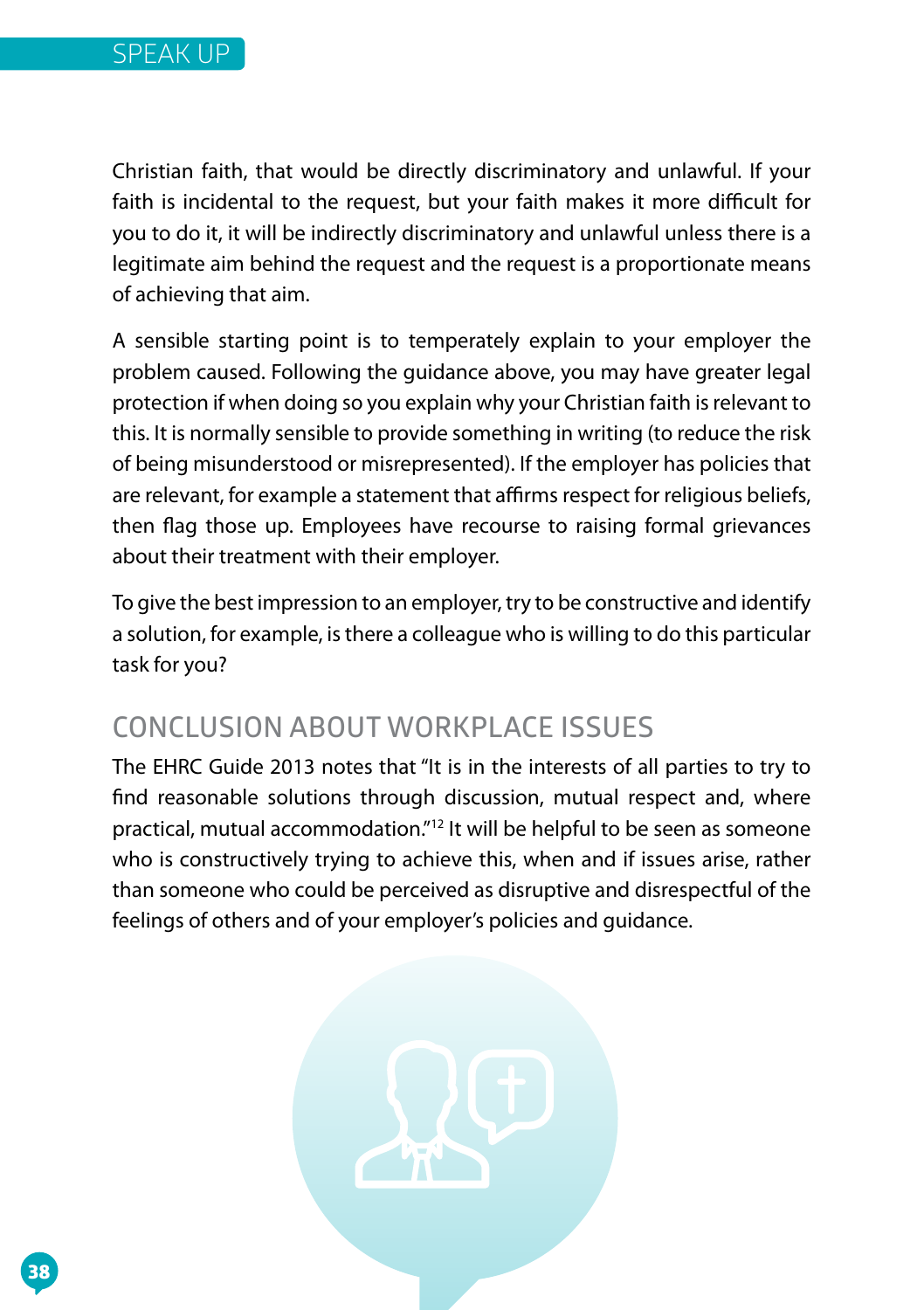

#### **WHAT CAN I SAY ON THE STREET?**

There is a well-established freedom, protected by UK law, to preach on a public street. The same principles which apply to street preaching also apply to other forms of public ministry such as local missions. The freedom to speak about faith in the Lord Jesus and the good news of the gospel in public is not enjoyed by all Christians around the world and it is therefore a freedom to be particularly cherished.

As AP Herbert, MP and law reform activist pointed out, "A liberty is only as real as the laws and bylaws which negate or limit it".<sup>1</sup> The purpose of this section of the resource is therefore to examine some of the laws which can affect public ministry and ensure this freedom is properly understood. While much of

what follows is applicable across the UK, Scotland also has specific laws that apply to public preaching. These are outlined in the section 'Public Order Offences in Scotland', below at page 45.

The right to preach in public is protected by Article 10 of the European Convention on Human Rights which contains the right to freedom of expression (for more

*The freedom to speak about faith in the Lord Jesus and the good news of the gospel in public is not enjoyed by all Christians around the world and it is therefore a freedom to be particularly cherished.* 

on Article 10 please see 'What does the law say?' at page 15). Although Article 10 is not an unqualified freedom, freedom of expression is jealously guarded by European and domestic law and witnessing to the Christian faith in public falls within this protection. Article 9 of the European Convention contains the right to freedom of religion, but in relation to street preaching Article 9 adds little if anything to the protection afforded by Article 10.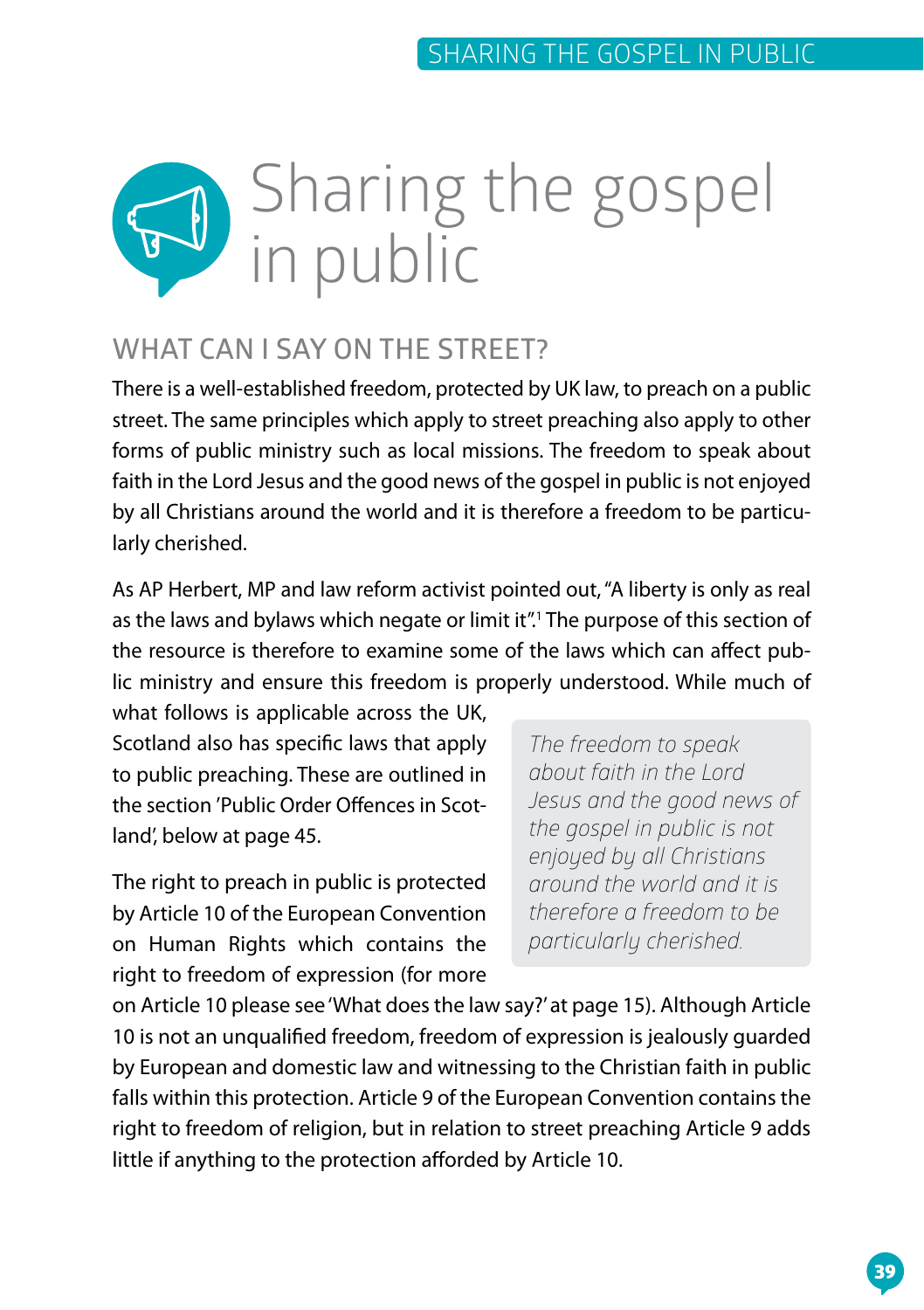Because witnessing in a public area is a lawful activity, you do not have to obtain permission from anybody to do it. However, if there is any doubt it is wise to check that you are in a public place and not on someone else's land (where you might be trespassing) before preaching. For example, the land around shopping centres which may appear to be a public street can sometimes be part of the development's private land (which you can check by consulting your local authority). Of course, a polite request to preach without amplification from a position which will not inhibit the passing of pedestrians may well be received positively by a shopping centre or similar facility. With permission, private land can also be used as a base for street preaching or a local mission.

If you are preaching in public parks it is worth checking the bylaws which can be found at the entrance to confirm that there is no bylaw against it. You will find certain demarcated areas for preaching in some areas of London like Tower Hill and Hyde Park. Breaching bylaws can lead to civil penalties (such as a fine) being imposed, but you cannot be arrested only for breaching them or even for trespassing on private land. Do check for any relevant permission or licences that may be required.

### **WHAT ABOUT MISSIONS?**

Beach missions, Christian holiday clubs, tent missions and Christian camps happen across the country, especially during the school holidays, bringing many benefits. These fun activities, involving games, singing and the opportunity to hear about the Lord Jesus, are welcomed by local communities and councils and protected by law too. However, be aware that certain secularist groups and individuals actively seek to ban the expression of religion in public spaces. For those whose activities take place on council owned property – such as beaches and common land – the same guidelines apply as to street preaching. Maintain a good relationship with the local council and make them aware of what you are doing.

### **WHAT ABOUT FREE SPEECH IN UNIVERSITIES?**

Students bringing the gospel to their fellow students has been and continues to be an important element of university life. The sharing of ideas and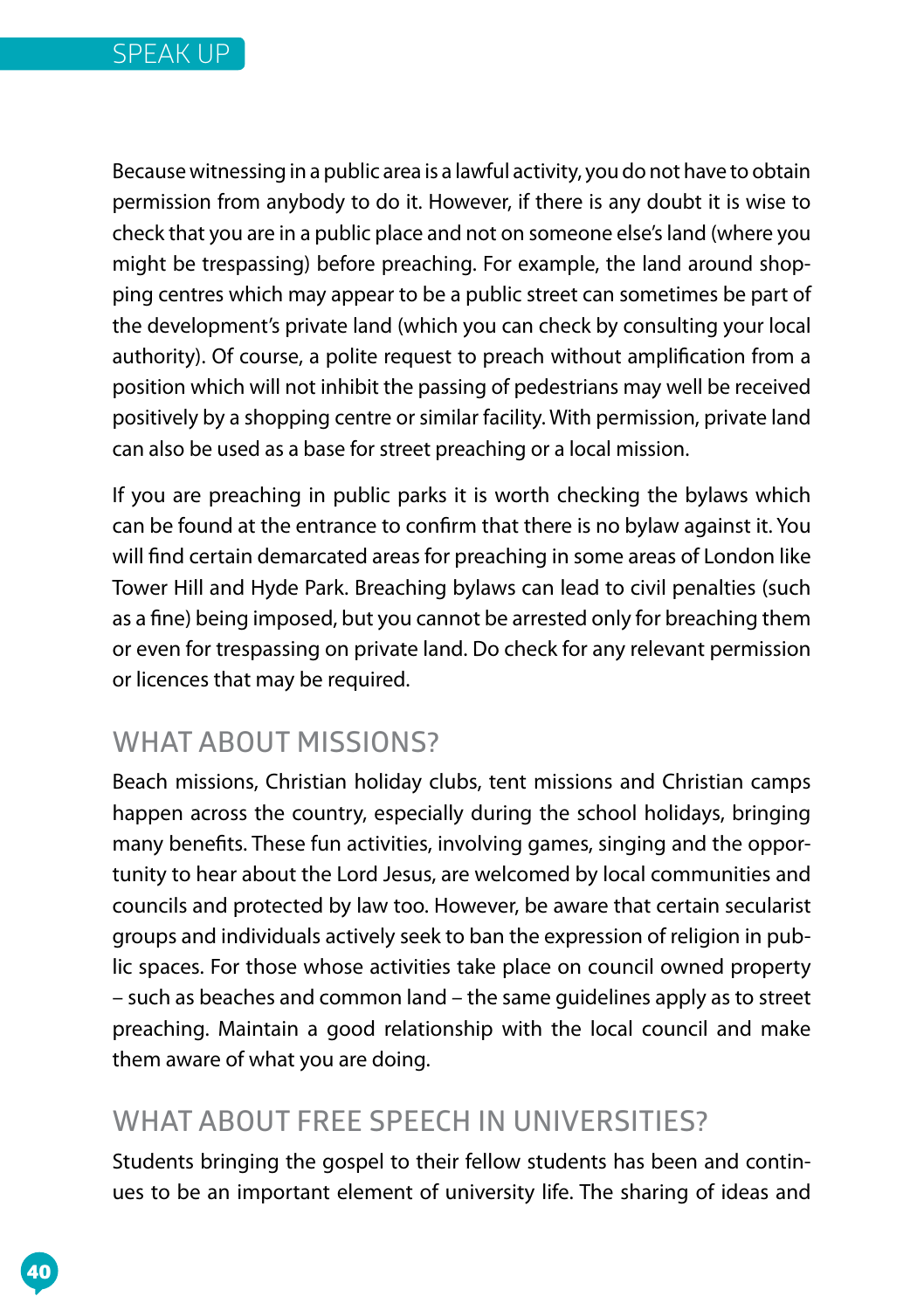opinions including those of the Christian faith is crucial to the holistic nature of these learning environments. While there has recently been some concern that freedom of speech might be curtailed by the imposition of new legislation in connection with the control of 'extremism', freedom of speech remains protected on university campuses and hopefully will continue to be. Universities and Colleges Christian Fellowship (UCCF) and ministries such as Fusion are well placed to answer any specific initial questions regarding any associated campus issues.

#### **IS IT OK TO TALK ABOUT JESUS EVEN IF IT OFFENDS SOMEONE?**

The scope of the freedom to preach in public was captured by Lord Justice Sedley, a leading judge, in a case where he described that:

Free speech includes not only the inoffensive but the irritating, the contentious, the eccentric, the heretical, the unwelcome and the provocative provided it does not tend to provoke violence. Freedom only to speak inoffensively is not worth having. What Speaker's Corner (where the law applies as fully as anywhere else) demonstrates is the tolerance which is both extended by the law to opinion of every kind and expected by the law in the conduct of those who disagree, even strongly, with what they hear.<sup>2</sup>

In the same case Lord Justice Sedley made it clear that preaching about morality, God and the Bible is included within this broad ambit of protected speech.

Sharing the message of Christianity may provoke very different reactions in different people. Just as in the parable of the sower, some seeds will fall on fertile soil and some on rocky ground. Preaching the gospel in public, even handing out tracts, may be met with indifference, hostility, anger or indignation by some, but with gratitude by others.

It is very important to understand that the law does not entitle a street preacher to be silenced simply because someone listening is offended or upset. An atheist or agnostic may be incensed by the message of a street preacher, but it does not follow that the angrier they are the more they are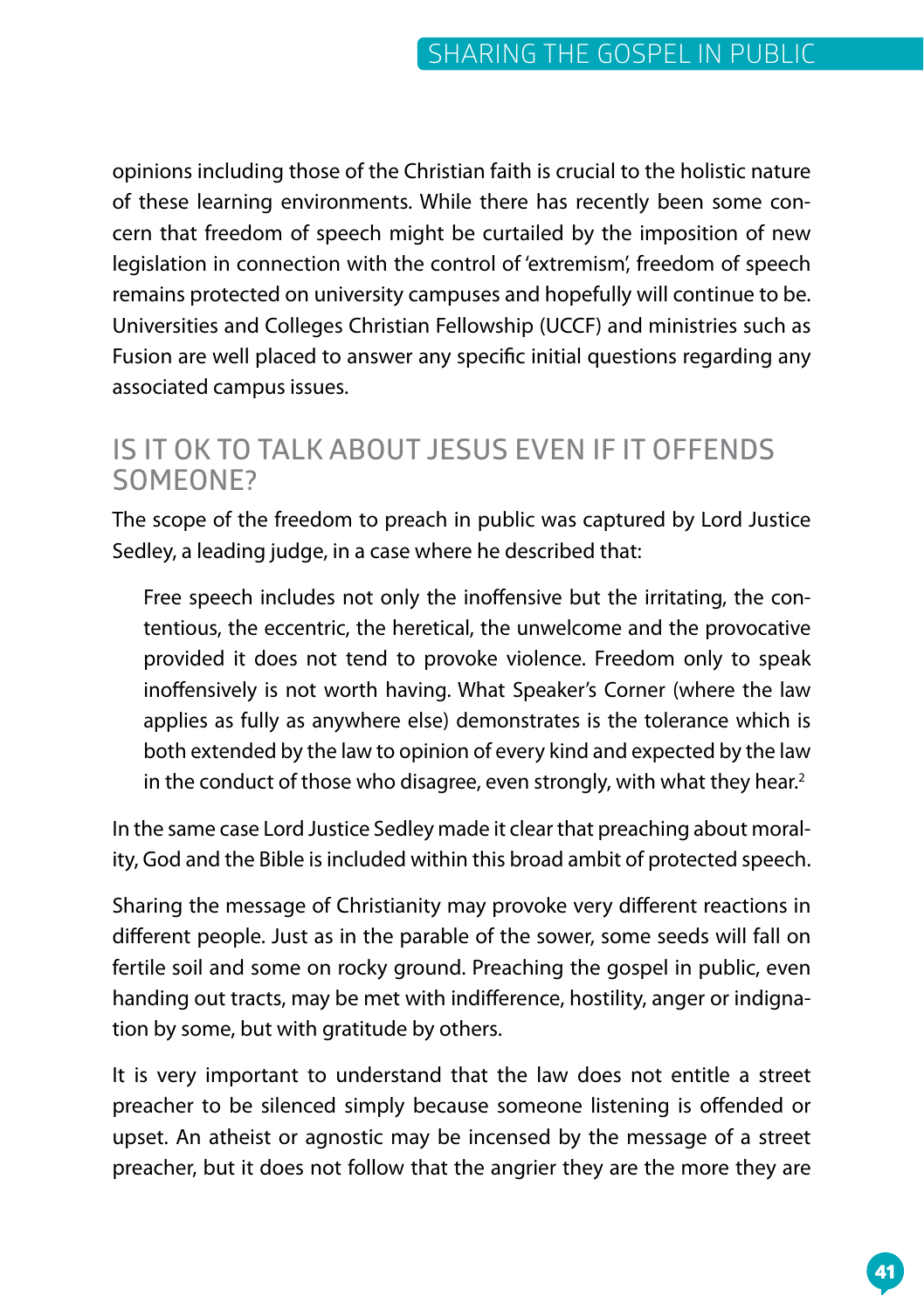entitled to demand you be censored. In one sense, the opposite is true. As explained in the extract above, the protection of freedom of speech only assumes importance when speech is considered contentious or provocative. This is not to encourage provocative preaching over a gentler approach. Remember, most of Jesus' hard words were reserved for the hypocritical religious hierarchy. To the crowds of non-believers Jesus met, his approach was

*In seeking to reach people for Jesus through public ministry we will want to seek to be winsome and loving.* often intriguing, questioning, compassionate and patient. It follows that in seeking to reach people for Jesus through public ministry we will want to seek to be winsome and loving.

Although freedom to preach cannot be limited just because a listener feels offended by it, where public evangelism is greeted with hostility and provo-

cation it would be wise to consider how effective it is for the kingdom of God to continue preaching in that way and in that place at that time. On occasions, continuing to speak boldly and undeterred will be the right thing to do. On other occasions varying the tone of what is being said or offering to have a more private discussion with the bystanders may be the most Christ-like response. Haranguing people is obviously to be avoided. Always remember

the context you are in, the relevance of what you are speaking about from the Bible and what will most glorify the Lord's name in each particular circumstance.

#### **HOW SHOULD I SPEAK IN PUBLIC SPACES?**

A change in the law in 2014 strengthened the freedom for Christians to witness in pub*Always remember the context you are in, the relevance of what you are speaking about from the Bible and what will most glorify the Lord's name in each particular circumstance.* 

lic. Prior to 2014, under Section 5 of the Public Order Act 1986 it was a criminal offence to use "insulting words or behaviour" within the hearing or sight of a person likely to be caused harassment, alarm or distress. The trouble for the law and the courts was that what might be interpreted as "insulting words and behaviour" by one person might not be for another, and as such it led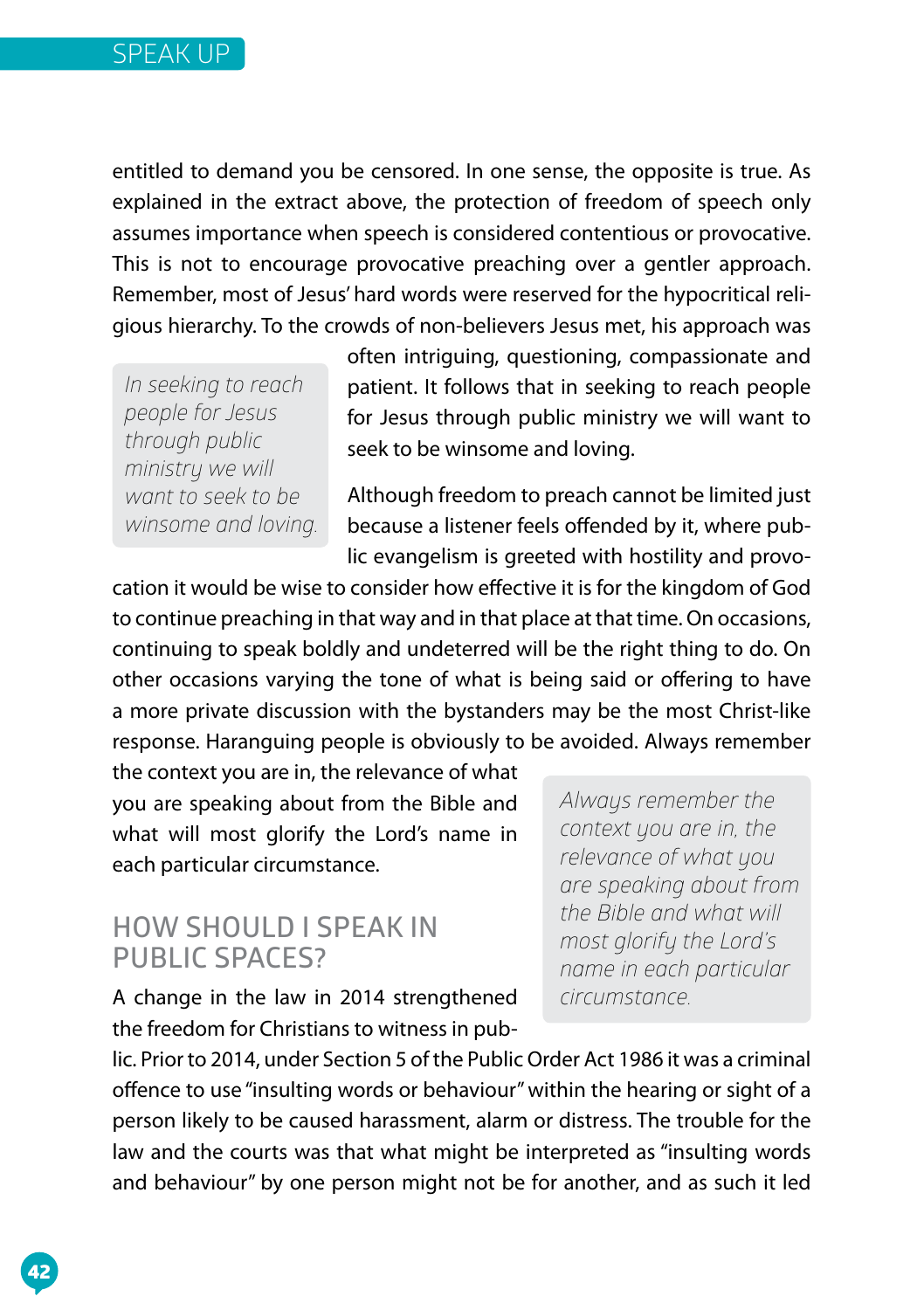to the risk of people trying to stir up problems for Christians, for example by telling the police that they felt insulted simply by hearing the gospel shared in public.

The government recognised the problems and conflicts this might cause and in 2014 the "insulting" test was replaced in Section 5. It will now only be a criminal offence if a street preacher can be said to have used "threatening or abusive" words or behaviour and it can be proven that the preacher also had an intention to cause someone "harassment, alarm or distress". So, providing a Christian witnessing on the streets has a loving intention to see people come to a knowledge of Jesus, rather than to cause harassment, alarm or distress, the Public Order Act will be of no application in relation to what you say. And it is only if the approach taken to evangelism is so aggressive and intemperate that it amounts to threatening or abusive behaviour that Section 5 could be triggered. Such occasions will and should be extremely rare.

## **POINTS TO CONSIDER:**

#### **What are you criticising?**

Where preaching in public slides towards criticism of another person's faith or sexual orientation there is a greater likelihood of attempts being made to limit that freedom to preach. This is reflected in the Public Order Act, which contains a specific criminal offence (Section 29B) of intentionally stirring up religious hatred (this could also include stirring up hatred against atheists) or hatred on the grounds of sexual orientation. 'Sexual orientation' is defined as orientation towards persons of the same sex, the opposite sex or both. Thus the Section does not extend to particular sexual acts, as opposed to a person's 'orientation'.

#### **What is your intention?**

Intention is the key issue here. A Christian following the teaching of the Bible to share the gospel, not to stir up hatred but in order to encourage faith in Jesus Christ, will not be acting unlawfully. On the other hand, the law distinguishes between intention and motivation: someone who uses vile and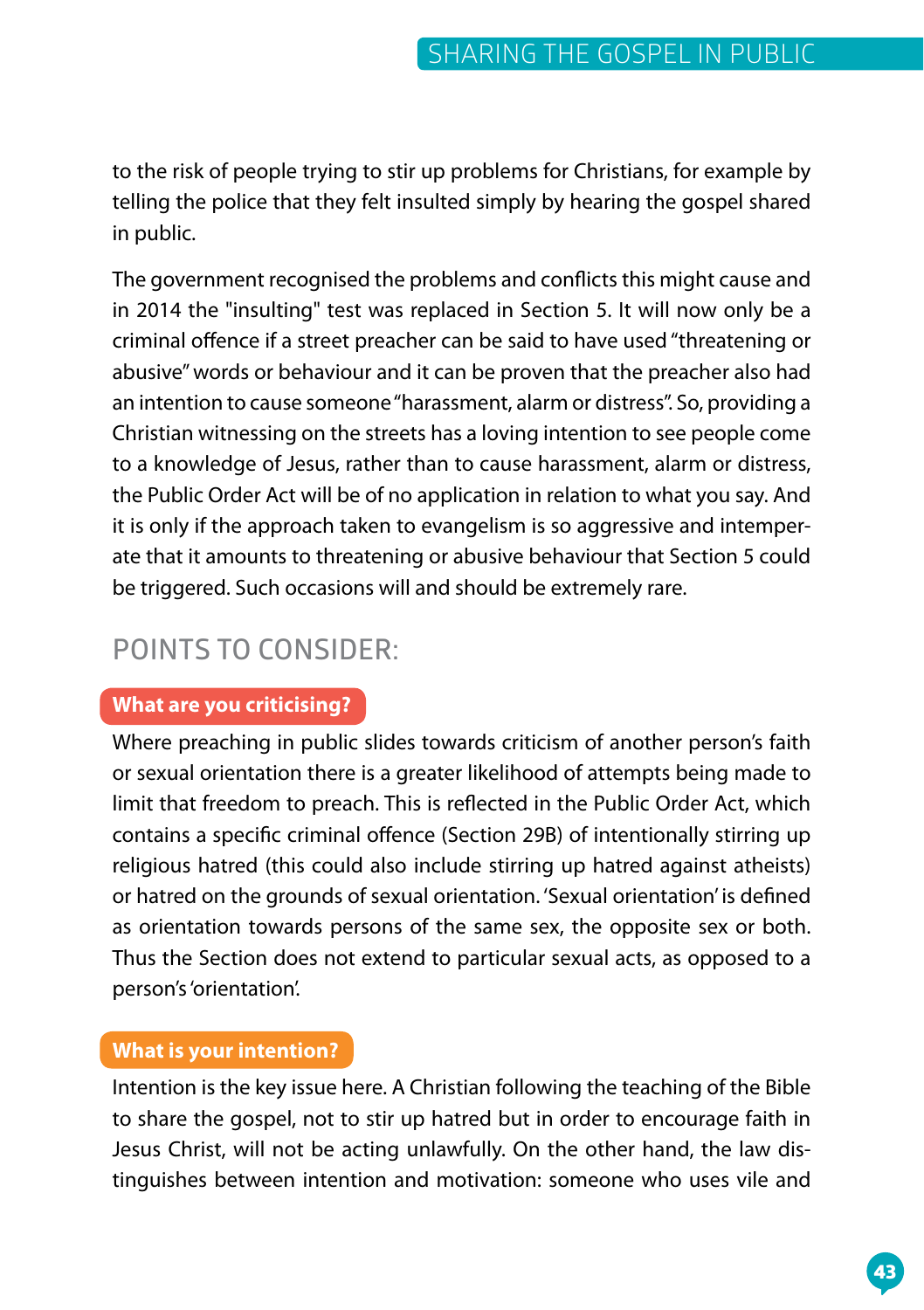hateful words which will obviously stir up hatred is unlikely to defend themselves successfully against prosecution simply by indicating that they were actually 'motivated by love' in what they were saying. The context in which you are speaking will also be important to consider.

Any Christians sharing the word of God in a public space will want to be guided by the great commandment to "love your neighbour as yourself". Even with the best motivation a street preacher may not be acting with biblical wisdom – or indeed common sense – if they attack other religions or

sexual behaviours in an aggressive or intemperate way. As Proverbs 15:18 says: "A gentle answer turns away wrath, but a harsh word stirs up anger." It is possible to be challenging and provocative without sounding censorious. Stirring up anger will rarely help someone come to know the Lord Jesus. With-

*"A gentle answer turns away wrath, but a harsh word stirs up anger." (Proverbs 15:18)*

out suggesting a preacher be forced to change his or her style, being considerate with regard to how you are likely to be heard – often by people who are religiously illiterate – may ultimately prove more fruitful.

Of course, where it is right to be forthright in speaking about other religions or sexual morality, if the tone in which this is done is reasonable and loving, Christians have robust legal protection to speak publicly on such topics.

Section 29J of the Public Order Act 1986 is a free speech clause which provides that nothing in that part of the legislation prohibits or restricts:

Discussion, criticism or expressions of antipathy, dislike, ridicule, insult or abuse of particular religions or the beliefs or practices of their adherents, or of any other belief system or the beliefs or practices of its adherents, or proselytising or urging adherents of a different religion or belief system to cease practising their religion or belief system.3

Section 29JA explains that:

For the avoidance of doubt, the discussion or criticism of sexual conduct or the urging of persons to refrain from or modify such conduct or practices shall not be taken of itself to be threatening.<sup>4</sup>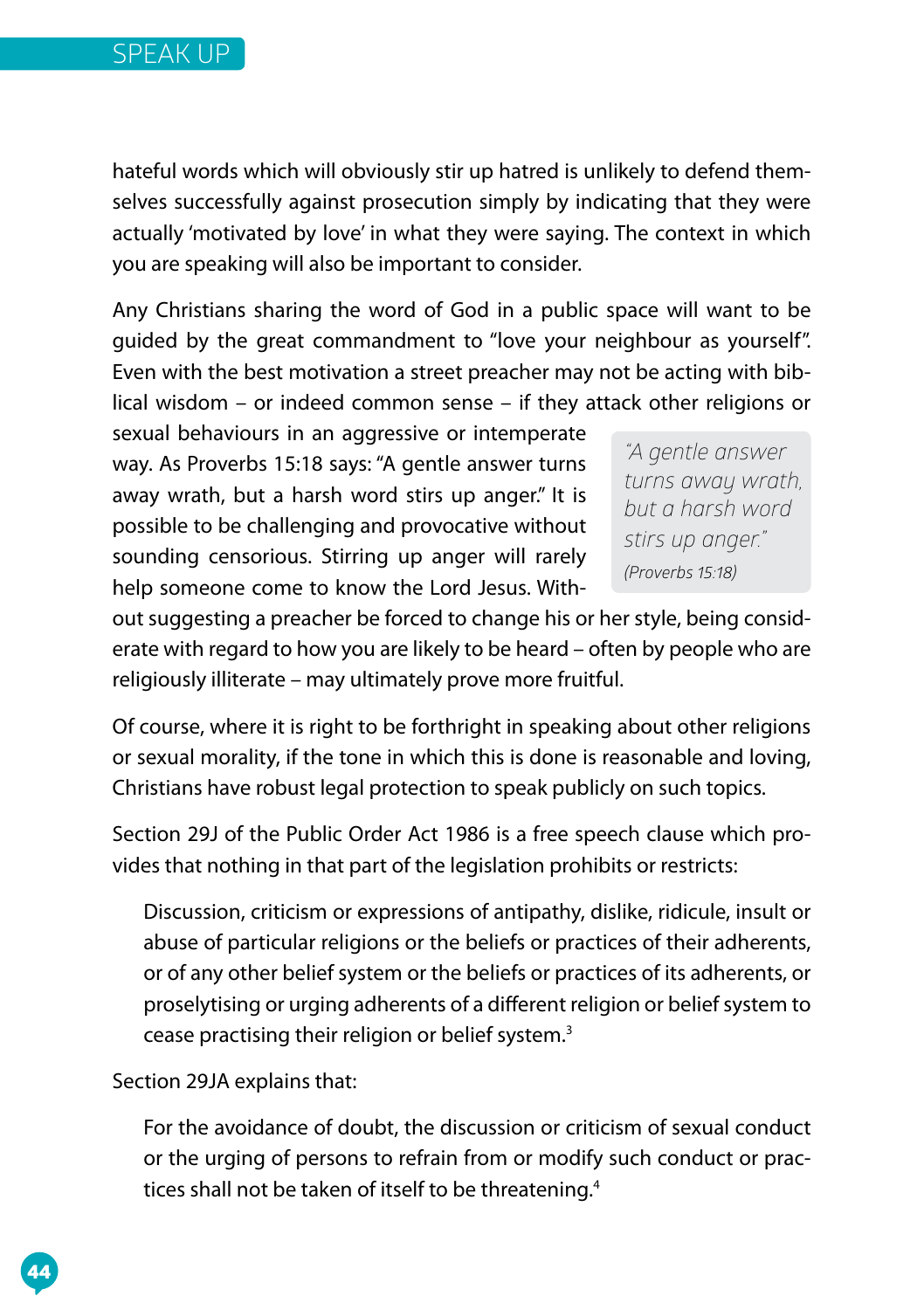#### **Be sensitive to noise**

There are various legal provisions which enable local authorities to take action where noise levels from an amplified street preacher or church outreach are excessive, but it would be hoped that Christians witnessing in public would be sensitive to such complaints and avoid any need for formal intervention. Liaison with the local authority will also show good intentions, especially where the outreach may involve a number of people.

#### **PUBLIC ORDER OFFENCES IN SCOTLAND**

The following two laws are the main ones affecting street preachers in Scotland. In addition to these, there will be local bylaws regulating the use of amplification without a licence, which you should check before you undertake any street preaching or similar.

#### **Breach of the peace**

The case of *Smith v Donnelly* [2001] SCCR 800 is the leading case on the definition of breach of the peace in Scotland. In particular, it was held that "what is required to constitute the crime is conduct severe enough to cause alarm to ordinary people and threaten serious disturbance to the community." It also states that "something substantially greater than mere irritation is involved," adding that "what is required... is conduct which does present as genuinely alarming and disturbing, in its context, to any reasonable person". There is therefore a two-stage test and the court has repeatedly quashed convictions where the second part of the test has not been met.

#### **Threatening or abusive behaviour – Section 38 of the Criminal Justice and Licensing Scotland Act 2010**

Because of the limitations inherent in the common law crime of breach of the peace a new statutory offence of Threatening or abusive behaviour was enacted in the Criminal Justice and Licensing (Scotland) Act 2010, Section 38. While it is hoped that no street preaching would objectively qualify as either threatening or abusive, you should take particular care in discussion of sensitive subjects.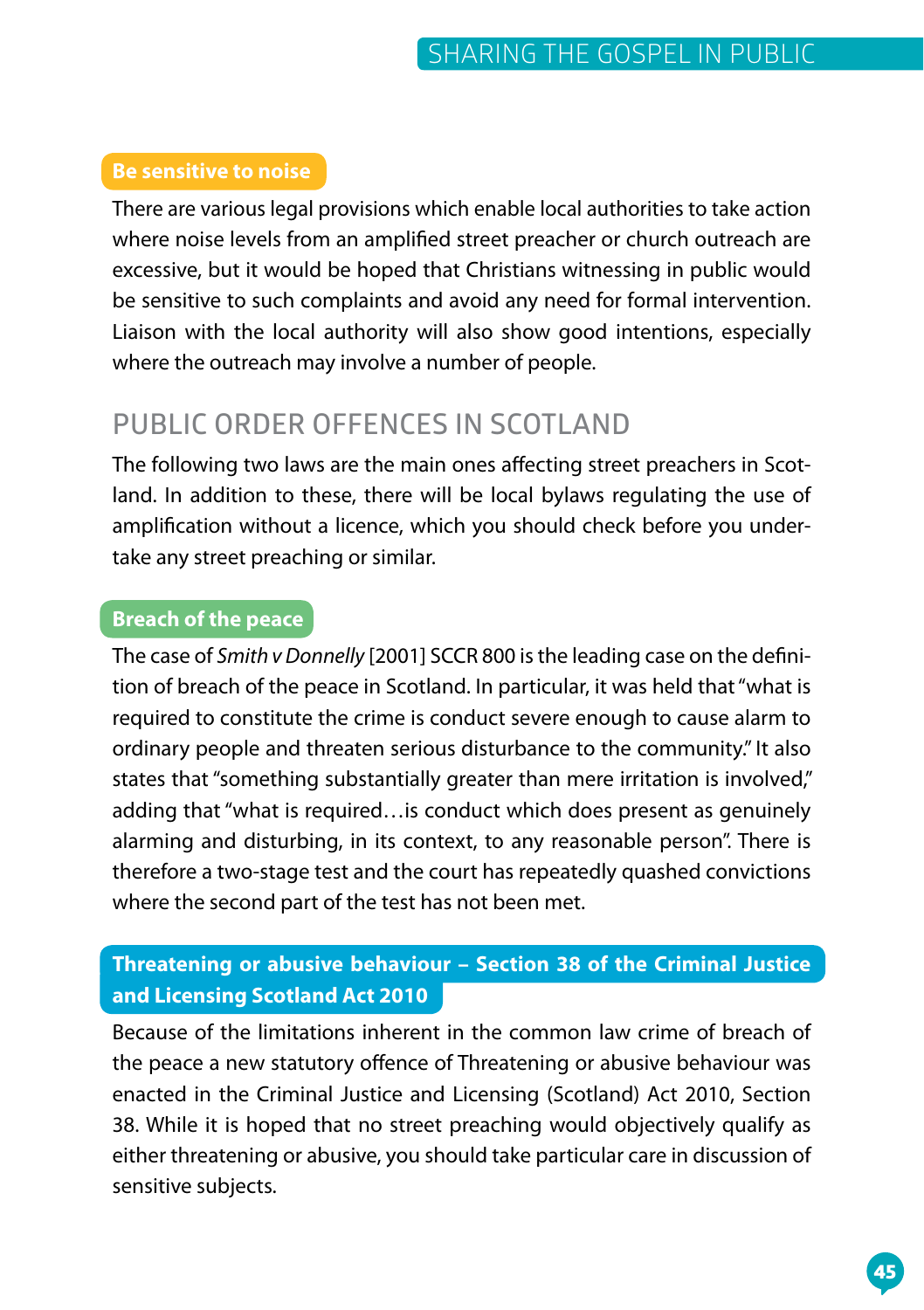Prosecuting authorities now appear to favour the use of Section 38 to tackle any sort of behaviour in the street which causes a disturbance. The boundaries are perhaps a bit clearer and it is easier for prosecutors to prove. Most behaviour which would qualify as breach of the peace would also fall within Section 38.

In terms of that section it is an offence if:

- **1.** 'A' behaves in a threatening or abusive manner *and*
- **2.** The behaviour would be likely to cause a reasonable person to suffer fear or alarm *and*
- **3.** 'A' intends to cause fear or alarm or is reckless as to whether the behaviour would cause fear or alarm.

On point 2 above the test is an objective one. It does not matter that the person on the receiving end of the behaviour suffers no fear or alarm. The test is whether a reasonable person would be likely to do so. In *Mirza Baig v PF Glasgow* [2015] HCJAC 109 the matter concerned a trenchant argument between a traffic warden and a motorist who had been given a parking ticket. It was said that:

A reasonable person is someone who is not of abnormal sensitivity. If a reasonable person would have suffered fear or alarm, it follows on the objective test that it is no defence if the behaviour causes no fear or alarm to the individual complainer, who might be, for example, an intrepid Glasgow police officer.

There is a defence available under the Section that the person accused acted reasonably in the circumstances.

It doesn't matter whether the offence takes place in public or in private. The offence is punishable by a maximum of 60 days' imprisonment if prosecuted in the Justice of the Peace Court; 12 months' imprisonment on summary complaint in the Sheriff Court – that is before a Sheriff sitting without a jury – and by a maximum of five years' imprisonment on indictment.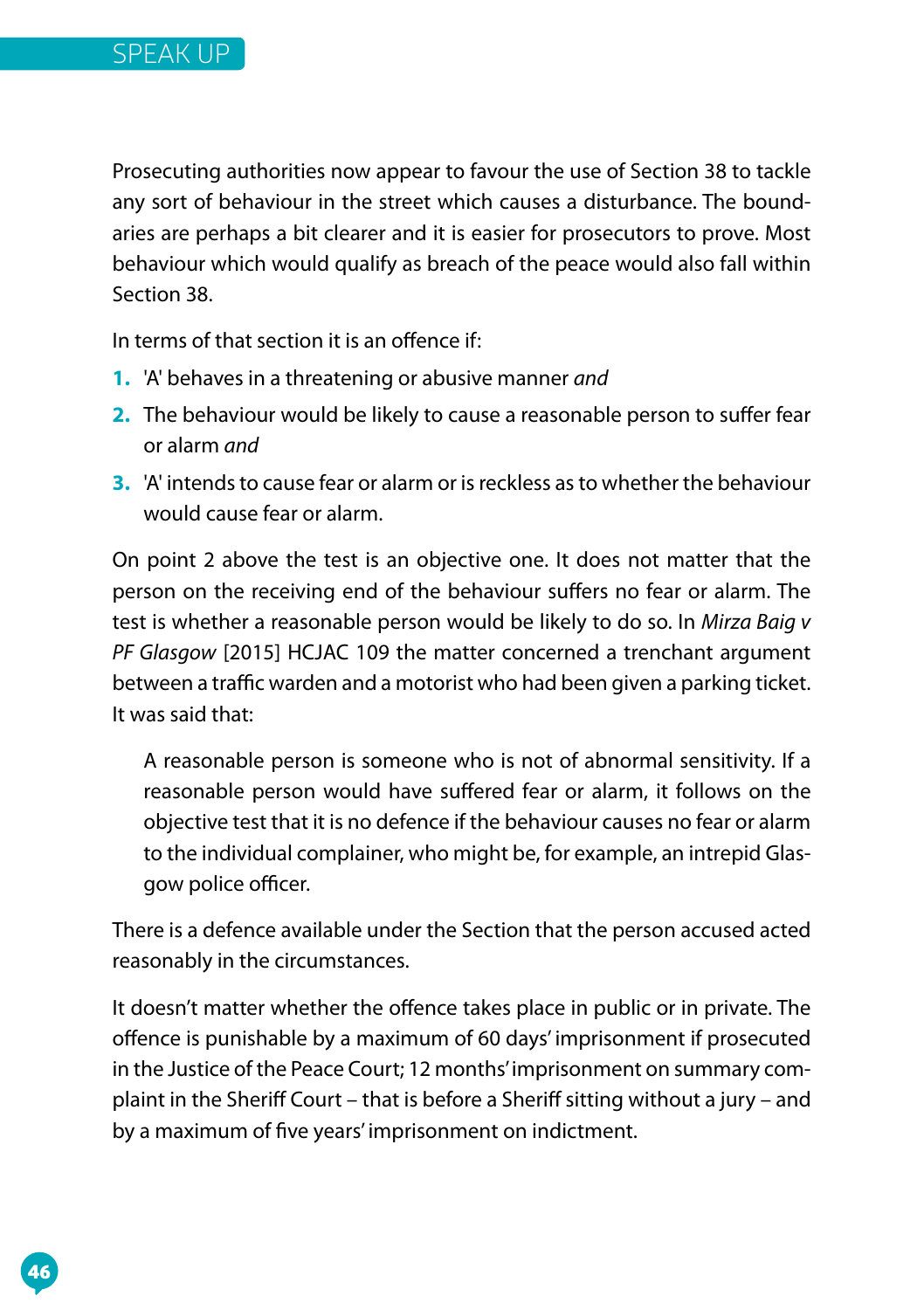#### **WHAT ABOUT USING WRITTEN MATERIALS IN PUBLIC?**

During a local mission you may wish to use banners, tracts and posters. On other occasions a group from a church may simply head into the town centre to hand out leaflets advertising a service. Christians are free to do so and such written materials or images can often be a helpful and eye-catching way of reaching members of the public. The provisions of the Public Order Act 1986 discussed above do apply to situations in which a person "displays any writing, sign or other visible representation" and there is a specific offence created by Section 29C where a person publishes or distributes written material which is threatening in circumstances where they intend thereby

to stir up religious hatred or hatred on the grounds of sexual orientation. However, seeking to evangelise with normal Christian banners and leaflets should not pose any difficulty.

Posters and other written materials showing Bible verses will rarely raise any legal issues, even where those verses contain strong challenges. It is not hard for Christians to realise which verses are likely to prove more controversial and it *It is not hard for Christians to realise which verses are likely to prove more controversial and it will be for each church or individual to prayerfully consider whether using banners or tracts with such verses will help to spread the good news of Jesus Christ.* 

will be for each church or individual to prayerfully consider whether using banners or tracts with such verses will help to spread the good news of Jesus Christ in a particular situation. Christians will, naturally, want to consider what sort of written materials will be most effective and will most reflect the tone of Jesus' ministry. In Mark 6:34 it describes how Jesus saw a large crowd and "had compassion on them, because they were like sheep without a shepherd". Publications motivated by that same compassion are likely to be in line with the teaching of the Bible.

Because the Public Order Act 1986 applies to written materials it is possible that in extreme cases a Christian could risk committing an offence by their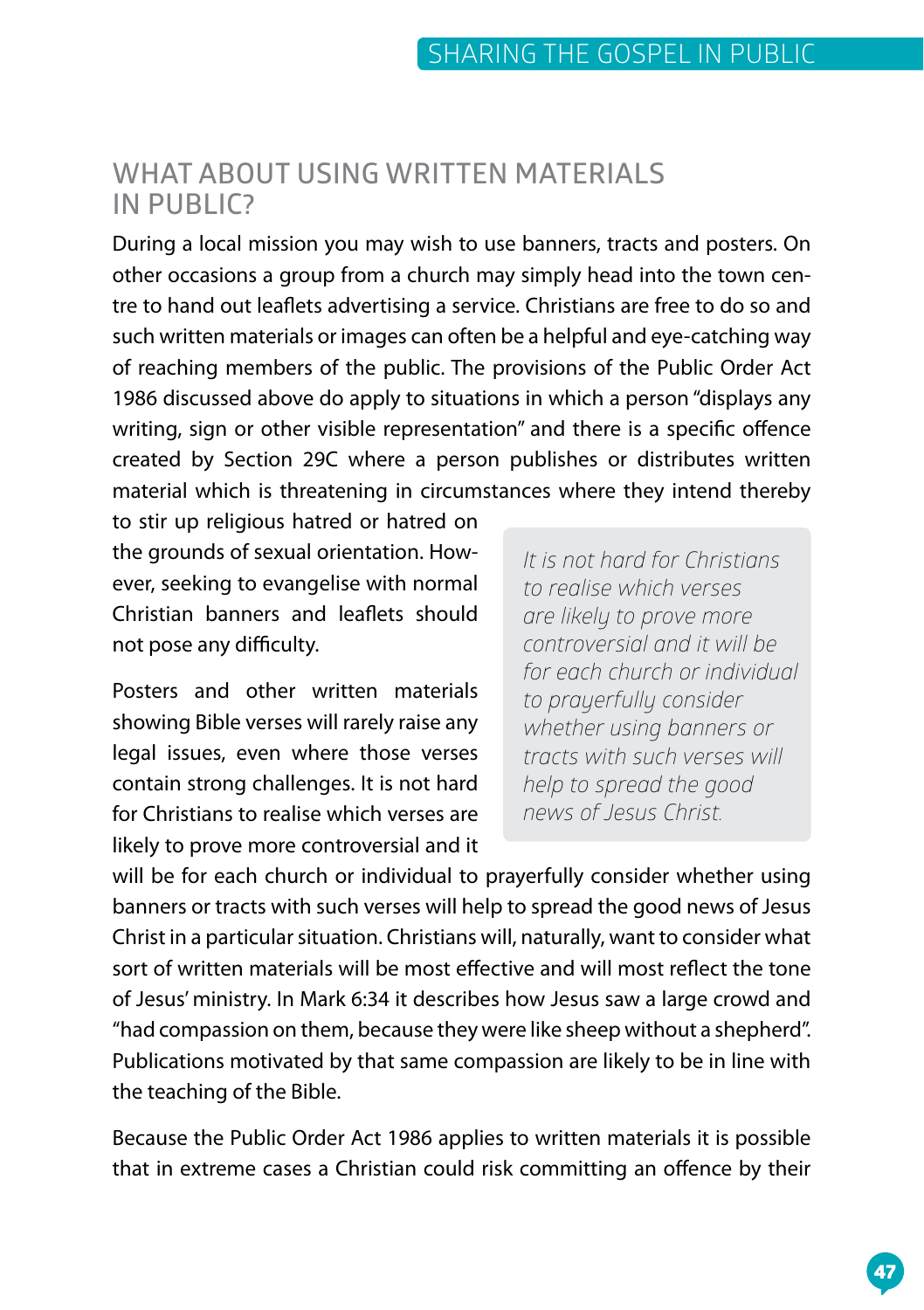

placard, leaflets or sandwich board. To risk committing a criminal offence, that written material would have to:

- **a)** be shown with an intent to cause a person harassment, alarm or distress and be classed as threatening, abusive or insulting; or
- **b)** be threatening or abusive (whether or not there was an intention to cause harassment, alarm or distress); or
- **c)** be intended to stir up religious hatred or hatred on the grounds of sexual orientation<sup>5</sup>

The same free speech clauses referred to above (Sections 29J and 29JA) apply equally to protect Christians publishing written material and secure, among other things, the right to discuss, criticise or express dislike of particular religions or the beliefs or practices of their adherents. The law provides other protections to allow Christians to spread the gospel through pamphlets, tracts and similar materials. The Clean Neighbourhoods and Environment Act 2005, for example, specifically prevents local authorities from limiting the distribution of free materials where the distribution is of printed matter "for the purposes of a religion or belief".6 Where written materials are not just witnessing about the Christian faith but are advertising a Christian event or product (such as a church service or book), some additional considerations apply. These are addressed below in the section on advertising.

#### **WHAT IF THE POLICE ACCUSE ME OF BREACHING THE PEACE?**

Street preaching that is kept both biblical and balanced should not lead to a situation where you are arrested. However, under Section 89 of the Police Act 1996 a constable may use his power of arrest if a street preacher 'resists' the constable in the execution of his duty and the constable apprehends that there will be real and present threat to the peace if he does not intervene to stop the preacher's conduct. This does not give police officers a free hand to arrest street preachers, and the following strict limitations on a police officer's conduct have been endorsed by the High Court: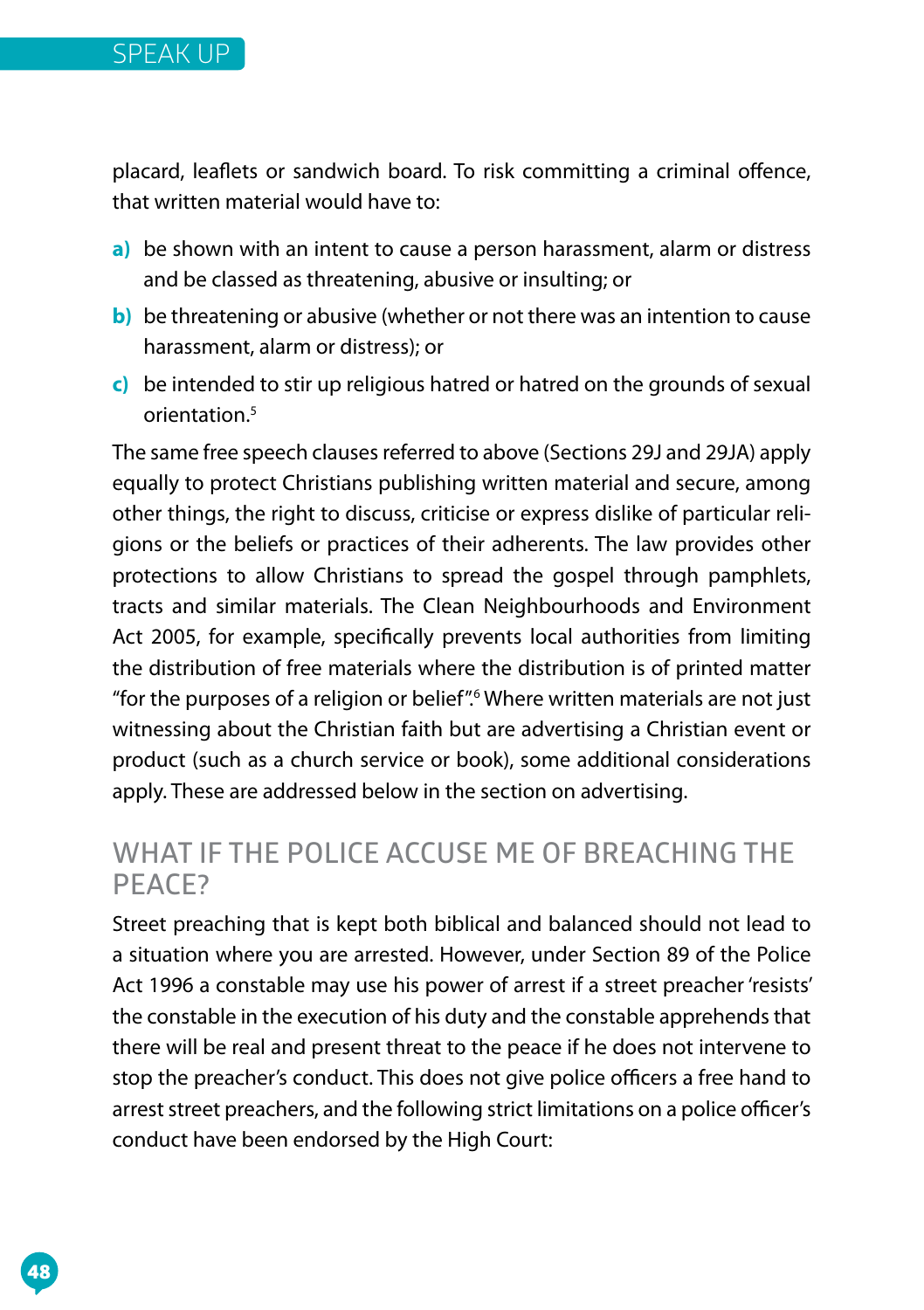- **1.** There must be the clearest of circumstances and a sufficiently real and present threat to the peace to justify the extreme step of depriving of his liberty a citizen who is not at the time acting unlawfully;
- **2.** The threat must be coming from the person who is to be arrested;
- **3.** The conduct must clearly interfere with the rights of others;
- **4.** The natural consequence of the conduct must be violence from a third party;
- **5.** The violence in 4 must not be wholly unreasonable;
- **6.** The conduct of the person to be arrested must be unreasonable.

#### **SUMMARY OF WHAT I CAN'T SAY OR PUBLISH IN PUBLIC**

In summary, the most relevant offences under the Public Order Act are:

- **1.** Section 4A. Intention to cause a person harassment, alarm or distress and use of threatening, abusive or insulting words or behaviour/displaying any threatening, abusive or insulting writing, sign or other visible representation and causing a person harassment, alarm or distress;
- **2.** Section 5. Use of threatening or abusive words or behaviour/displaying any threatening or abusive writing, sign or other visible representation and done within the hearing or sight of a person likely to be caused harassment, alarm or distress;
- **3.** Section 29B. Use of threatening words or behaviour/displaying any threatening written material and intention to stir up religious hatred or hatred on the grounds of sexual orientation;
- **4.** Section 29C. Publishing or distributing threatening written material and intention to stir up religious hatred or hatred on the grounds of sexual orientation;
- **5.** Section 29E. Distributing, showing or playing a recording of threatening visual images or sounds and intention to stir up religious hatred or hatred on the grounds of sexual orientation.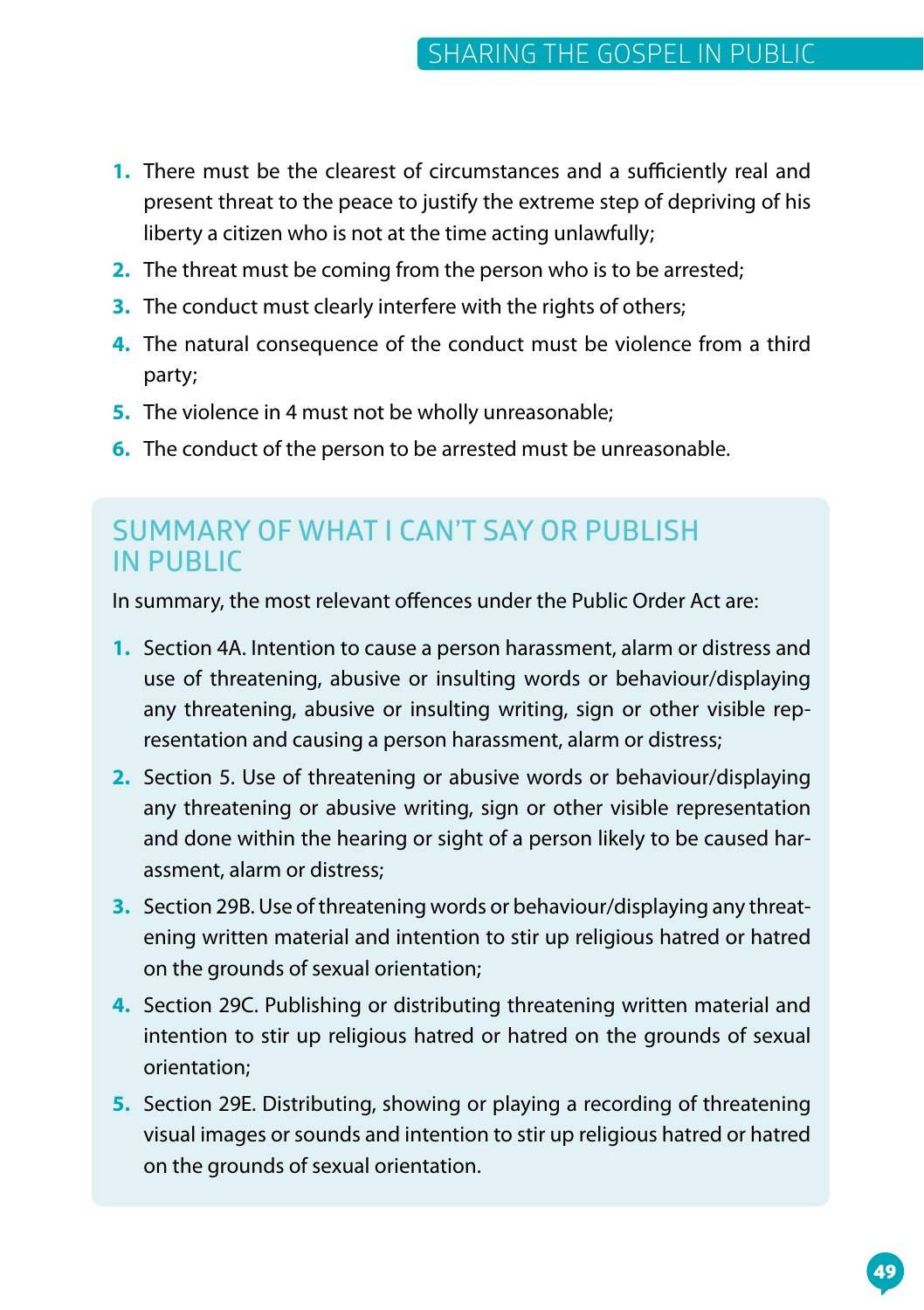#### **WHAT SHOULD I DO IF I FACE HOSTILITY OR INTIMIDATION OR AM THREATENED WITH ARREST?**

While you can be confident in the fact that the right to speak publicly about the gospel on the street is protected by law, it is important that we should not be naïve. We will face opposition and there will be those who would wish to intimidate or even silence our speaking about Jesus in public. The police will have a duty to investigate, and so how you respond in these situations is vitally important.

Keep these things in mind in such circumstances:

- **1.** Never retaliate or shout back.
- **2.** Ask yourself 'Is it wise to continue here and now?'
- **3.** Always seek to help the police they have a job to do, help them to do it well.
- **4.** If you have the permission of the land owner or local authority keep a copy on you to show the police.
- **5.** Consider moving away from where you are preaching to a quieter spot to defuse the situation.
- **6.** Keep the name and number of a local criminal solicitor on you so you can call them if needed.
- **7.** If taken away to a police station always ask for representation.

#### **CAN I KNOCK ON DOORS AND COLD CALL?**

You are free to share the gospel with anyone in your neighbourhood. Knocking on a neighbour's door to invite them to a church event or service is part of our gospel witness. As always, the way in which we do this and react to those we are engaging with is important. If you get into a discussion with your neighbour about religious matters, be wise about what you say and the way you say it. Don't push your enquiry too far if your request is received negatively. If you are invited in to talk about your faith remember that this is a privilege and the work of conversion is that of the Holy Spirit – not you! These issues are discussed in more details in the "Sharing your faith in private places" section at page 21.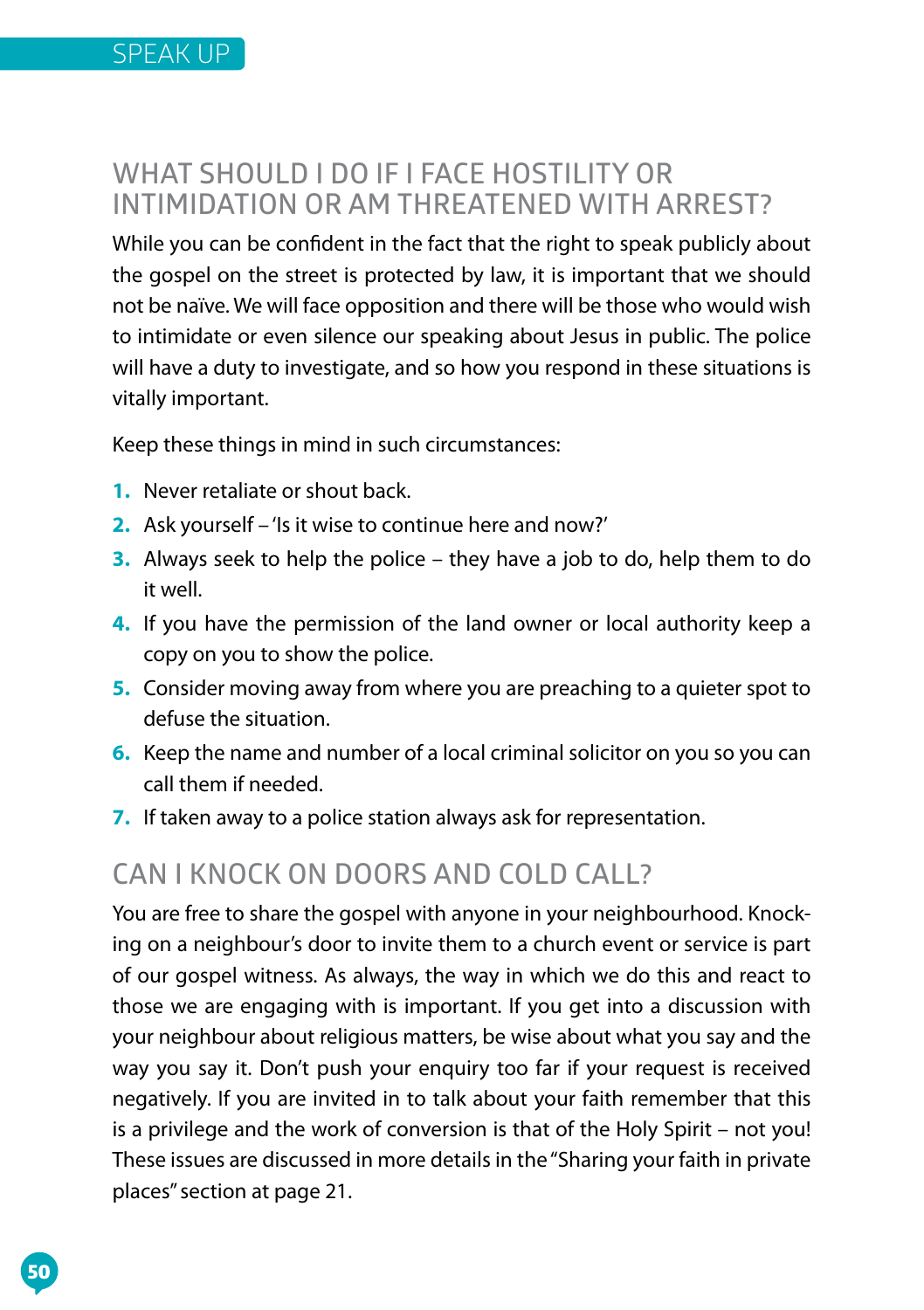## Sharing the gospel online and through social media

#### **INTRODUCTION**

Over the past decade the internet and social media have become an increasingly indispensable part of our lives. Websites, blogs, vlogs, YouTube, Facebook, Instagram and Twitter are now key means of communication, particularly for younger generations. They represent a wonderful opportunity for

getting the good news of Jesus Christ out to a vast audience at little cost. Churches, Christians and missionary organisations should seize the opportunities offered by this technology. However, we need to be aware of potential pitfalls and legal issues as we engage with these newer forms of media.

*Churches, Christians and missionary organisations should seize the opportunities offered by technology.*

### **CAN I SHARE THE GOSPEL VIA WEBSITES AND BLOGS?**

There are very few laws specifically dealing with what can and cannot be said online – many of the same legal provisions that are addressed in other sections will apply to sharing your faith via electronic means. For example, Article 9 and Article 10 of the European Convention on Human Rights (see 'What does the law say?' at page 15) govern the freedom for Christians to spread the message of Jesus through websites, blogs, vlogs and similar forms of communication. Freedom of expression is a central principle of the online world. Christians wishing to evangelise through church websites, video messages and audio clips have almost unlimited freedom to do so. However, the courts have held that the definition of 'written material' in the Public Order Act 1986 includes material uploaded to websites and generally available to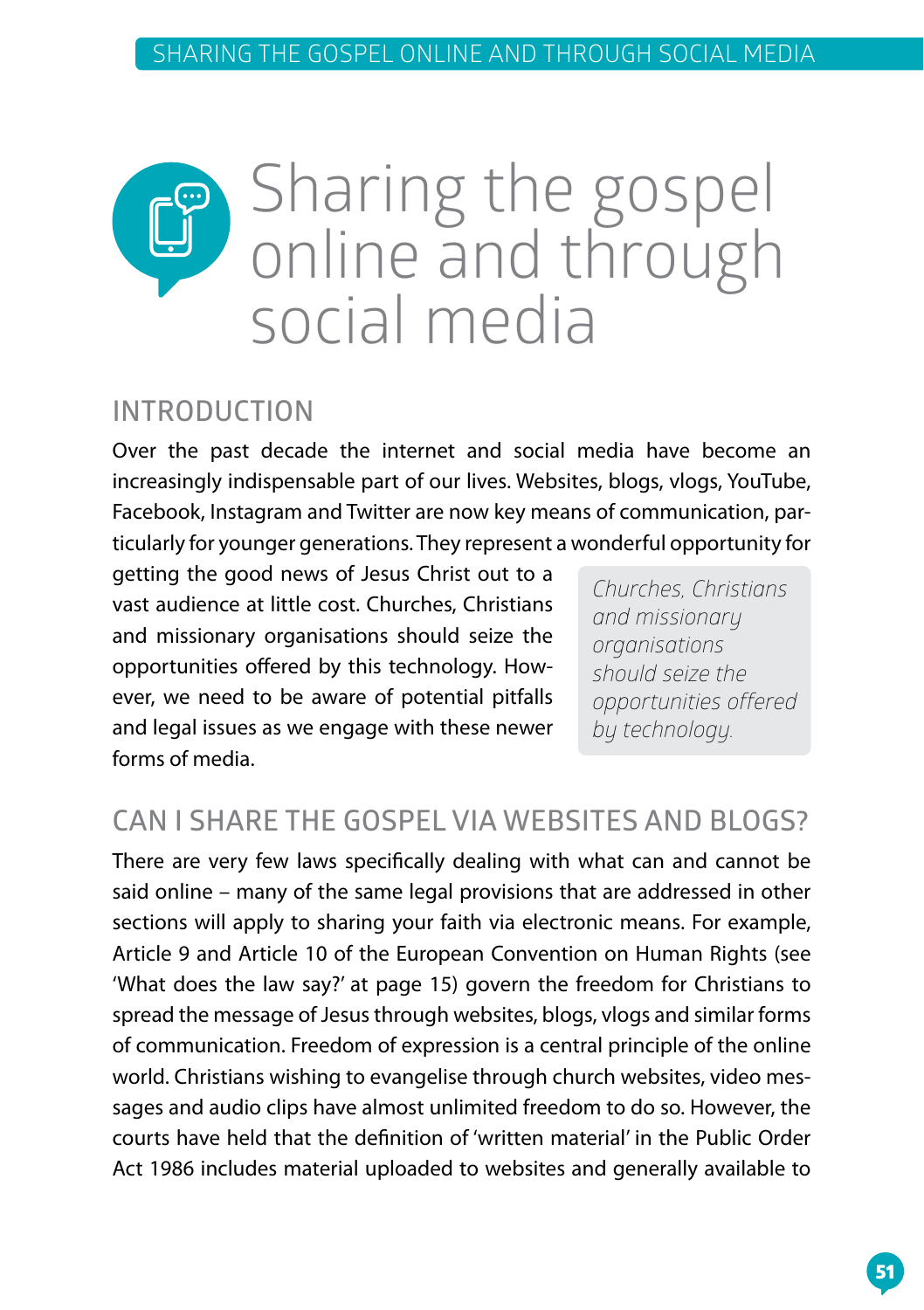be viewed by the public. So the discussion of the Public Order Act in 'Sharing the gospel in public', especially the discussion of section 29C of the legislation (at page 47), should be taken into account. In addition, where churches or

other Christian organisations place adverts on their websites, the considerations with regard to advertising described below (at page 57), will be relevant.

Christians should have no concerns about posting recorded sermons or other content online, even if they deal with counter-cultural aspects of the gospel or controversial passages of scripture. As explained in more

*Christians should have no concerns about posting recorded sermons or other content online, even if they deal with countercultural aspects of the gospel or controversial passages of scripture.* 

detail below, the law provides few limits to online content and is not interested in censoring Christian believers who do no more than share or discuss their faith online. Again – it is vital for Christians not to be naïve – you may very likely be faced with individuals or groups that are hostile to the gospel message and particular stances that are taken on the basis of biblical truth. Consider carefully then how you may deal with this but don't let yourself be intimidated or fearful! Where policing of the web is involved, the authorities have far bigger issues to deal with than online evangelism, even where that evangelism deals with challenging topics.

As mentioned above, Article 9 (freedom of religion) and Article 10 (freedom of expression) protections will apply to web content. Those protections are particularly strong in relation to any comment on politics or public policy.<sup>1</sup> Christians should feel free to express themselves and convey views informed by the message of Jesus. As ever, though, it is worth bearing in mind the potential audience of any website and being sensitive to who may view it. This is not because of any legal concern; it is rather a question of common sense and practical wisdom to seek to 'meet people where they are'.<sup>2</sup> We should not presume in a biblically illiterate world that everyone who reads the materials sent out into cyberspace will share the same assumptions or way of thinking as Christians, so we may wish to explain biblical ideas more fully than if we were just speaking to Christian friends.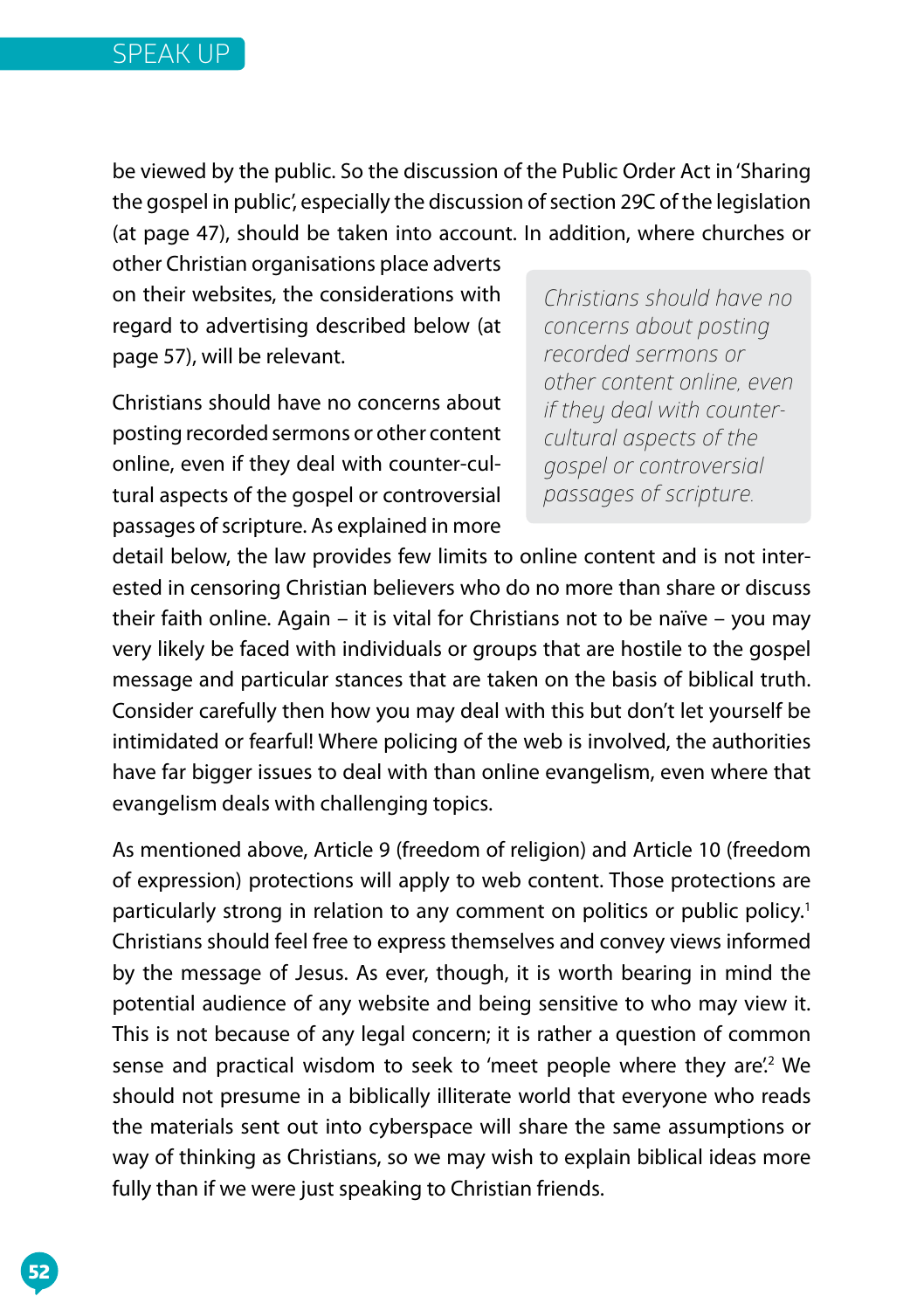In the past, key attacks against the truth of the gospel were launched from books, magazines or newspapers. Now many attacks and misleading messages are found on websites and blogs. Often misinformation is deliberate or based on sheer ignorance. However, it is important for churches and Christians to engage in this online sphere even in the face of outrage and provocation. It would be a tragedy if false teaching went unchallenged and led people away from God. On the other hand, posting online content can require discipline and restraint from Christians who must not be drawn into worldly or intemperate battles.

The worldly approach to an online debate is to respond quickly and aggressively with little hesitation about resorting to personal insults and abuse, misinformation and unsubstantiated allegations. Christians who get drawn into responding in kind will do little to focus others onto the message of Jesus and may fall short of our calling to respond lovingly to enemies<sup>3</sup> and wayward Christian brothers or sisters.<sup>4</sup> It should be clearly noted that anyone who does post material online that descends into personal abuse or unfounded allegations also brings themselves closer to the risk of accusations of breaching the law on libel. It is becoming increasingly common for website or blog material to lead to legal action based on the law of defamation. This is another reason to be measured and refuse to be provoked when publishing material on the internet.

As a matter of privacy and data protection churches may want to be careful to remove from audio or video content any references which could identify particular members of the church or community, unless their permission has been sought and given for that material to be broadcast.

### **WHAT CAN I SAY ON SOCIAL MEDIA?**

Social media also provides a fantastic platform for evangelism and Christians should feel free to use it. Again, this area of communication is not entirely untouched by the law, though Christians should not be put off using Twitter, Facebook or other social media to defend or promote the gospel. The main legal provision which applies to social media is Section 127 of the Communications Act 2003.<sup>5</sup> The High Court has recently reinforced that the right of free speech on social media cannot, and must not, be chilled by that legislation: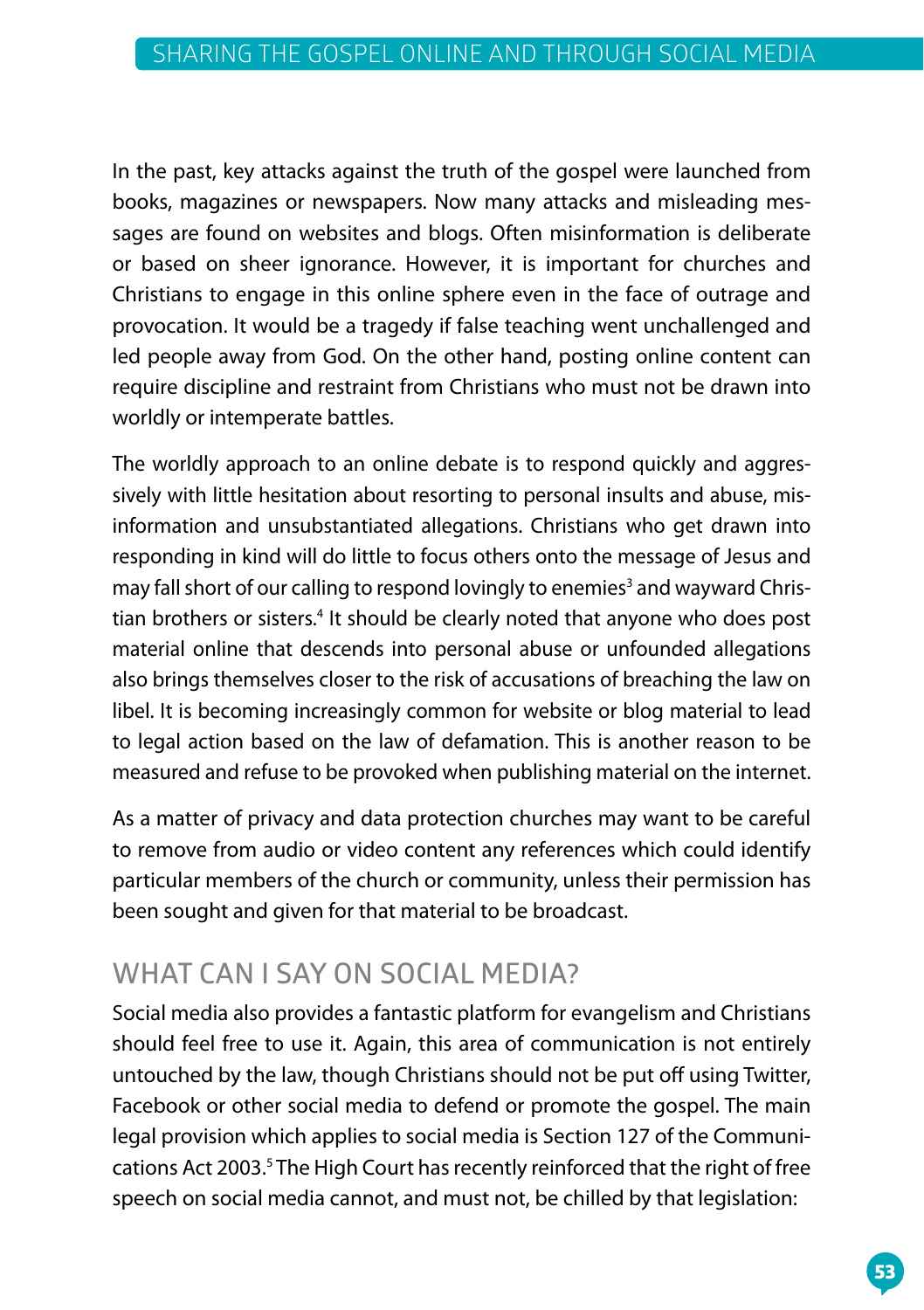

The 2003 Act did not create some newly minted interference with…freedom of speech and expression. Satirical, iconoclastic, or rude comment, the expression of unpopular or unfashionable opinion about serious or

trivial matters, banter or humour, even if distasteful to some or painful to those subjected to it should and no doubt will continue at their customary level, quite undiminished by this legislation.

*Social media also provides a fantastic platform for evangelism and Christians should use it.* 

It can be seen from this that, while wisdom is required when using social media to evangelise,

Christians need not be in fear of legal repercussions. Section 127 of the Communications Act 2003 creates a criminal offence where a person sends by means of a public electronic communications network a message or other matter that is 'grossly offensive' or of an 'indecent, obscene or menacing' character. This should never apply to communications by a Christian which simply witness to the Bible's teaching, even those aspects of the Bible that are considered offensive or insulting by some. The Crown Prosecution Service (CPS), which makes the decision on whether to bring prosecutions under Section 127, is extremely unlikely to be interested in Christian messages on social media, even if those messages deal with potentially controversial topics like the eternal punishment of unbelievers or sexual morality. On the other hand, where hateful and threatening comments are distributed on social media, a risk of prosecution exists, even if those messages are cloaked in the language of religion. For example, a message posted on Facebook by a Muslim which said that "all soldiers should die and go to hell" in response to the deaths of six British servicemen in Afghanistan, did lead to a prosecution. As we have indicated repeatedly, it is necessary for Christians to think before they speak and try to put themselves in the shoes of potential hearers who may well not understand your language or background.

The CPS has now issued guidance, and prosecutions under Section 127 have been launched where social media has been used to make credible threats of violence and where obscene jokes have been made about victims of crime. None of these examples is anything like the sort of material that a Christian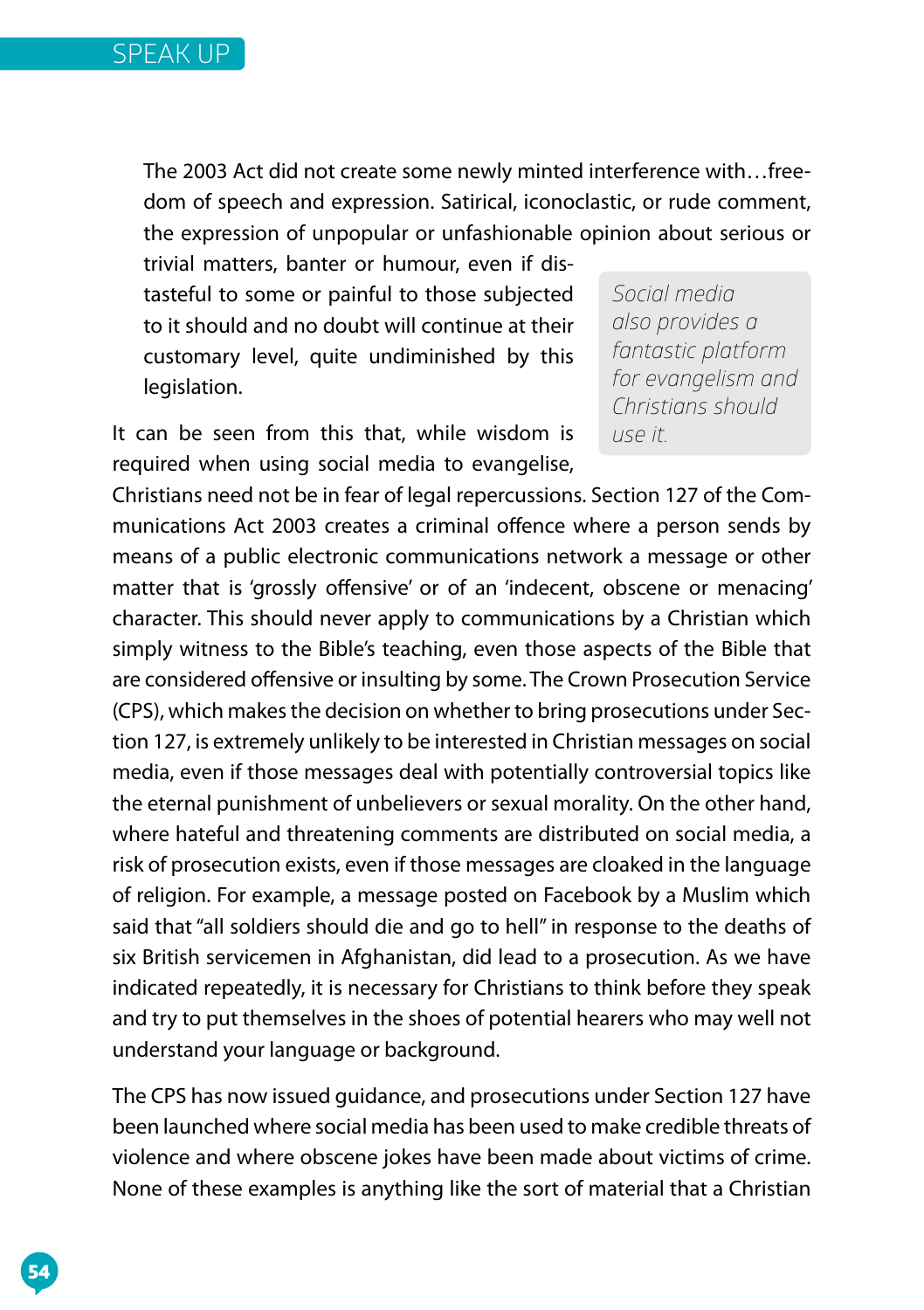would want to post on social media, however Christians should be aware that it is possible to be heard as threatening even if this was not intended. So care is needed. In one case where the CPS decided not to prosecute someone for posting what was regarded as a homophobic message on Twitter a CPS press release explained that criminal proceedings will only be brought where an electronic communication is *grossly* offensive. That threshold is a high one. However strong the content, a post on Twitter or a Facebook message by a Christian sent in the context of evangelism or a debate on religion should almost certainly fall outside the scope of the kind of cases covered by should almost certainly fall outside the scope of the kind of cases covered Section 127.

The case of James McConnell discussed above<sup>6</sup> is an example of a prosecution being brought under Section 127(1) of the Communications Act 2003 against a pastor who broadcast over the internet a controversial sermon about Islam. The sermon included language such as "Islam is heathen, Islam is satanic, Islam is a doctrine spawned in hell". While the court held that these words were grossly offensive, they were protected by the pastor's rights under Articles 9 and 10. This contrasted with other comments about mistrusting Muslims that were not covered by Articles 9 and 10, but fell short of grossly offensive. Mr McConnell was acquitted despite the strong words he had used, employers are also particularly interested in employers in employers' only in the comments of the comments of where the reputation of the reputation of the business, breaches the business, breaches  $\mathcal{L}$ but the case serves as a reminder of the need for wisdom in what we communicate.

Employers are also particularly interested in employees' online comments where these might negatively affect the reputation of the business, breach professional guidelines or upset fellow employees. In the case of *Smith v Traf*ford Housing Trust,<sup>7</sup> the High Court held that an employee who expressed his views on marriage via Facebook had not committed misconduct. Although the court recognised that his comments may have caused offence to a colleaque with different views, this was considered to be a necessary price for freedom of speech. It is worth noting that the court found the employee's temperate question: 'An equality too far?' in context, was not so offensive or connected with his work that his employer's reputation would have been foreseeably damaged. However, it is worth remembering that in the employment context, freedom of speech is not absolute. Employees should be would want to post on social media however Christians should be aware<br>on that its possible to be heard as threatening even if this was not intended. So<br>care is needed. In one case where the CPS decided not to prosecute som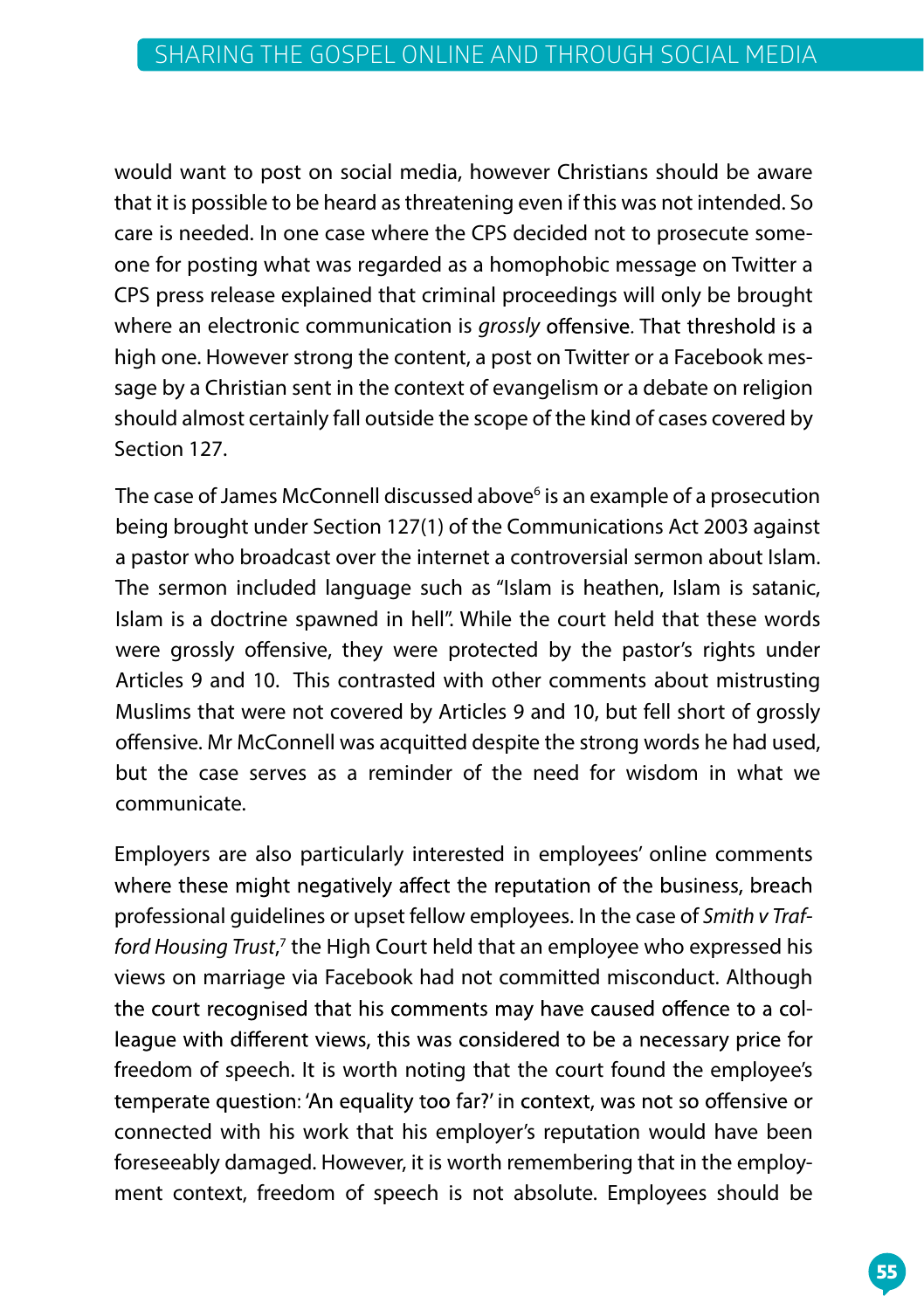

mindful of their employer's policies and any relevant guidelines from their profession. Social media posts are admissible in disciplinary proceedings<sup>8</sup>, and individuals who use this medium to post abusive comments about colleagues<sup>9</sup> or make derogatory observations about customers that jeopardise

Above all, when using social media, follow this social media, follows the social media, follows the social media, follows the social media, and the social media, and the social media, and the social media, and the social m little sympathy from an employment tribunal.<br>. the reputation of their employer $10$  can expect

Above all, when using social media, follow this golden rule: *assume that everyone, everywhere <sup>see what you post.* That in J</sup> as much as you can. As Christians we still represent Christ for real even in the *willread what you write and see what you post.*<sup>11</sup>

*what you write and Assume that everyone, see what you post. everywherewill read what youwrite and seewhat you post.*

Feel free to graciously comment on whatever you like and to boast in Jesus as much as you can. As Christians we still represent Christ for real even in the Feel free to graciously comment on whatever you like and to boast in Jesus<br>as much as you can. As Christians we still represent Christ for real even in the<br>virtual world. But be careful not to say anything online that you to someone's face, remembering to be "as shrewd as snakes and innocent as doves" (Matthew 10:16).

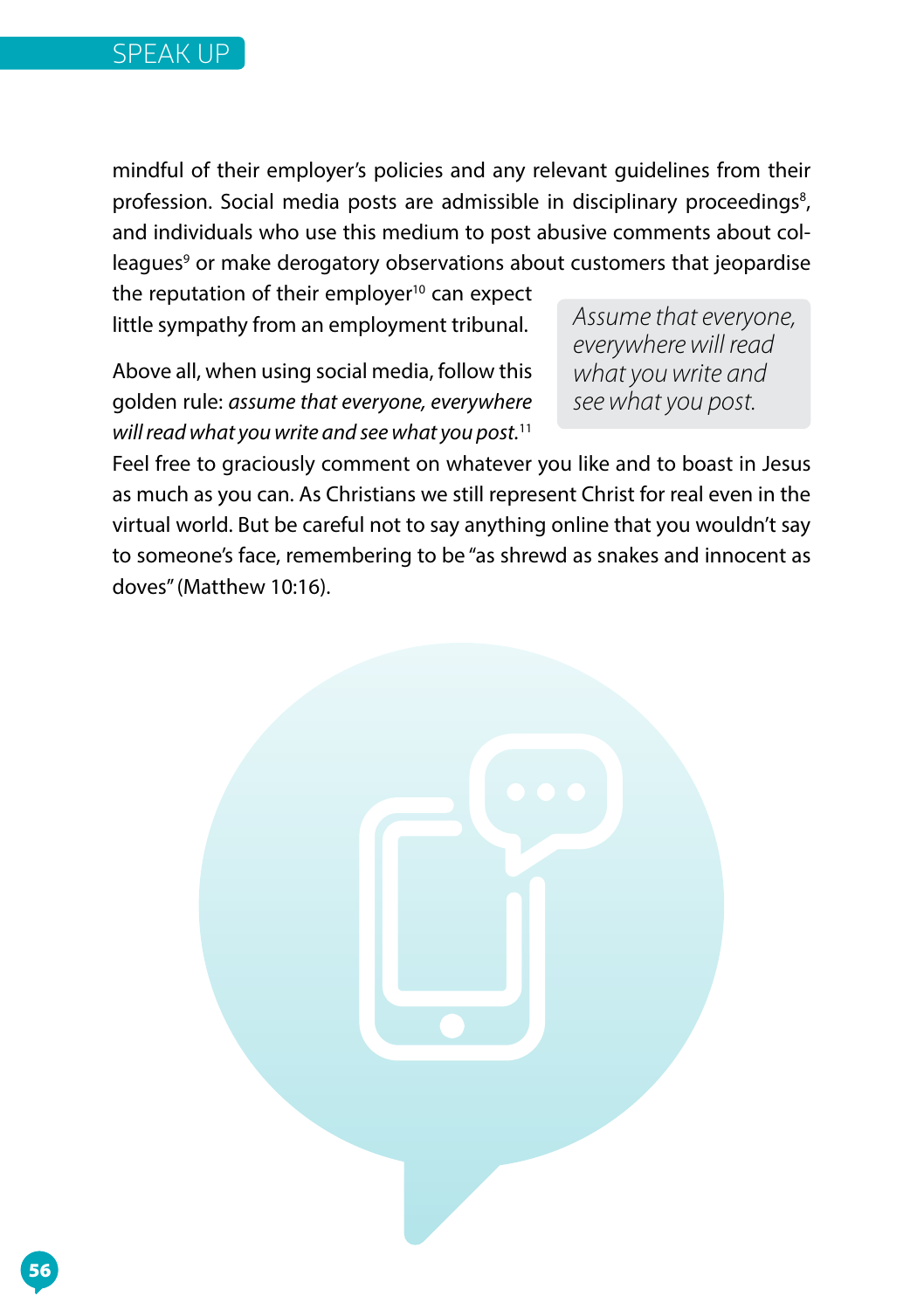

#### **IS IT OK FOR CHRISTIANS TO ADVERTISE?**

There is a huge range of ways in which advertising can be used to evangelise. Billboards in a town centre, a noticeboard outside a church or even the side of a bus<sup>1</sup> can be used to promote church services, Bible verses or a Christian message. At the other end of the spectrum, handing out leaflets on the street inviting people to a church service can be an effective form of advertising to provide an opportunity to witness. The good news is that in most circumstances Christians will need to give little serious consideration to the law on advertising. However, occasionally a controversial advert, such as the offer of

healing, may attract attention and lead to the involvement of the advertising regulators and even the courts.

*A flyer inviting people to a free church service can still constitute an advert.*

The issues considered previously in the sections on 'Using written materials in public' and 'Shar-

ing the gospel online and through social media' (see pages 47 and 51) will also apply to print and online advertising by a church. Adverts, though, are subject to a further layer of regulation. So, for example, a pop-up banner on a website advertising a Christian book will attract some additional regulation which would not apply to a sermon posted on a church website. It is worth noting that in law the definition of an advert is very wide and includes advertisements for things which are being offered for free. So a flyer inviting people to a free church service can still constitute an advert.

Despite this extra layer of regulation for adverts, the same principles of freedom of expression are applicable and Article 10 (see 'What does the law say?' at page 15) applies to ensure there is a great deal of latitude for Christians to say what they wish.<sup>2</sup> In 2011 the High Court in Northern Ireland forcefully affirmed the freedom of Christians to explain what they believe by way of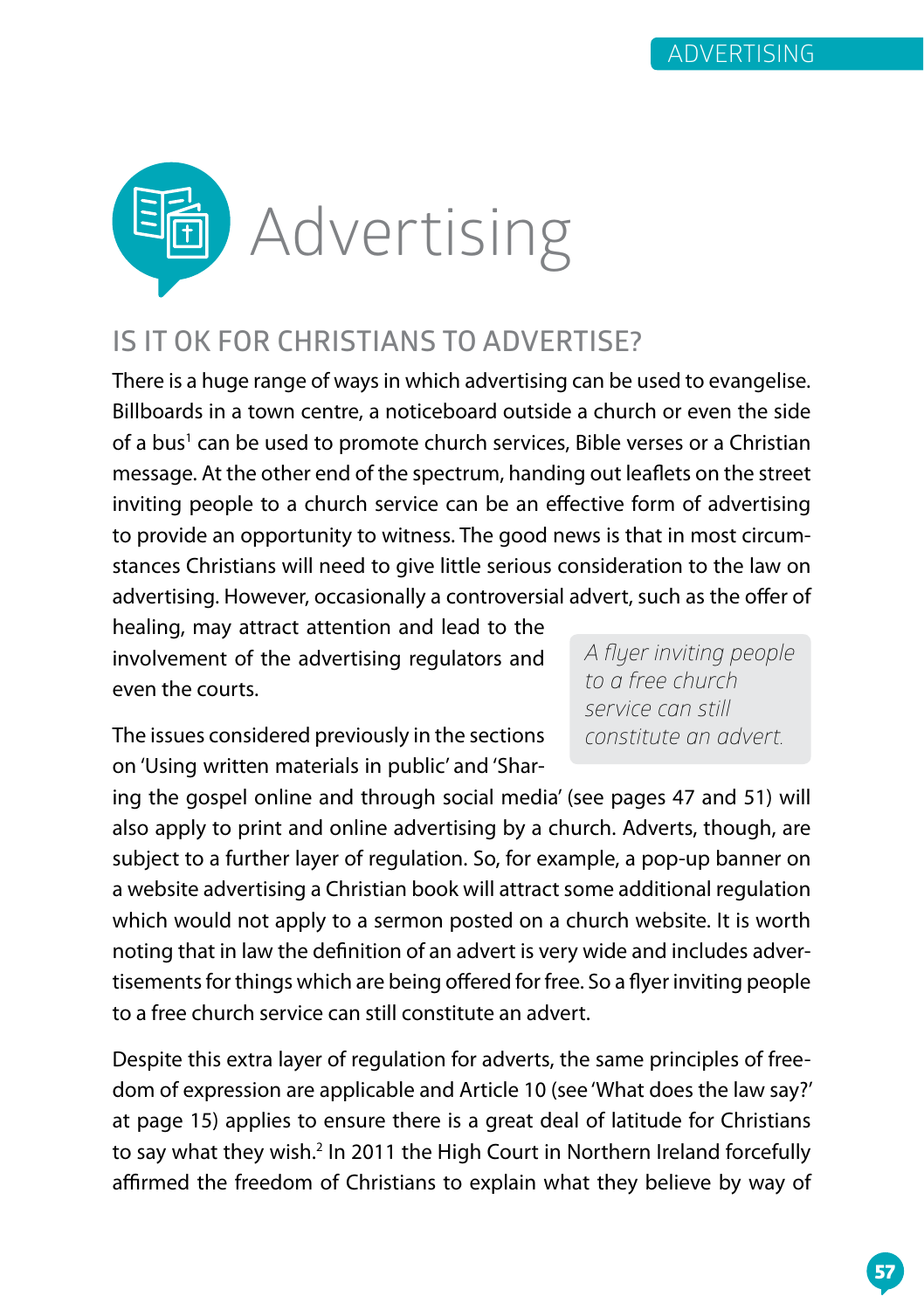

public advertisements. The court in that case overturned a ruling by the Advertising Standards Authority (ASA) that a full-page newspaper advert taken out by a church ahead of a Gay Pride parade in Belfast was 'homophobic' and 'offensive'. The Court emphasised the importance of keeping restrictions on expressions of deeply-held beliefs and opinions to an absolute minimum. The Court quashed the decision of the ASA, finding that it was a breach of Article 10, and stated:

If the applicant is prohibited or materially inhibited in the advertisement, from articulating their religious conviction and call to bear witness by reference to the very scripture that underpins it, that restriction, from their perspective, can appear like a form of censorship.3

British print and online advertising is self-regulated. The Committee of Advertising Practice (CAP) is the industry body, established in 1961, which oversees the regulation of non-broadcast advertising. The CAP drafted an advertising code and in 1962 established the Advertising Standards Authority as an independent watchdog. The code covers print media and electronic advertisements such as text message and e-mail adverts, as well as online adverts (this includes both 'paid for' adverts, such as pop-ups and banners, and also any electronic marketing under an organisation's control such as messages sent out on Facebook and Twitter). The code does *not* apply to other website content such as editorial comments, news or public relations material. So it would not apply to a podcast of a sermon. The overarching purpose of the code is to ensure "marketing communications are legal, decent, honest and truthful".4

Radio and television advertising are covered by a different code and a slightly different system. The ASA is responsible for day-to-day regulation, but Ofcom (the statutory broadcasting regulator) has the final say over the contents of the Code and broadcasters can be referred by the ASA to Ofcom for further action (though this is very rare). Because it has a wider audience and impact, the law tends to allow greater restrictions to be applied to religious advertisements which are broadcast on television than would be allowed in relation to religious adverts contained, for example, in a newspaper.<sup>5</sup>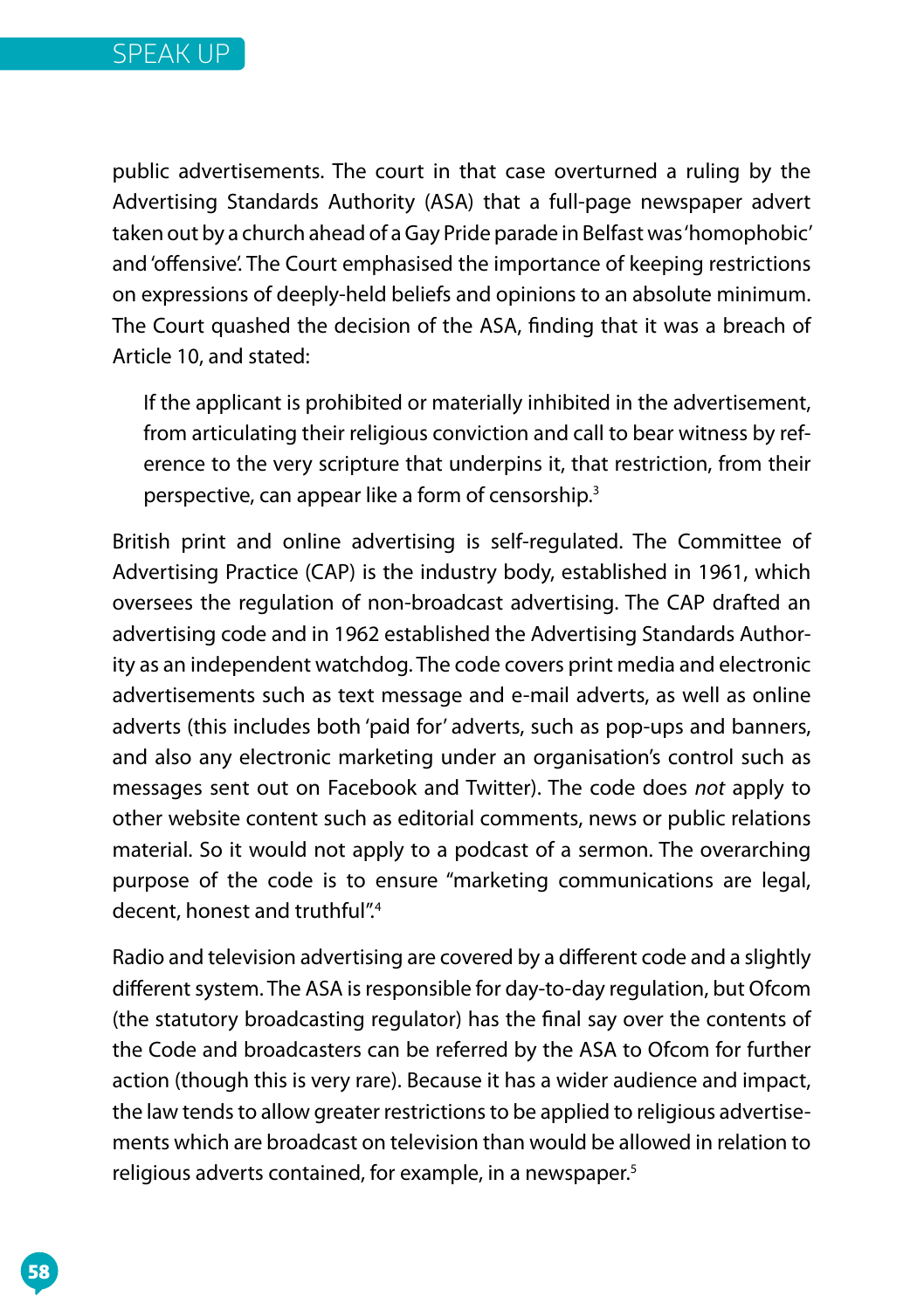Breach of the code or failure to comply with an ASA ruling does not actually have much direct impact: it is not illegal. However, publishers and other media outlets may be reluctant to re-publish or show adverts the ASA have ruled against for fear of negative publicity or losing advertising privileges in the future. There may also be repercussions with local authorities – for example in the granting of local permissions for use of buildings or in bidding for local project funding.

#### **WHAT ABOUT ADVERTISEMENTS RELATING TO HEALING?**

One area in which some additional awareness and wisdom is called for is any advert, handout, notice or church billboard referring to God's power to heal. The ASA has taken a particular interest in this. The ASA considers each advert on a case by case basis, but in relation to one Christian organisation's website advert for a healing service, the ASA concluded that: "On balance, the claims were understood to be an espousal of faith (a 'cause') rather than claims directly connected with the supply of a healing 'service".<sup>6</sup> The ASA therefore specified that: "Statements of belief, broadly falling within the scope of 'causes' or 'ideas' communications, do not fall within the non-paid-for online remit of the Code, unless they directly solicit donations." It is likely, therefore, that making it clear that we believe in a God who has the power to heal will be less susceptible to criticism than making an assertion (unconnected with belief) that healing will take place at a particular service.

Following a challenge in 2012 by the Evangelical Alliance, supported by the Lawyers' Christian Fellowship, a temporary amendment was made to CAP guidance relating to Christian beliefs on healing, with CAP acknowledging that:

Marketers are likely to be able to make claims about spiritual or emotional well-being or describe the comfort and support that prayer or faith has offered sufferers and their families. Claims that go beyond that and which refer to physical or mental healing (but do not mention specific conditions or symptoms) have not been tested by an ASA investigation or adjudication.<sup>7</sup>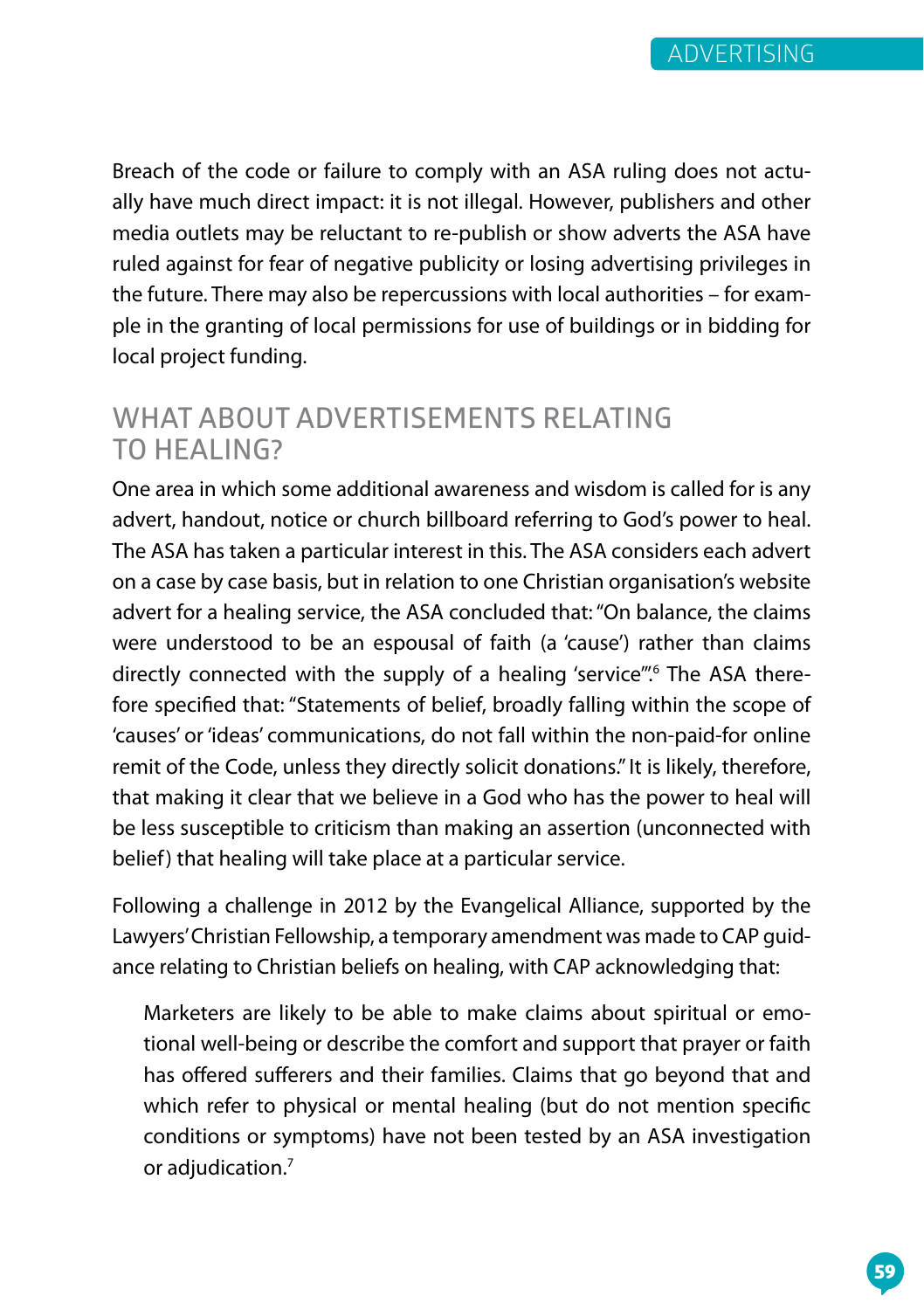Subsequently the last sentence has been removed from the quidance though there is no blanket ban on adverts which refer to physical or mental healing. The Evangelical Alliance and the Lawyers' Christian Fellowship made it clear to the ASA that they were not happy with that response, but to date the impasse remains.

What is clear is that CAP take exception to specific promises about specific ailments and object to any material that could discourage people from seeking medical advice. It should also be noted that secularist organisations specifically monitor church activities in this area and are quick to object and complain to the regulator. Christians will be the first to want to promote responsible advertising and are well aware that prayer and medical advice are complementary, not mutually exclusive. Any adverts inviting people to a healing service should be worded in a careful and appropriate way. It will probably not be wise to promise or offer healing of particular diseases such as heart disease or infertility. Furthermore, the Cancer Act 1939 makes it an offence for anyone to take any part in "the publication of any advertisement containing an offer to treat any person for cancer, or to prescribe any remedy therefor".8 Organisations such as Healing on the Streets advise their partners not to mention the word cancer at all on their advertisements – beyond being, in any event, unwise, it is likely to be illegal.

Churches and Christian organisations should not be afraid of attesting to a general belief in the power of a living God to heal, however. The authors are aware of the CAP compliance team having recommended that a Christian healing organisation might use wording along the lines of 'We believe that God loves you and believe He can heal you' or 'We believe that God can heal you and bring you peace of mind'. Visit our website for further guidance on how to phrase advertisements for healing prayer or services. [www.greatcommission.co.uk/speakup](http://www.greatcommission.co.uk/speakup)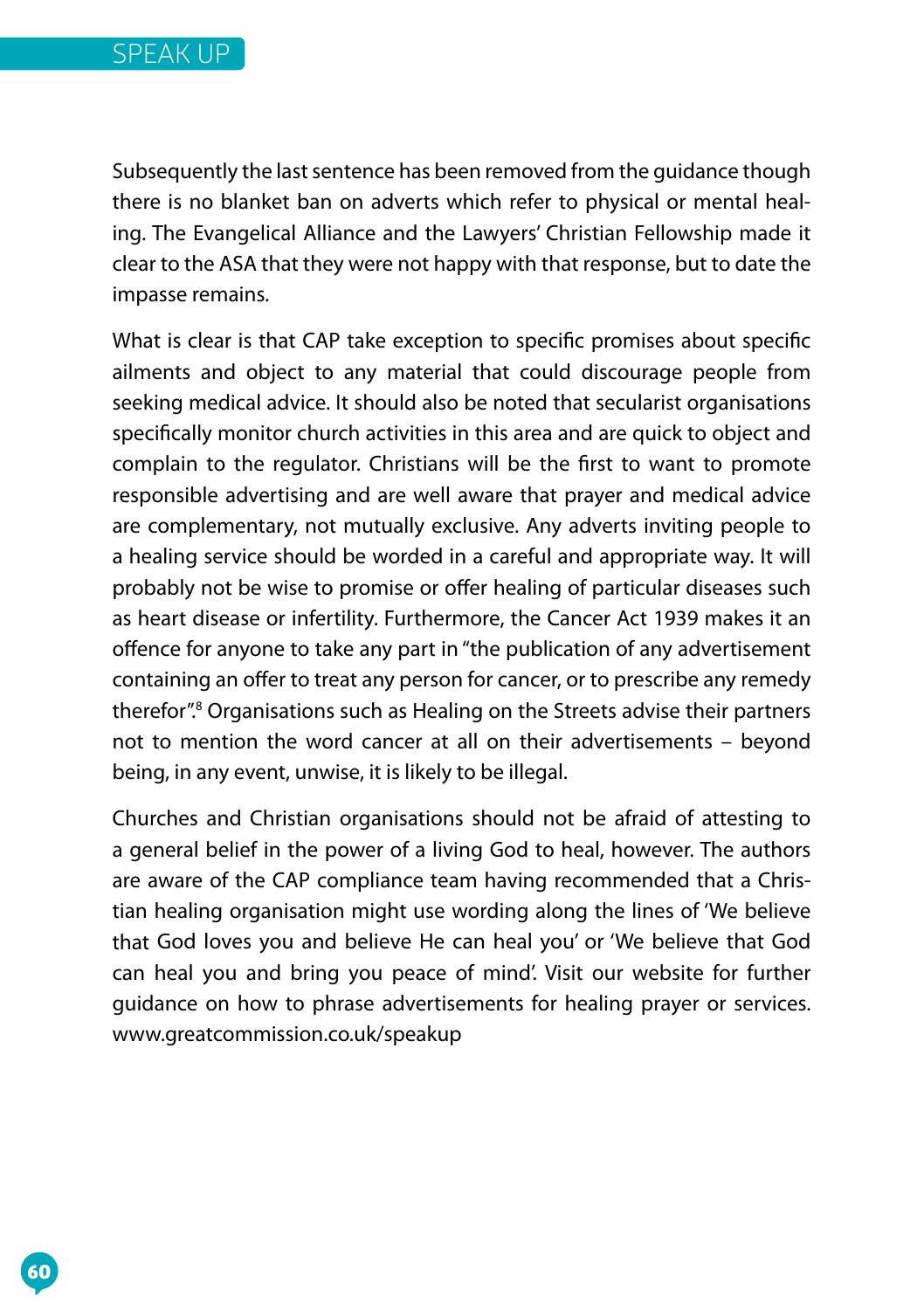# Closing remarks

The great commission to share the good news about salvation in Jesus is a great privilege and a great responsibility, and we should take it seriously. However, resistance to this liberating message is deeply ingrained in human nature. So we can expect to be challenged, opposed and even rejected.

We can demonstrate the gospel in the way we live and by what we do – and we should. We must walk the talk. But what happens when we allow discomfort, embarrassment or fear to hold us back from talking? As we navigate a course of comfort, when does our silence become denial? The world benefits greatly from the works of justice and mercy that Christians perform, and John Stott once observed that "the gospel has an antiseptic effect on society". Today in the UK, this antiseptic effect can be seen in every town and city in which the Church is meeting the needs of the poor and vulnerable. These works honour God – and we need more of them. However, they can never replace words.

It is words – about Jesus' life, death and resurrection – that bring light and hope and faith. As Timothy Keller has noted:

If we confuse evangelism and social justice we lose the single most unique service that Christians can offer the world. Others, along*Introducing people to Jesus is the highest act of love that one human being can do for another.* 

side believers, can feed the hungry. But Christians have the gospel of Jesus by which men and women can be born again into the certain hope of eternal life. No one else can make such an invitation.1

This means that the gospel is central to the purpose and identity of every believer. It's our USP. Our raison d'être. Introducing people to Jesus is the highest act of love that one human being can do for another. Throughout history, this love-fuelled imperative of evangelism has marked Christians out and compelled great acts of faith. Indeed, our story is part of this bigger story, and we all have a role to play. Every follower of Christ today exists because someone, somewhere at some time introduced them to Jesus. Or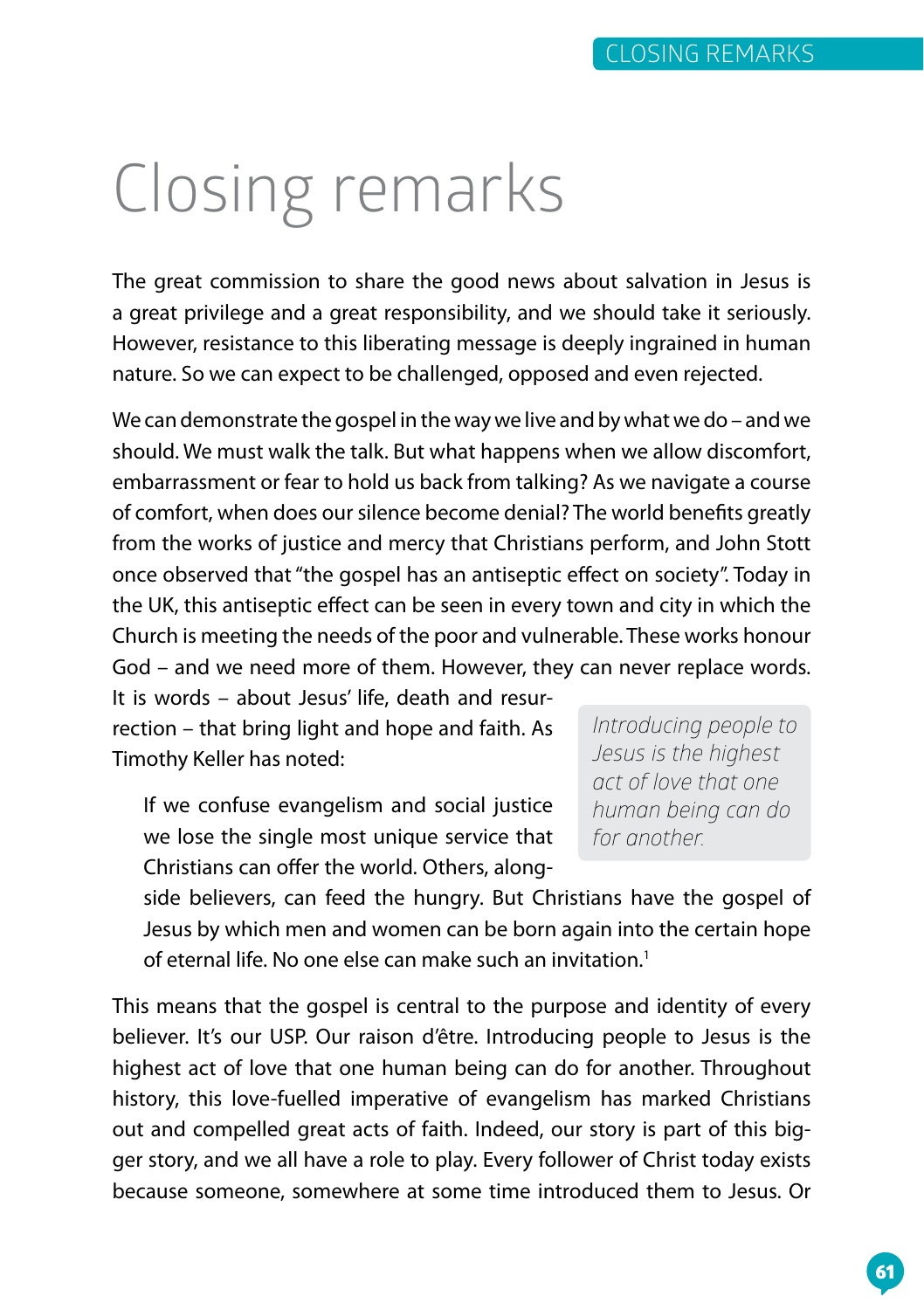as C H Spurgeon put it more bluntly, "a Christian is either a missionary or an imposter".

Across the world today, in places that lack freedom of religion, many believers are suffering and dying for the gospel. When it would be easier to stay quiet and to acquiesce to oppressive cultures and regimes, followers of Jesus are making huge sacrifices so that others may hear the gospel.

In our own society, although our experiences fall short of persecution, there is clear evidence of attempts to marginalise Christian faith in public life – to privatise it.<sup>2</sup> We should resist this. Equally, we should resist the temptation to respond in the manner of a rights-claim-

ing victim group, solely focused on our own narrow agenda. The gospel has wider consequences for society. It has shaped our modern ideas about freedom of religion and belief which in turn have become foundational for many of our other freedoms, human rights and civil liberties. Historically, the gospel is synonymous with freedom. It

*The freedom to proclaim and live out the gospel – and the freedom for all to both to accept it or to reject it – demands and sustains more freedoms. And everyone benefits.* 

not only sets men and women free, it also has an aggregating philosophical and sociological benefit. This is because the freedom to proclaim and live out the gospel – and the freedom for all to either to accept it or to reject it – demands and sustains more freedoms. And everyone benefits.

Resistance to the gospel, although spiritual at source, is always legal and political in effect. It is the gospel that provides the freedoms we need to speak truth to power. Sadly, by default and design, our society sometimes forgets that its many freedoms derive from centuries of applying the Bible to public life.

Regardless of such historical amnesia or religious illiteracy, and contrary to the opinions of a few secular extremists, evangelism is not a problem for our society. It is a sign of its health and freedom. It should be celebrated, not denigrated. And we have good news about the good news. Despite the fog and the fear, this publication and the accompanying web resources show that we enjoy many freedoms to share our faith today. As citizens of the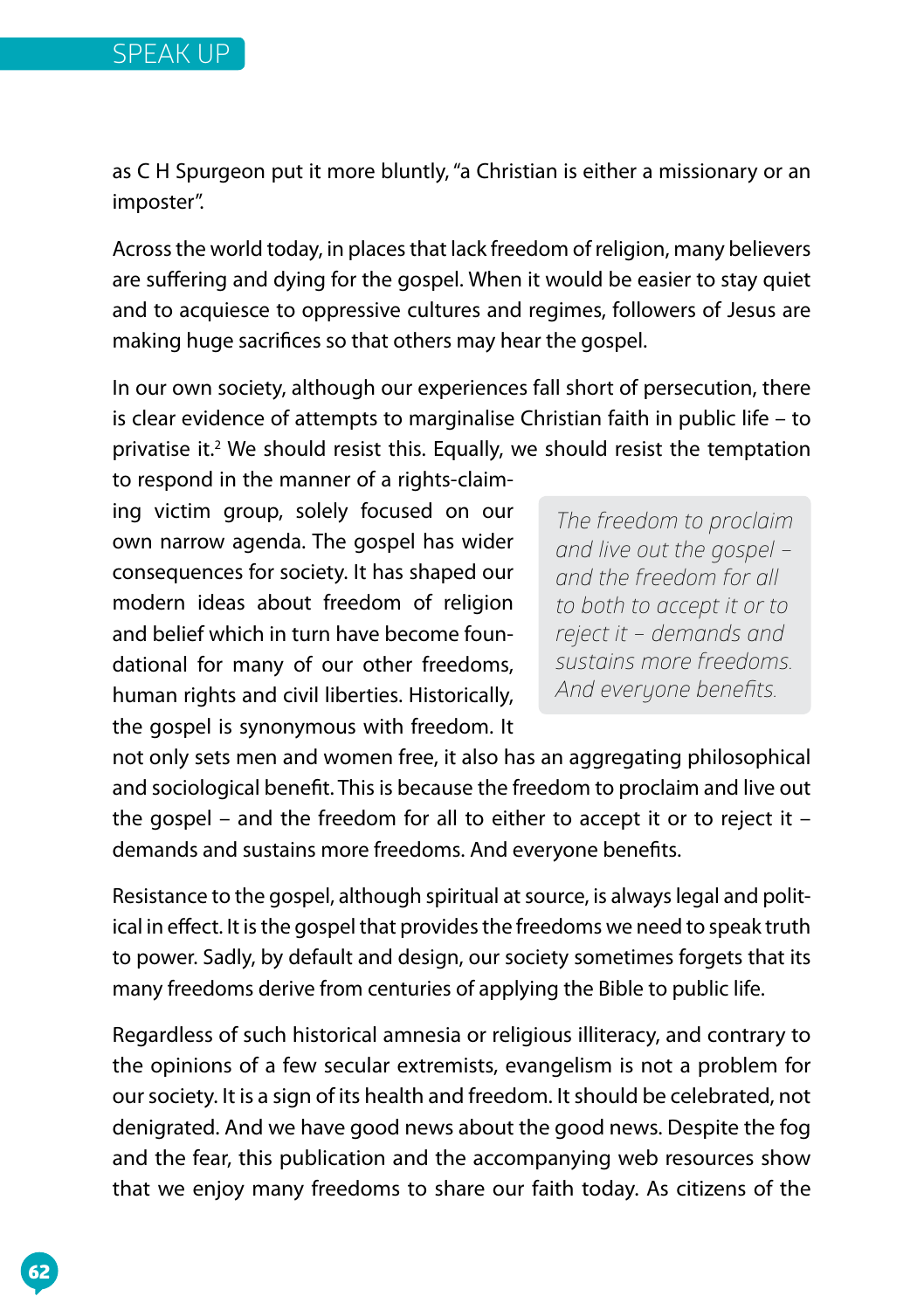UK we have much to be thankful for. As Christians we have someone to be thankful to.

Although these liberties have been hard-won, however, they can also be easily lost. If not attended to, they will wither away. Like a muscle, without exercise they will atrophy. The Bible tells us that we grow as we give, and the truth about our gospel freedoms is that 'if we don't use them we'll lose them'.

In our plural and diverse society, our sharing should always be guided by personal regard, cultural sensitivity, and professional conduct. This attitude of respect flows from the biblical call to be salt and light in the world. It exceeds ideas about tolerance, transcends anything that a state can proscribe legally, and witnesses to the wisdom and love of God.

The lost need the gospel, so we need to be intentional about sharing it. We hope that this resource will inform followers of Christ about the freedoms we have to do this, and encourage confident and fruitful evangelism in every area of public life. Freedom, in every sense of the word, depends on it. So let's speak up.

**Dr David Landrum** Director of advocacy Evangelical Alliance

Visit [www.greatcommission.co.uk/speakup](http://www.greatcommission.co.uk/speakup) for further information and updates on the law and your gospel freedoms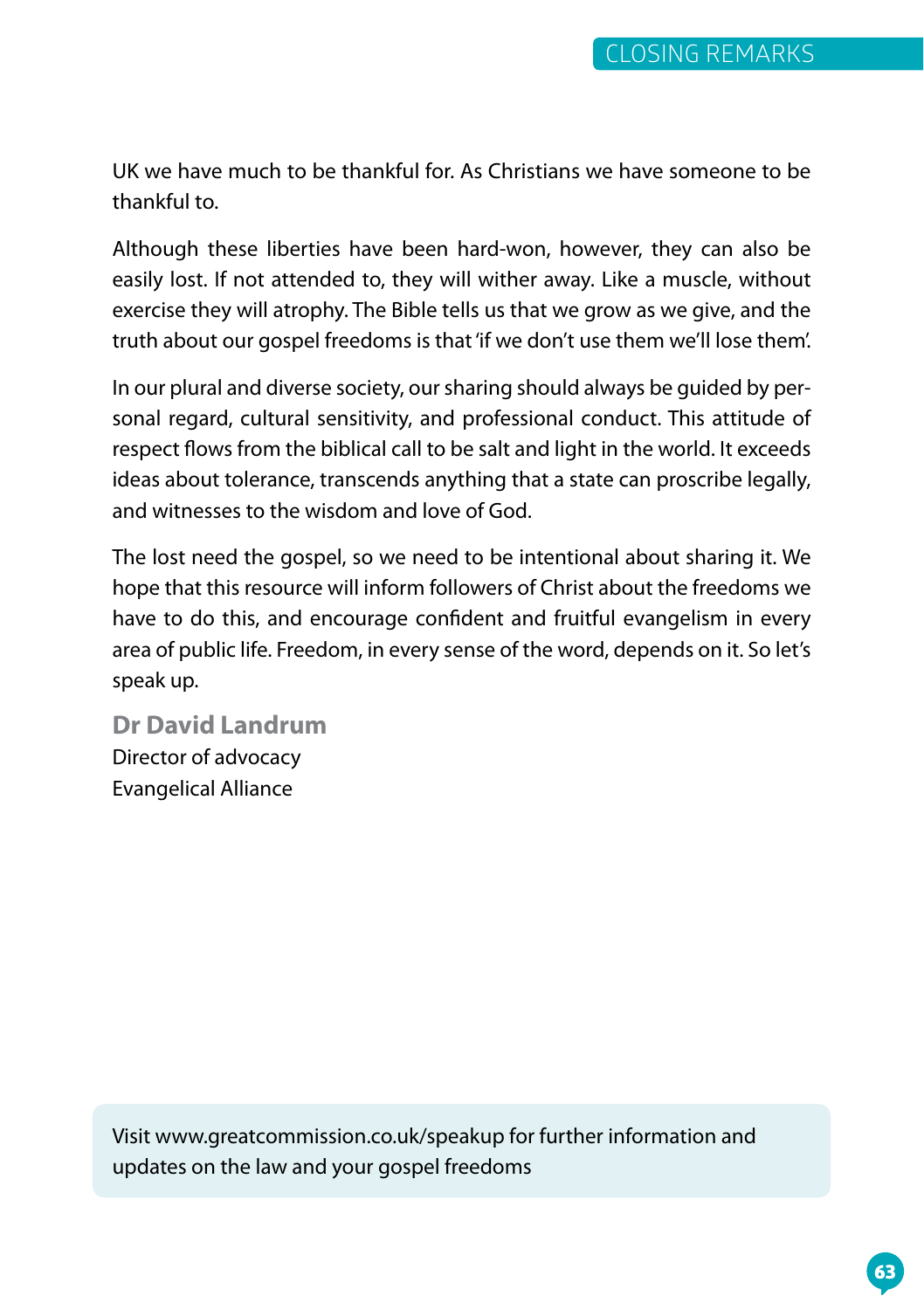# Glossary

**Advertising Standards Authority (ASA):** The UK's independent regulator of advertising across all media. The body regulates the content of advertisements, sales promotions and direct marketing and maintains standards by applying advertising standards codes. The ASA has the power to stop misleading, harmful or offensive advertising.

**Advisory, Conciliation and Arbitration Service (ACAS):** A state funded body that produces statutory Codes of Practice and provides conciliation and mediation services to parties involved in employment disputes.

**Article:** A paragraph or section of a legal document often outlining a specific rule or regulation e.g. Article 9 of the European Convention of Human Rights.

**Binding Precedent:** A decision of a higher court containing legal reasoning that all lower courts must abide by in future.

**Common Law:** A term used to describe legal precedent that is made by decisions of judges sitting in courts, which can be contrasted with statutory provisions contained within a codified Act of Parliament.

**Defamation:** The legal definition of 'defamation' covers both libel (lasting publications, print and broadcasting) and slander (spoken words and gestures) that adversely affect a person's reputation. There are a number of defences to defamation, including truth, honest opinion and matters of public interest.

**Direct Discrimination:** A type of discrimination that occurs where, because of a protected characteristic, a person 'A' treats another 'B' less favourably than A treats or would treat others. Except for age, direct discrimination on the grounds of a protected characteristic is unlawful. [See below for Indirect Discrimination.]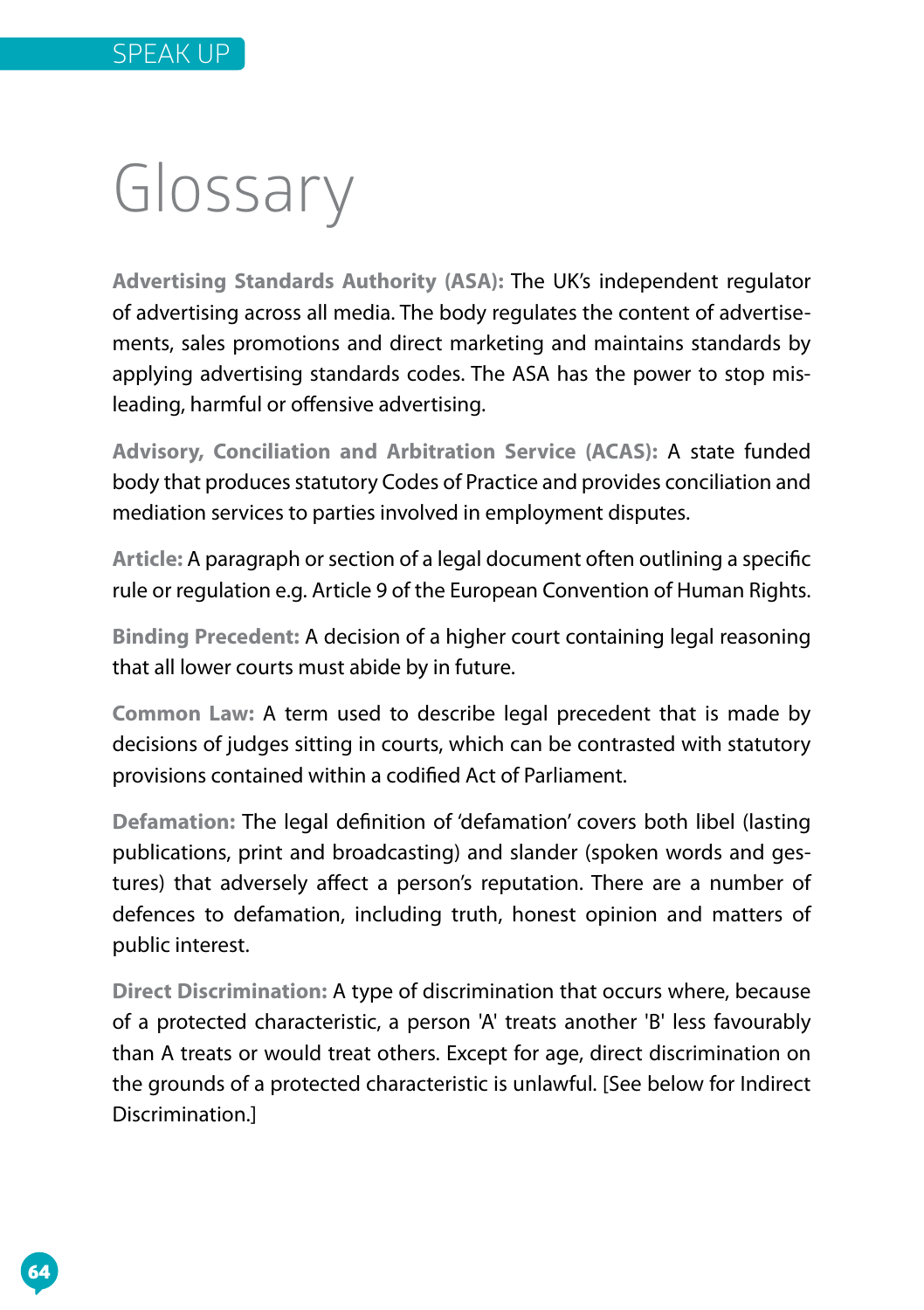

**Equality and Human Rights Commission (EHRC):** Great Britain's national equality body with responsibility for encouraging equality and diversity, eliminating unlawful discrimination and promoting human rights. The EHRC publishes ideas and information, undertakes research and provides advice and guidance alongside education and training.

**Equality Commission for Northern Ireland (ECNI):** The Commission is an independent public body established under the Northern Ireland Act 1998 to advise and support individuals with potential discriminatory complaints, help employers and service providers understand their obligations, encourage public authorities to promote equality and ensure that equality considerations are central to decision making within areas of public policy.

**European Convention on Human Rights (ECHR):** A Convention containing articles which guarantee a number of basic human rights including Article 9 (freedom of thought, conscience and religion) and Article 10 (freedom of expression). The UK ratified the Convention in 1951, but did not incorporate it into law until the passing of the Human Rights Act 1998, which came into effect in 2000.

**European Court of Human Rights (ECtHR):** Situated in Strasbourg, the court oversees the ECHR which protects the rights of individuals in member states. The court is not an EU institution and has no power of enforcement therefore, the UK's legal situation in this regard is not affected by the vote to leave the European Union.

**Human Rights Act 1998 (HRA):** An Act of Parliament that came into force in the UK on 2 October 2000, requiring UK courts, as far as possible, to interpret all legislation in a way that is compatible with the ECHR and which also made it unlawful for public authorities to act in a way that is incompatible with the ECHR.

**Indirect Discrimination:** 'A' indirectly discriminates against 'B' (a person with a protected characteristic), if:

- 'A' applies a provision, criteria or practice (PCP), **AND**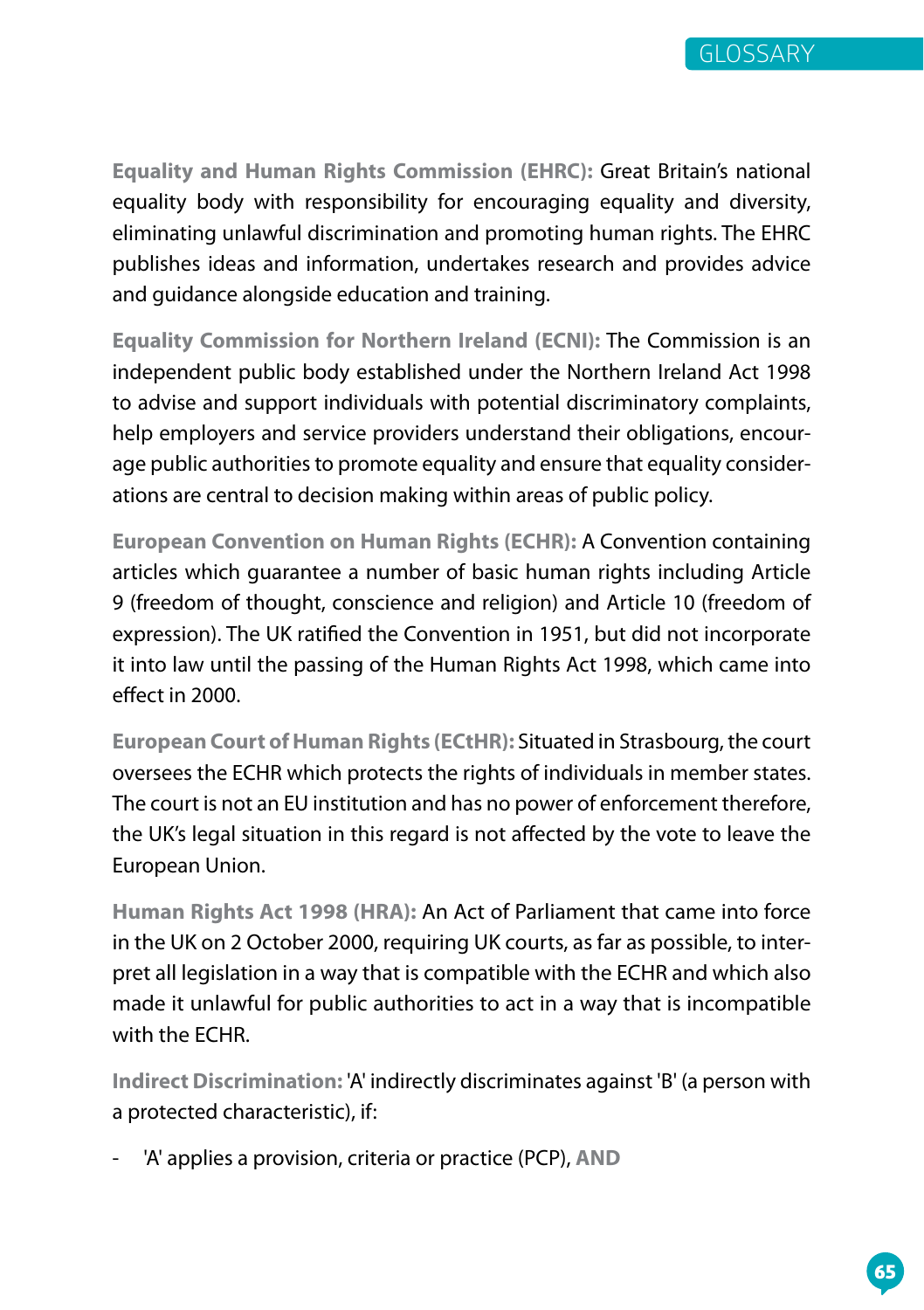

- 'A' applies (or would apply) that PCP to those who do not share 'B's' protected characteristic, **AND**
- the PCP puts persons or would put persons with whom 'B' shares the protected characteristic at a particular disadvantage compared to others, **AND**
- 'A' cannot show the PCP to be a proportionate means of achieving a legitimate aim.

If 'A' can objectively justify the PCP, then the indirect discrimination will be considered lawful.

**Judgment:** A decision of a court or tribunal, which can be given orally and in written form. Binding decisions of the upper courts are usually reported and published unlike first instance decisions.

**Non-binding judgment:** A decision of a first instance court which may resolve a dispute between parties, does not create a legal precedent although, if reported, might be of persuasive value to a future court.

**Ofcom:** The independent regulator and competition authority in the UK for telecoms with responsibility for television broadcast services (short for Office of Communications).

**Protected Characteristics:** The law is concerned with discrimination and harassment on the grounds of a person's age, disability, gender reassignment, marital status, pregnancy and maternity, race, religion or belief, sex and sexual orientation. Although legal protections can differ slightly on each, these are commonly referred to 'protected characteristics'.

**Statute:** A written law passed by a legislative body such as Parliament.

**Universal Declaration of Human Rights (UDHR):** An International Declaration proclaimed by the United Nations General Assembly in Paris on 10 December 1948 as a common standard of human rights. The Declaration served to provide the basis of many aspects of the ECHR.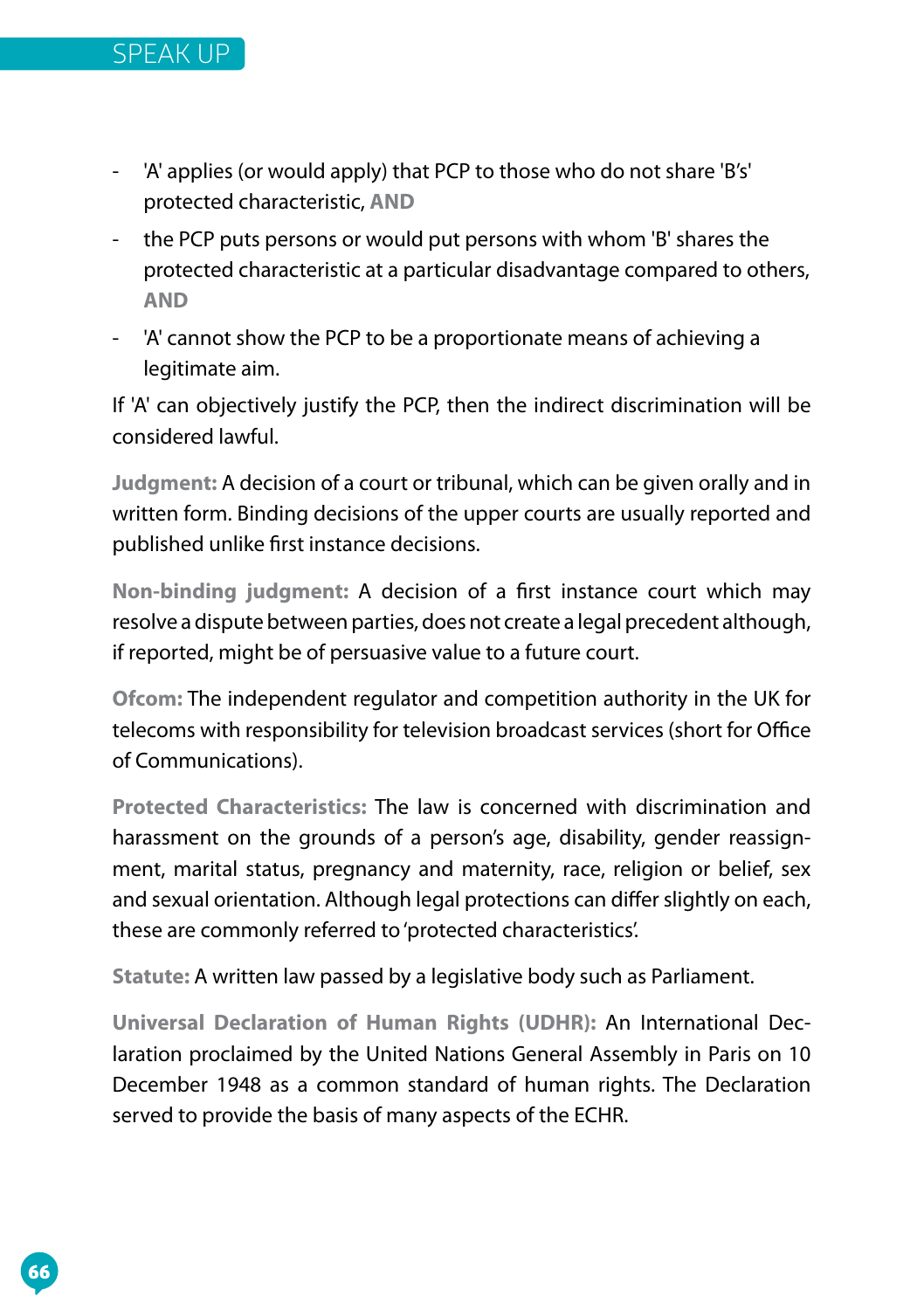## Resources

#### **REFERRED TO IN THIS DOCUMENT**

*ACAS, Religion or Belief and the Workplace,* March 2014, [www.acas.org.uk/media/pdf/d/n/Religion-or-Belief-and-the\\_workplace-guide.pdf](http://www.acas.org.uk/media/pdf/d/n/Religion-or-Belief-and-the_workplace-guide.pdf) 

Criminal Justice and Licensing (Scotland) Act 2010, [www.legislation.gov.uk/asp/2010/13/contents](http://www.legislation.gov.uk/asp/2010/13/contents 
) 

EHRC, *Freedom of Expression*, March 2015, [www.equalityhumanrights.com/publication/freedom-expression-legal-framework](http://www.equalityhumanrights.com/publication/freedom-expression-legal-framework 
) 

EHRC, *Religion or belief in the workplace: A guide for employers following recent European Court of Human Rights Judgments,* 26 March 2014, [www.equalityhumanrights.com/publication/religion-or-belief-workplace-guide-employers-fol](http://www.equalityhumanrights.com/publication/religion-or-belief-workplace-guide-employers-following-recent-european-court-human-rights-judgments)[lowing-recent-european-court-human-rights-judgments](http://www.equalityhumanrights.com/publication/religion-or-belief-workplace-guide-employers-following-recent-european-court-human-rights-judgments) 

Equality Act 2010 [www.legislation.gov.uk/ukpga/2010/15/contents](http://www.legislation.gov.uk/ukpga/2010/15/contents)

European Convention of Human Rights (ECHR) [www.echr.coe.int/Documents/Convention\\_ENG.pdf](http://www.echr.coe.int/Documents/Convention_ENG.pdf 
) 

Human Rights Act 1998 www.legislation.gov.uk/ukpga/1998/42/contents

Public Order Act 1986 [www.legislation.gov.uk/ukpga/1986/64](http://www.legislation.gov.uk/ukpga/1986/64 
) 

Universal Declaration of Human Rights (UDHR) [www.un.org/en/universal-declaration-human-rights/](http://www.un.org/en/universal-declaration-human-rights/ 
)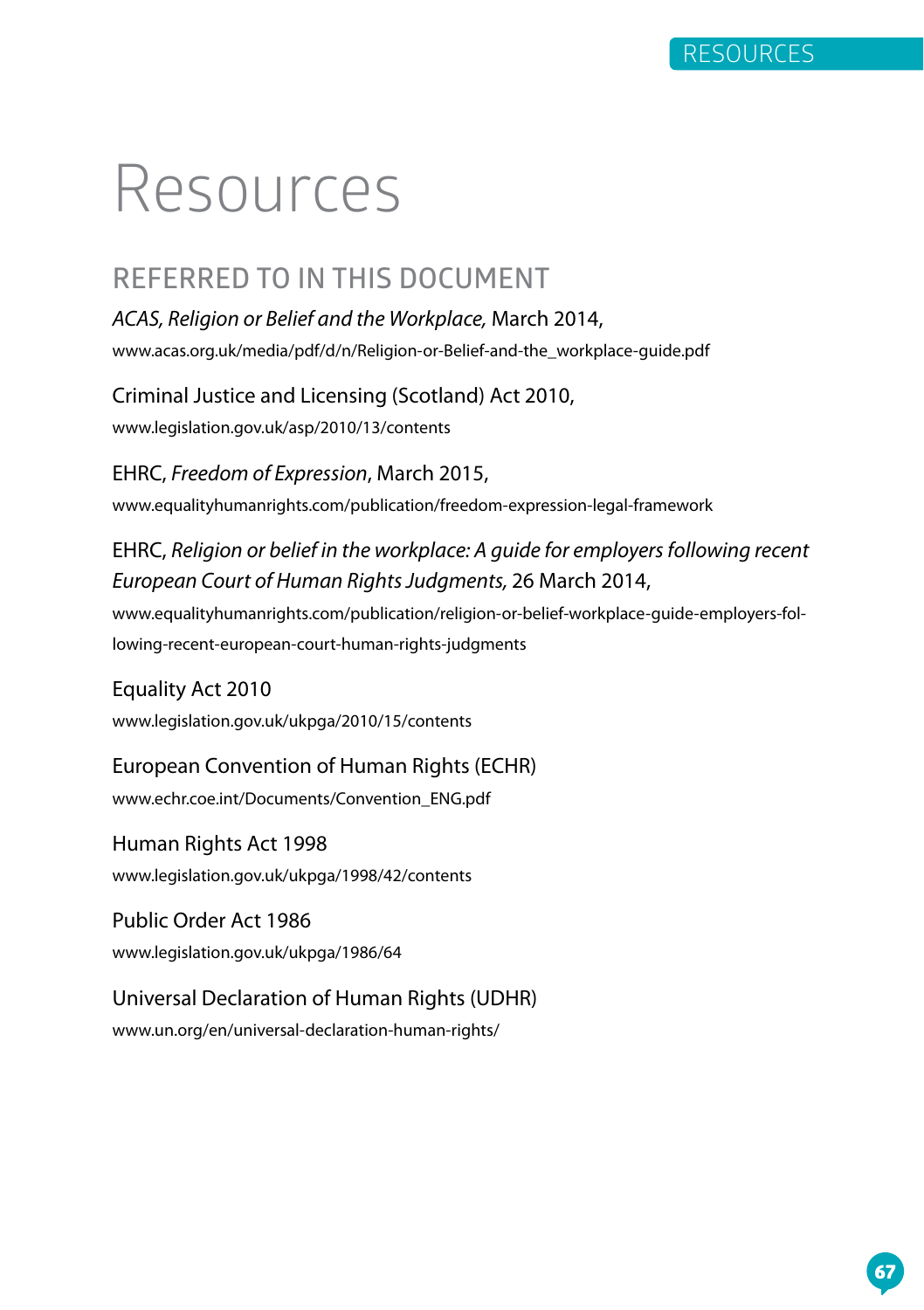## References

#### **What does the law say?**

- <sup>1</sup> For definitions of legal terms such as 'Article', please see the Glossary
- <sup>2</sup> *Redmond-Bate v DPP* [2000] HRLR 249 at 260 [www.freebeagles.org/caselaw/CL\\_bp\\_Redmond-Bate\\_full.html](http://www.freebeagles.org/caselaw/CL_bp_Redmond-Bate_full.html)
- <sup>3</sup> Baroness O'Neill, *Freedom of Expression and Freedom of Religion*, Theos Annual Lecture 2015 (London: Theos, 2015) [www.theosthinktank.co.uk/files/files/Reports/Annual%20Lecture%202015.pdf](http://www.theosthinktank.co.uk/files/files/Reports/Annual%20Lecture%202015.pdf)
- <sup>4</sup> *Chambers v DPP* [2012] EWHC 2157 (Admin)
- <sup>5</sup> In re *Kirk Session of Sandown Free Presbyterian Church* ([2011] NIQB): 26 High Court in Northern Ireland

## **Sharing the gospel in private**

- <sup>1</sup> *DPP v McConnell* [2016] NIMag 1
- <sup>2</sup> This of course applies to Irish, Scottish and Welsh homes as well!
- <sup>3</sup> See 'Government, Christian Concern and OEII Conference Centre reach settlement over marriage conference cancellation', 21 January 2015, [www.christianconcern.com/our-concerns/religious-freedom/](http://www.christianconcern.com/our-concerns/religious-freedom/government-christian-concern-and-qeii-conference-centre-reach-settlem) [government-christian-concern-and-qeii-conference-centre-reach-settlem](http://www.christianconcern.com/our-concerns/religious-freedom/government-christian-concern-and-qeii-conference-centre-reach-settlem)
- <sup>4</sup> Ibid

#### **Sharing the gospel at work**

- <sup>1</sup> See *Eweida and Others v. the United Kingdom* 15 January 2013 <http://hudoc.echr.coe.int/eng?i=001-115881> paragraph 94
- <sup>2</sup> Information on where to find each of these documents is listed in the 'Further Resources' section of this booklet
- <sup>3</sup> 1Thessalonians 5:12
- <sup>4</sup> EHRC, *Religion or belief in the workplace,* 2013, p. 6
- <sup>5</sup> *Smith v Trafford Housing Trust* [2012] EWHC 3221 (Ch)
- <sup>6</sup> Philippians 4:5
- <sup>7</sup> EHRC, *Religion or belief in the workplace: A guide for employers following recent European Court of Human Rights judgments,* 2013 [www.equalityhumanrights.com/sites/default/files/documents/RoB/religion\\_or\\_belief\\_in\\_](http://www.equalityhumanrights.com/sites/default/files/documents/RoB/religion_or_belief_in_the_workplace_a_guide_for_employers.pdf) [the\\_workplace\\_a\\_guide\\_for\\_employers.pdf](http://www.equalityhumanrights.com/sites/default/files/documents/RoB/religion_or_belief_in_the_workplace_a_guide_for_employers.pdf) p. 5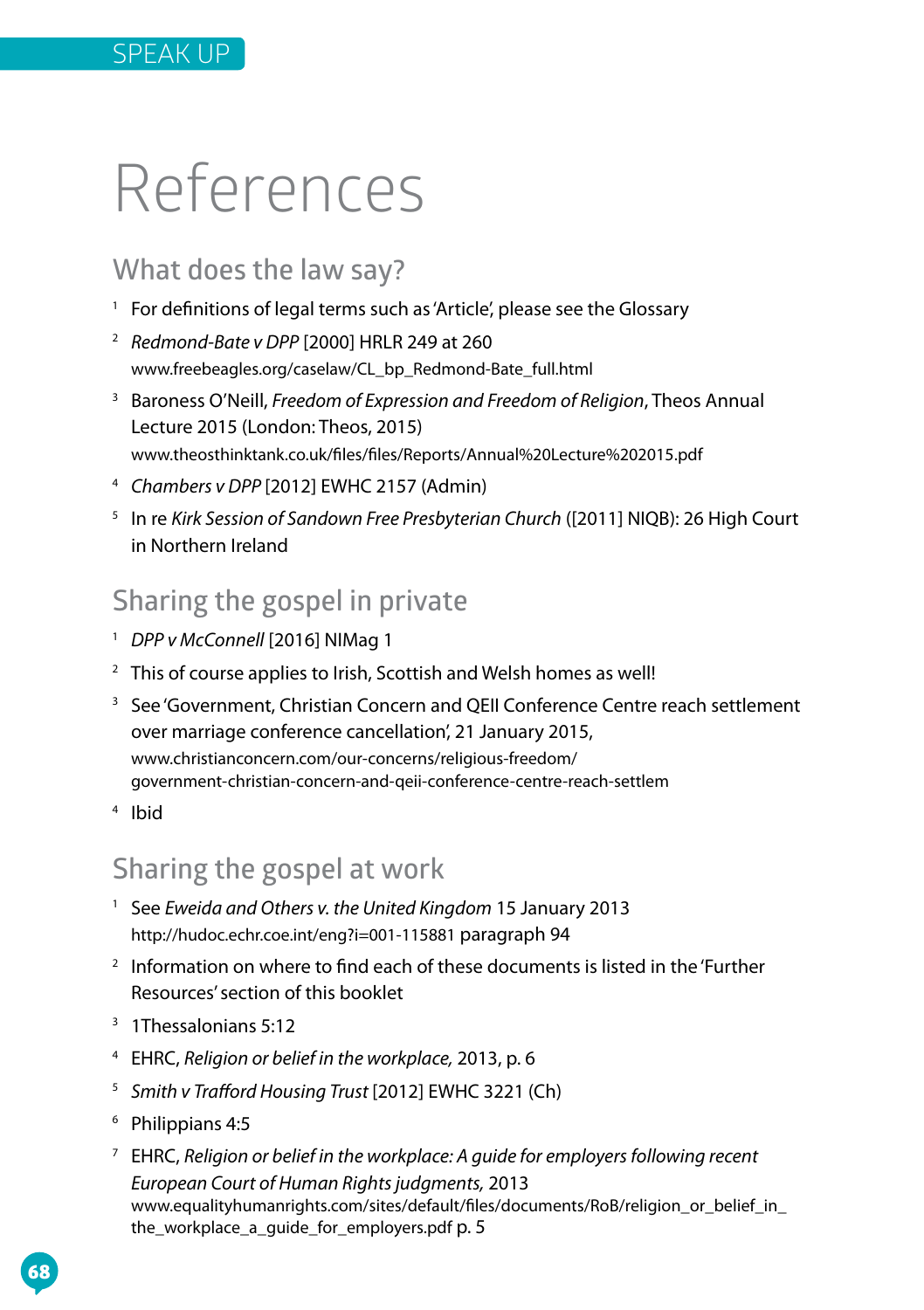

- <sup>8</sup> ACAS, *Religion or belief and the workplace: A guide for employers and employees,* 2014 [www.acas.org.uk/media/pdf/d/n/Religion-or-Belief-and-the\\_workplace-guide.pdf](http://www.acas.org.uk/media/pdf/d/n/Religion-or-Belief-and-the_workplace-guide.pd) p. 10
- 9 ACAS, *Religion or belief and the workplace: Putting the Employment Equality (Religion or Belief) Regulations* 2003 *into practice*, 2005 www.acas.org.uk/media/pdf/f/l/religion\_1.pdf p. 31
- <sup>10</sup> EHRC, *Freedom of expression* 2015, [www.equalityhumanrights.com/sites/default/files/publication\\_pdf/20150318%20FoE%20](http://www.equalityhumanrights.com/sites/default/files/publication_pdf/20150318%20FoE%20legal%20framework%20guidance%20revised%20final.pdf) [legal%20framework%20guidance%20revised%20final.pdf](http://www.equalityhumanrights.com/sites/default/files/publication_pdf/20150318%20FoE%20legal%20framework%20guidance%20revised%20final.pdf) p. 6
- <sup>11</sup> ACAS, *Religion or belief and the Workplace,* 2005 p. 33
- <sup>12</sup> EHRC, *Religion or belief in the workplace,* 2013, p. 3

#### **Sharing the gospel in public**

- <sup>1</sup> Quoted by LJ Sedley in his judgement in *Redmond-Bate v Director of Public Prosecutions* 163 JP 789, [1999] Crim LR 998, 7 BHRC 375
- <sup>2</sup> *Redmond-Bate v DPP* [2000] HRLR 249 at 260
- <sup>3</sup> Public Order Act 1986, [www.legislation.gov.uk/ukpga/1986/64](http://www.legislation.gov.uk/ukpga/1986/64)
- <sup>4</sup> Ibid
- 5 Ibid
- <sup>6</sup> HMSO, *The Clean Neighbourhoods and Environment Act* 2005 [http://www.legislation.gov.uk/ukpga/2005/16/pdfs/ukpga\\_20050016\\_en.pdf](http://www.legislation.gov.uk/ukpga/2005/16/pdfs/ukpga_20050016_en.pdf) (Section 1(4) of Schedule 3A)
- <sup>7</sup> *Lesley Edward Bibby v The Chief Constable of Essex Police* (Unreported, 6th April 2000)

### **Sharing the gospel online**

- <sup>1</sup> See the helpful quidance recently published by the Equality and Human Rights Commission, which can be accessed here [www.equalityhumanrights.com/publication/freedom-expression-legal-framework](http://www.equalityhumanrights.com/publication/freedom-expression-legal-framework)
- <sup>2</sup> 1 Corinthians 9:19-23
- <sup>3</sup> Matthew 5: 43-47, Romans 12:17-21
- <sup>4</sup> Matthew 18:15-17, 1 Timothy 5:1-2
- <sup>5</sup> Occasionally section 1 of the Malicious Communications Act 1988 has also been used. In Scotland, there is a similar provision in section 6 of the Offensive Behaviour at Football Matches and Threatening Communications (Scotland) Act 2012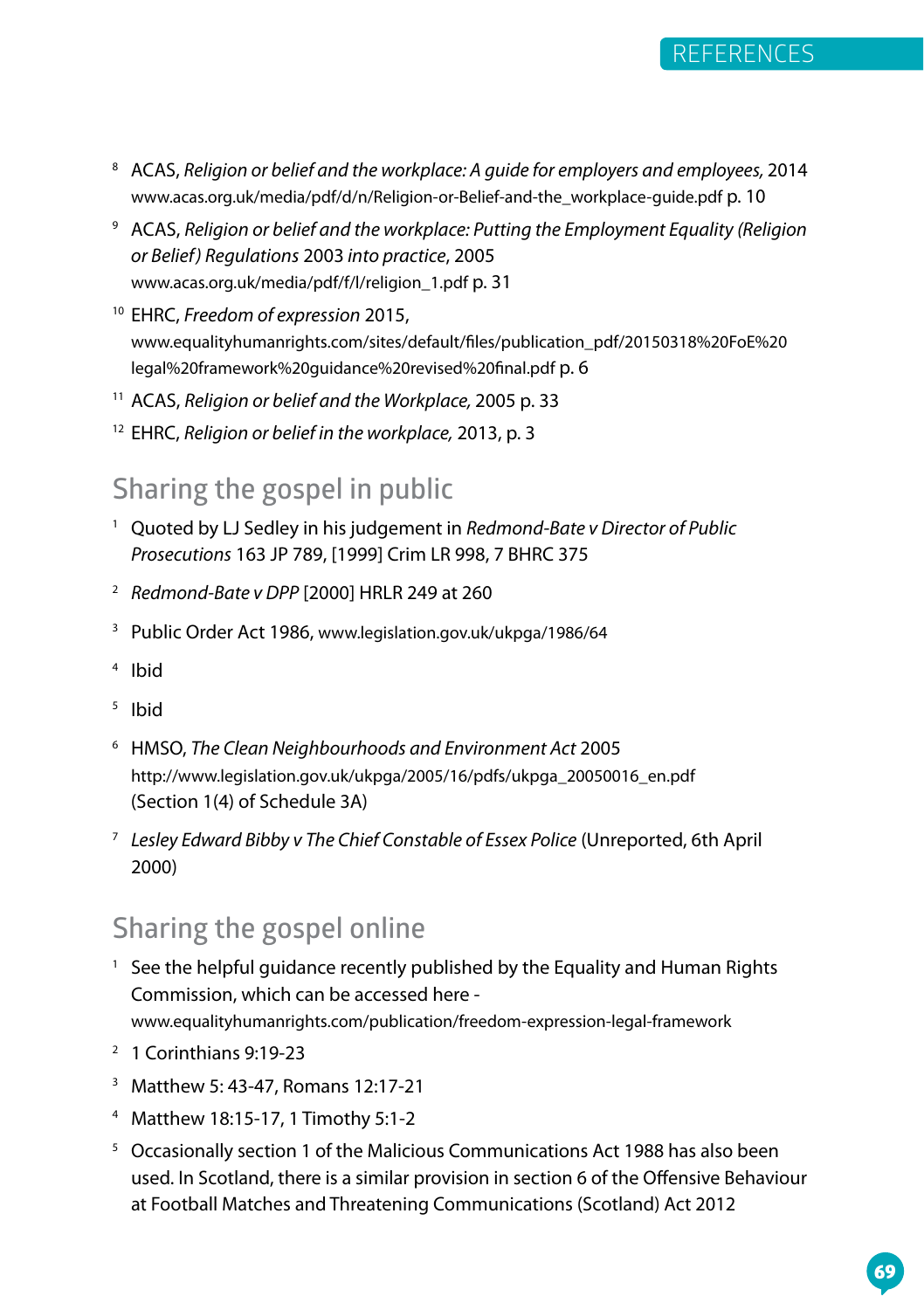

- <sup>6</sup> *DPP v McConnell* [2016] NIMag 1
- <sup>7</sup> *Smith v Trafford Housing Trust* [2012] EWHC 3221 (Ch)
- <sup>8</sup> *Gill v SAS Ground Services Limited* ET/2705021/09
- <sup>9</sup> *Teggart v TeleTech UK Ltd* NIIT/704/11
- <sup>10</sup> *Preece v JD Wetherspoons Plc* ET /2104806/10
- <sup>11</sup> With thanks to Kevin DeYoung [www.thegospelcoalition.org/blogs/kevindeyoung/2012/06/13/](http://www.thegospelcoalition.org/blogs/kevindeyoung/2012/06/13/the-one-indispensable-rule-for-using-social-media/) [the-one-indispensable-rule-for-using-social-media/](http://www.thegospelcoalition.org/blogs/kevindeyoung/2012/06/13/the-one-indispensable-rule-for-using-social-media/)

#### **Advertising**

- <sup>1</sup> See e.g. [www.theguardian.com/world/2009/feb/05/atheist-bus-christian-response](http://www.theguardian.com/world/2009/feb/05/atheist-bus-christian-response)
- <sup>2</sup> See e.g. *Murphy v Ireland* (2003) 38 EHRR (at para 61).
- <sup>3</sup> [www.courtsni.gov.uk/en-GB/Judicial%20Decisions/PublishedByYear/](http://www.courtsni.gov.uk/en-GB/Judicial%20Decisions/PublishedByYear/Documents/2011/2011%20NIQB%2026/j_j_TRE8133Final.htm) [Documents/2011/2011%20NIQB%2026/j\\_j\\_TRE8133Final.htm](http://www.courtsni.gov.uk/en-GB/Judicial%20Decisions/PublishedByYear/Documents/2011/2011%20NIQB%2026/j_j_TRE8133Final.htm)
- <sup>4</sup> Committees of Advertising Practice, *The CAP Code: The UK Code of Non-broadcast Advertising, Sales Promotion and Direct Marketing* (Edition 12, 2014), p. 3.
- <sup>5</sup> See *R (on the application of Animal Defenders International) v Secretary of State for Culture, Media and Sport* [2008] 3 All ER 193
- <sup>6</sup> [www.asa.org.uk/~/media/Files/ASA/News/ORE%20Update%20Dec%202014.ashx](http://www.legislation.gov.uk/asp/2010/13/contents 
)
- <sup>7</sup> CAP, 'Religious and Spiritual Healing', [www.cap.org.uk/Advice-Training-on-the-rules/Advice-Online-Database/Religion-and](http://www.cap.org.uk/Advice-Training-on-the-rules/Advice-Online-Database/Religion-and-spiritual-healing.aspx)[spiritual-healing.aspx](http://www.cap.org.uk/Advice-Training-on-the-rules/Advice-Online-Database/Religion-and-spiritual-healing.aspx)
- <sup>8</sup> [www.legislation.gov.uk/ukpga/Geo6/2-3/13/contents](http://www.legislation.gov.uk/ukpga/Geo6/2-3/13/contents)

#### **Closing Remarks**

- 1 Keller, T (2010) *'Generous Justice How God's grace makes us just',* London, Hodder and Stoughton
- <sup>2</sup> See: *Clearing the Ground* (2012) *–* preliminary report into the freedoms of Christians within UK public life, by Christians in Parliament, an official All-Party Parliamentary Group (APPG) and Evangelical Alliance:

www.eauk.org/current-affairs/publications/clearing-the-ground.cfm